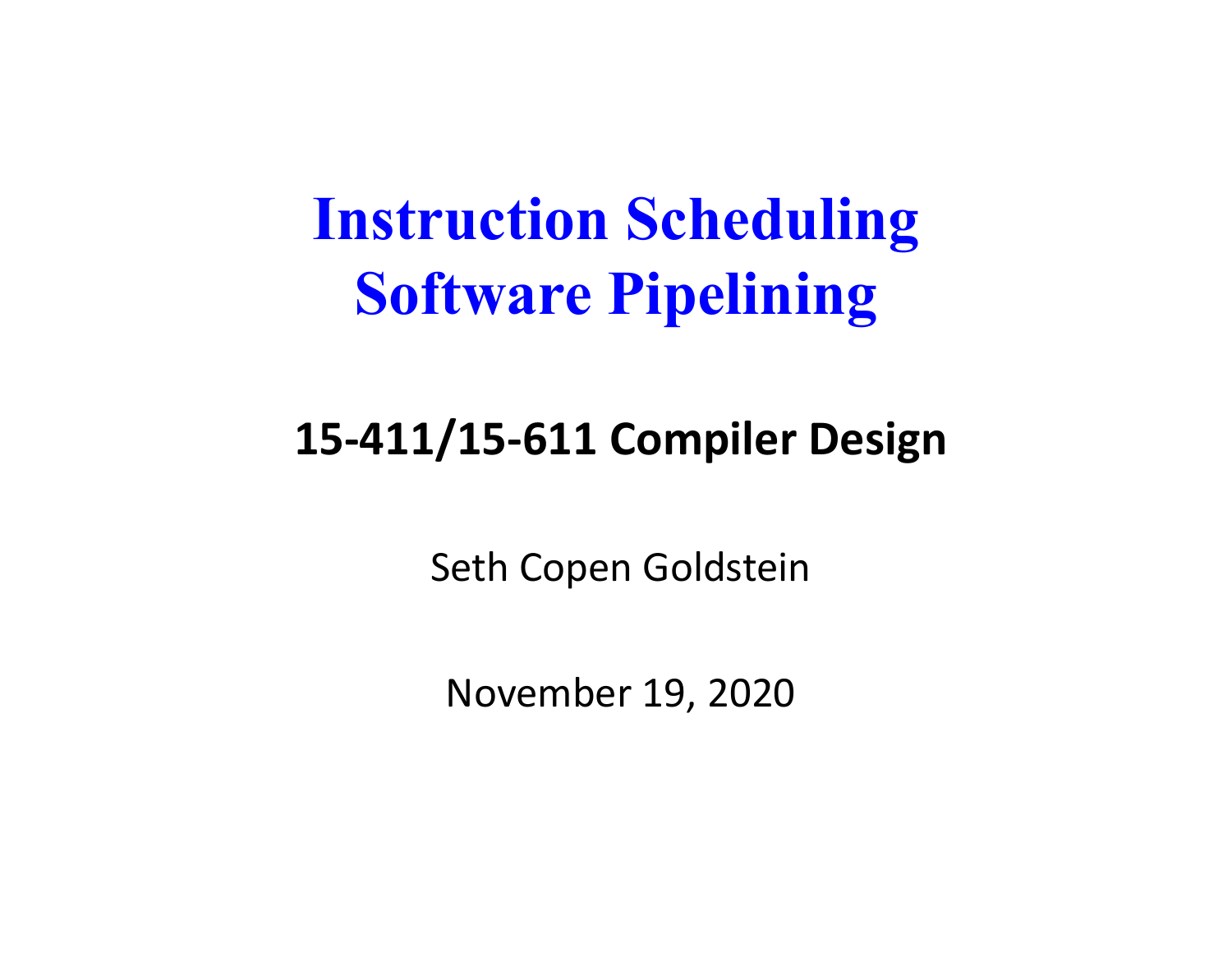#### **Instruction-level Parallelism**

- Most modern processors have the ability to execute several adjacent instructions simultaneously.
	- Pipelined machines.
	- –Very ‐long ‐instruction ‐word machines (VLIW).
	- –Superscalar machines.
	- Dynamic scheduling/out-of-order machines.
- ILP is limited by several kinds of *execution constraints*:
	- Data dependence constraints.
	- Resource constraints ("hazards")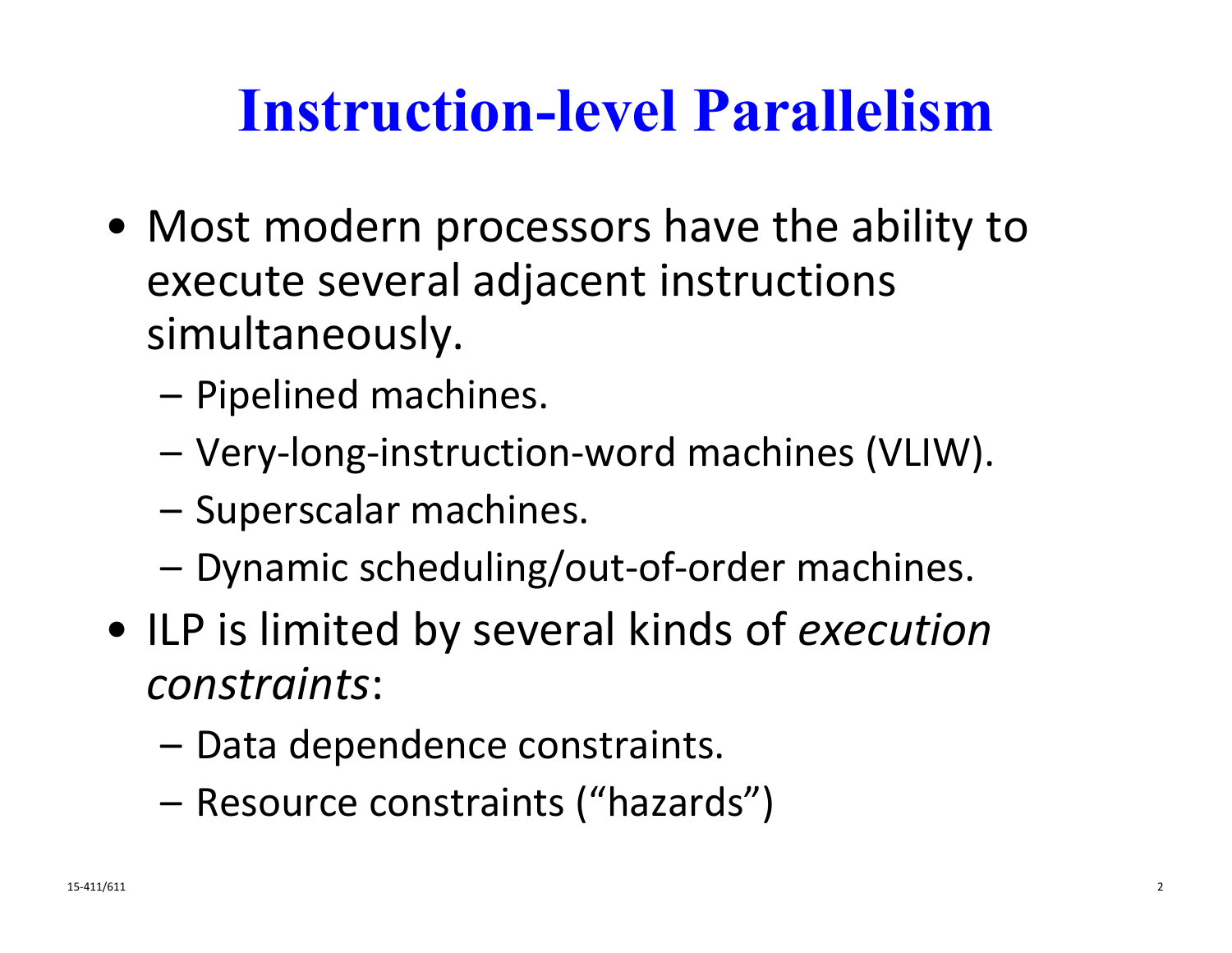# **Execution Constraints**

- Data ‐dependence constraints:
	- If instruction A computes a value that is read by instruction B, then B cannot execute before A is completed.
- Resource hazards:
	- $-$  Limited # of functional units.
		- If there are *n* functional units of of unit can execute at once.



- Limited instruction issue.
	- If the instruction-issue unit can issue only *n* instructions at a time, then this limits ILP.
- Limited register set.
	- Any schedule of instructions must have a valid register allocation.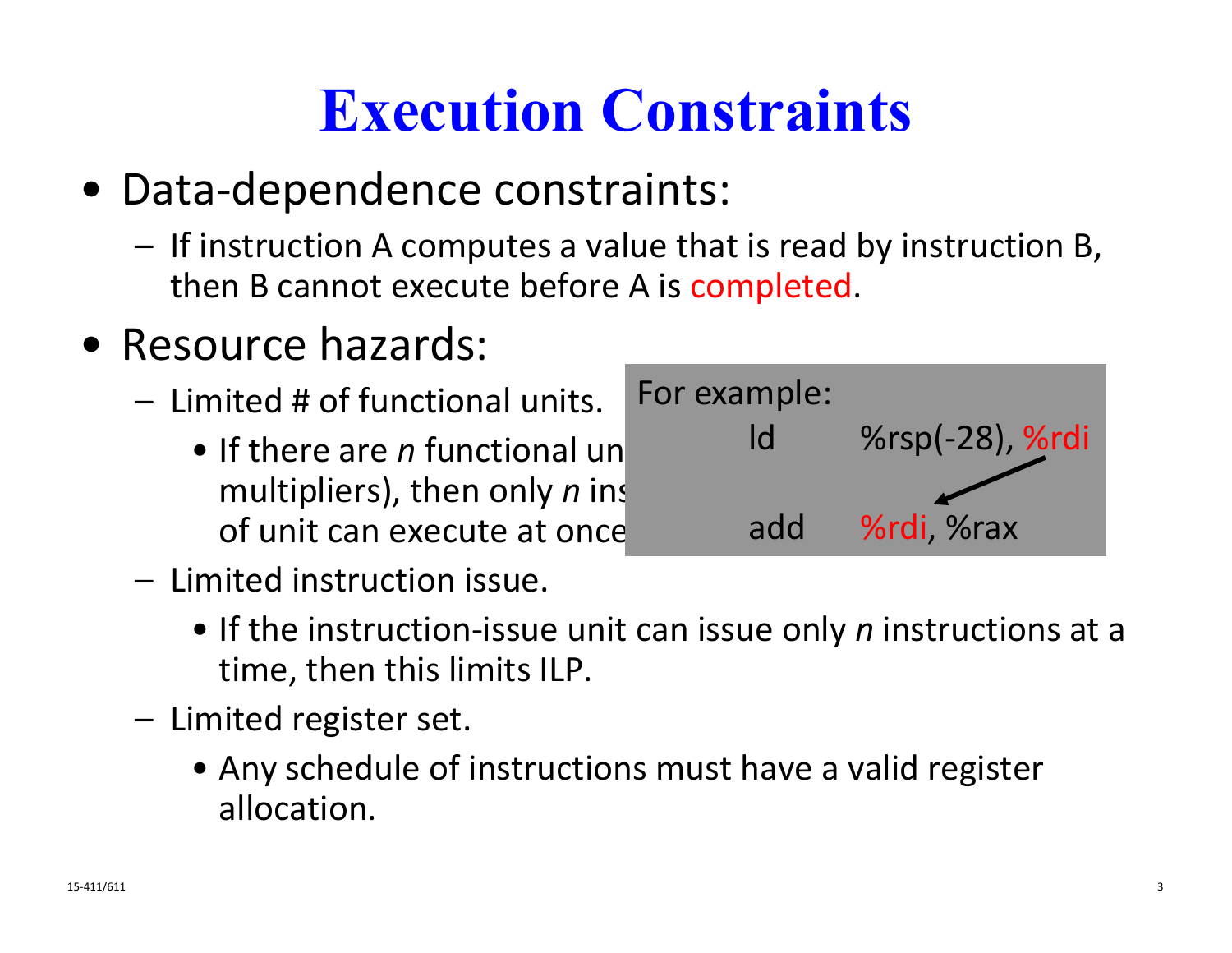# **Instruction Scheduling**

- The purpose of instruction scheduling (IS) is to order the instructions for maximum ILP.
	- Keep all resources busy every cycle.
	- If necessary, eliminate data dependences and resource hazards to accomplish this.
- The IS problem is NP ‐complete (and bad in practice).
	- So heuristic methods are necessary.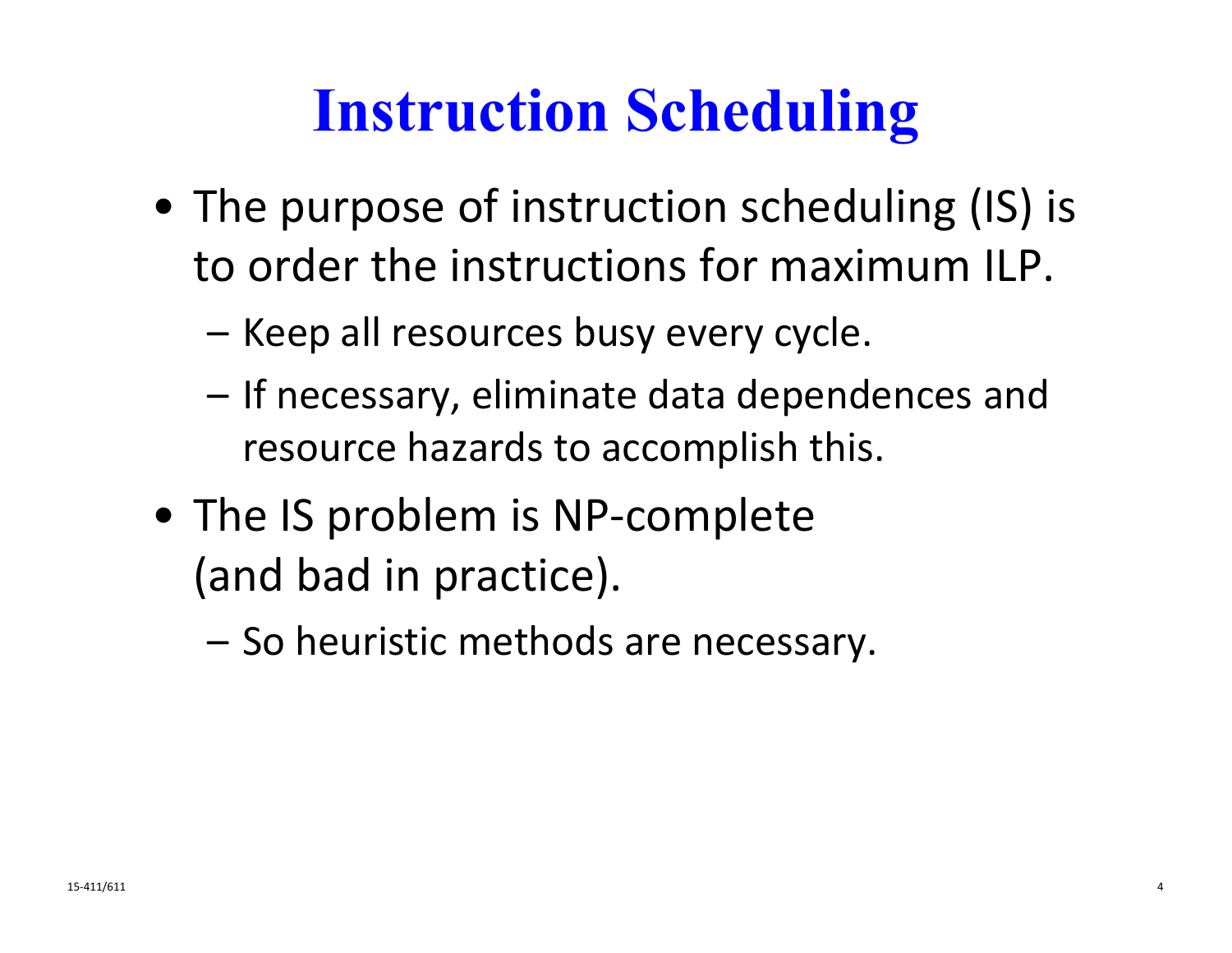# **Instruction Scheduling**

- There are *many* different techniques for IS.
	- Still an open area of research.
- Most optimizing compilers perform good local IS, and only simple global IS.
- The biggest opportunities are in scheduling the code for loops.
	- "Software pipelining" is an attractive idea, though not yet widely used in practical compilers.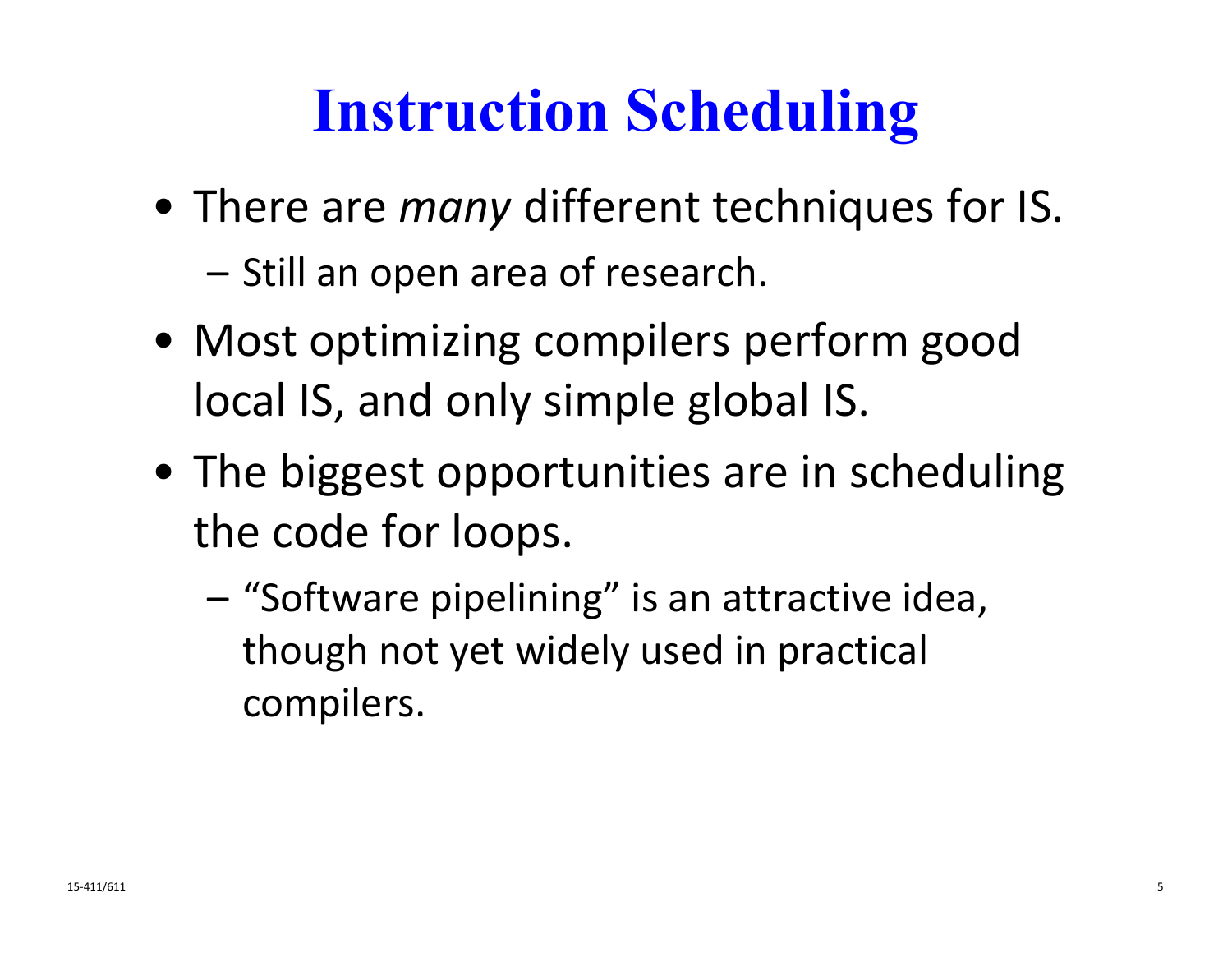# **Should the Compiler Do IS?**

- Many modern machines perform dynamic reordering of instructions.
	- Also called "out ‐of ‐order execution" (OOOE).
	- Not yet clear whether this is a good idea.
	- Pro:
		- OOOE can use additional registers and register renaming to eliminate data dependences that no amount of static IS can accomplish.
		- No need to recompile programs when hardware changes.
	- Con:
		- OOOE means more complex hardware (and thus longer cycle times and more wattage).
		- And can't be optimal since IS is NP-complete.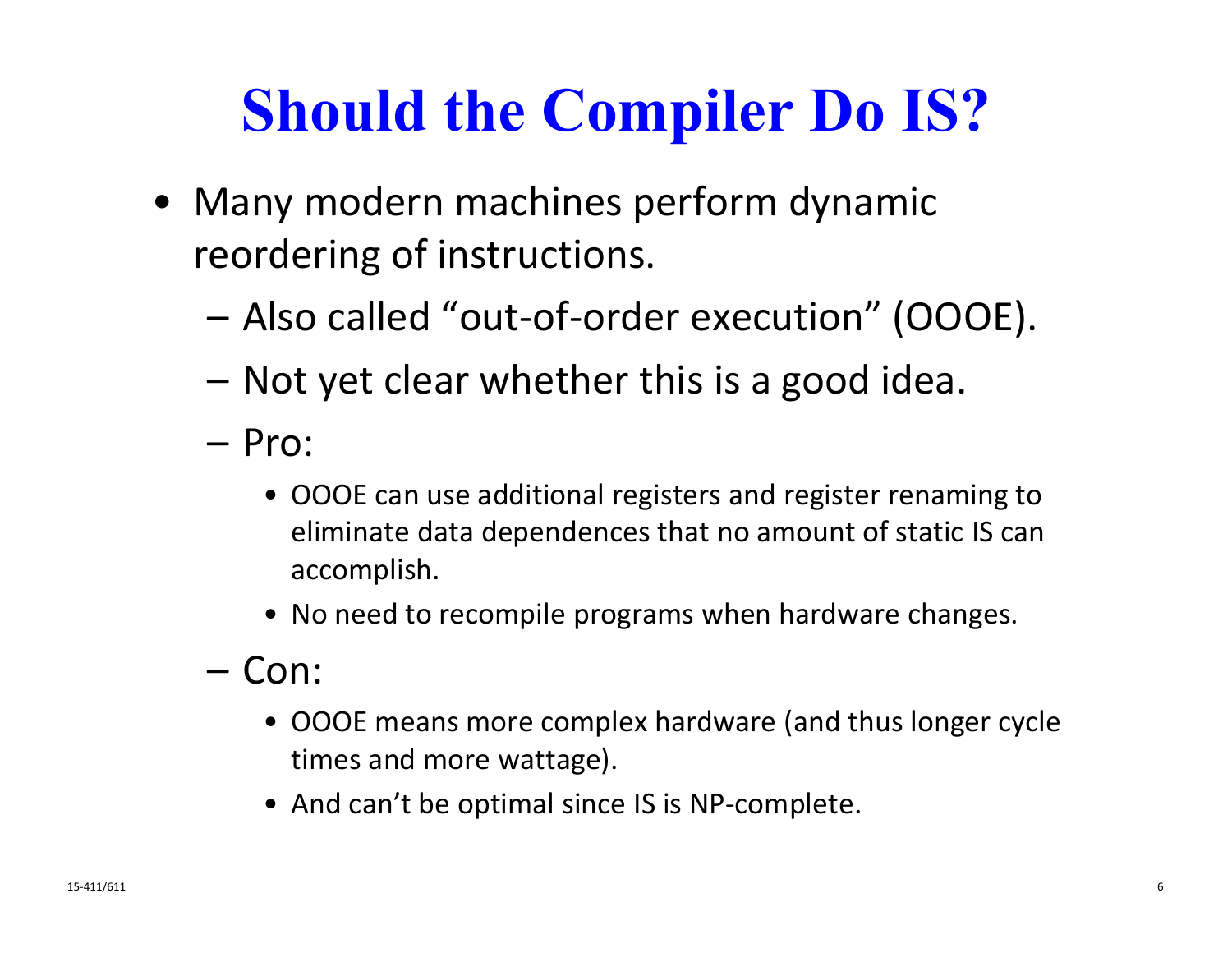#### **What we will cover**

- Scheduling basic blocks
	- List scheduling
	- –Long ‐latency operations
	- Delay slots
- Software Pipelining
- What we need to know
	- data dependencies
	- –register renaming
	- scalar replacement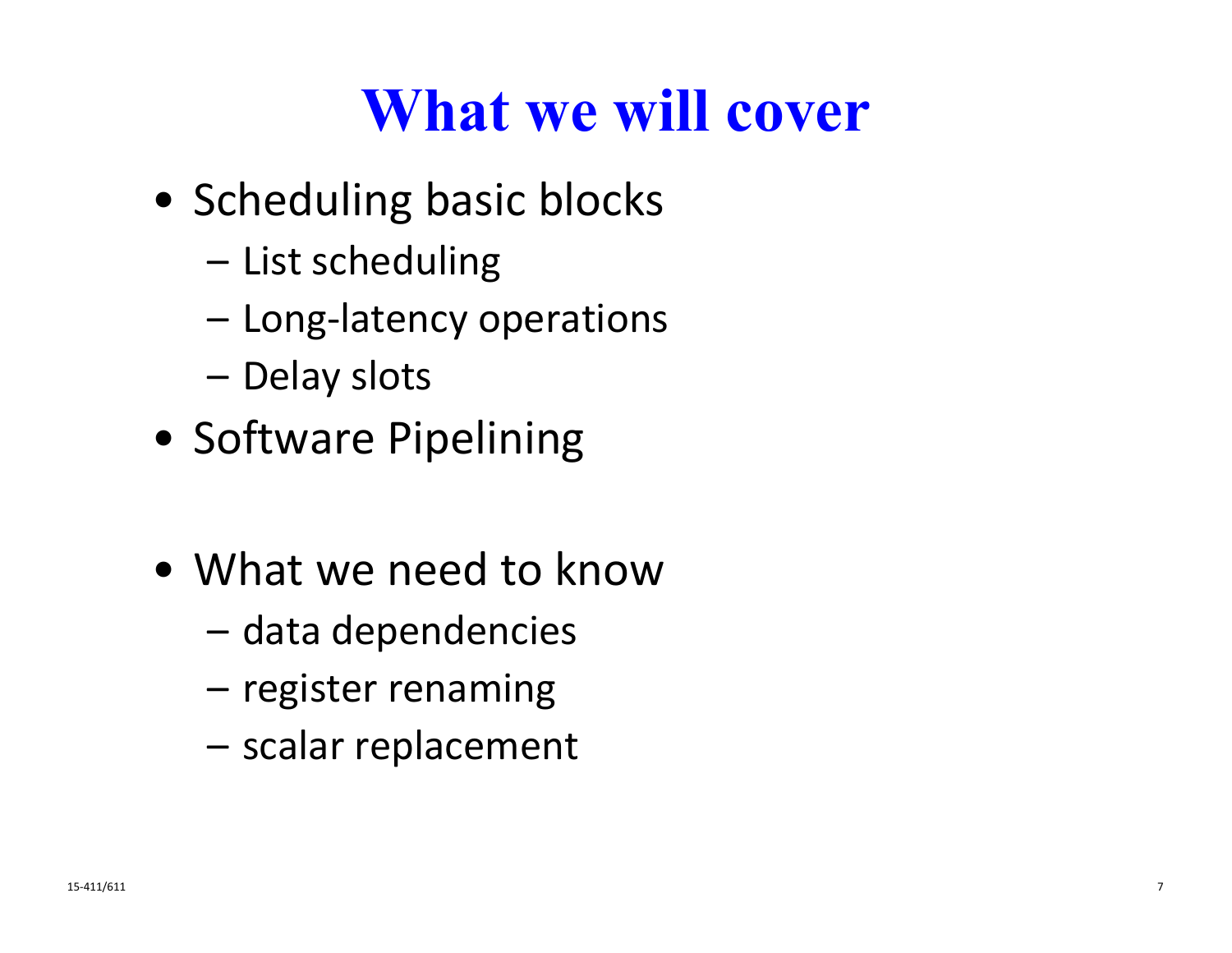# **Defining Dependencies**

- Flow Dependence W
- Anti ‐Dependence R
- Output Dependence W
- Input Dependence R

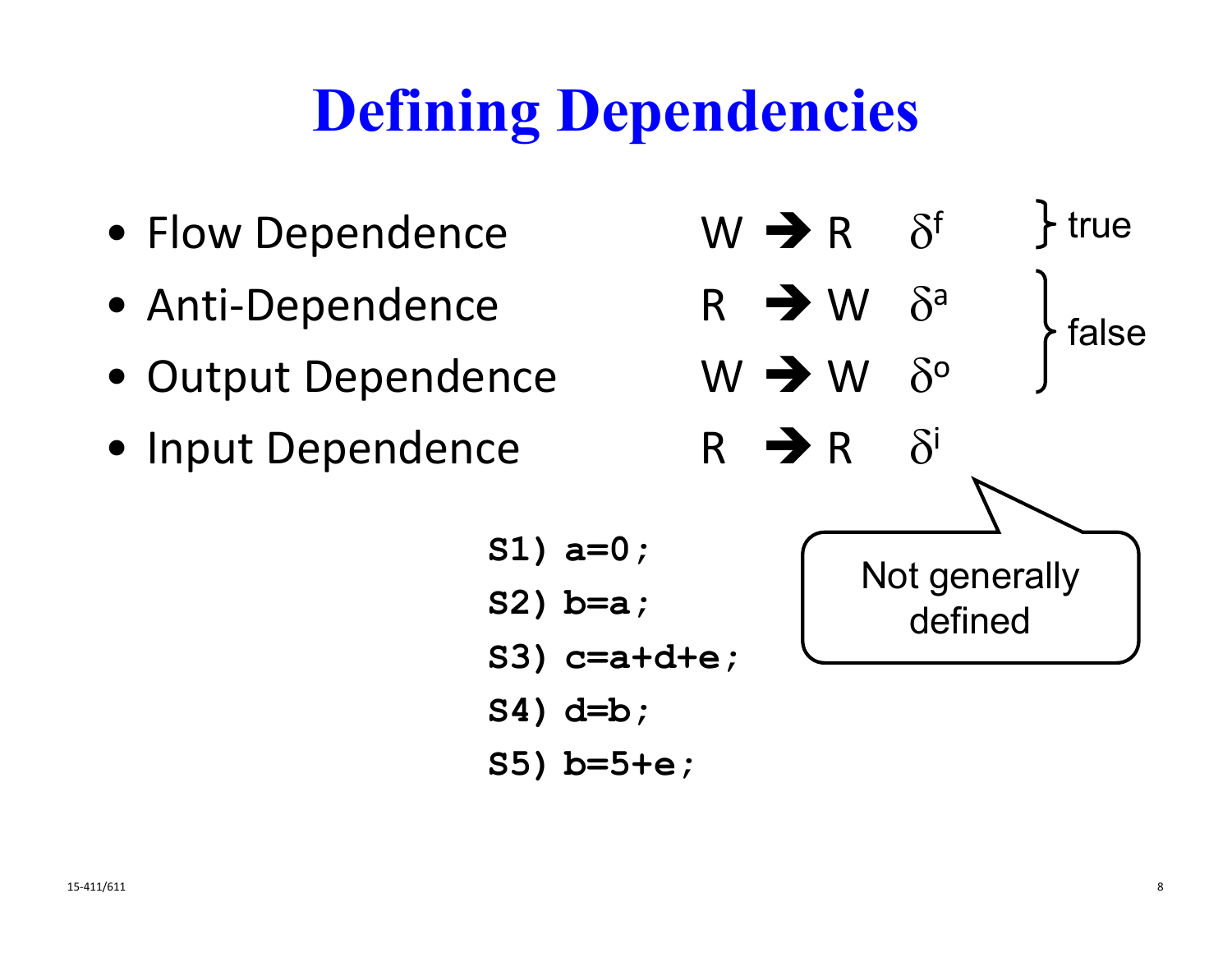#### **Example Dependencies**

- **S1) a=0;**
- **S2) b=a;**
- **S3) c=a+d+e;**
- **S4) d=b;**
- **S5) b=5+e**;

 $\delta^{\mathsf{f}}$  ${\mathsf S}1$   $\delta^{\mathsf f}$  ${\mathsf S2}\ \delta^{\mathsf f}$  ${\mathsf S3}\;{\delta^{\mathsf a}}$  ${\mathsf S4}\ \delta$ a ${\mathsf S2}$   $\delta^{\mathsf{o}}$  $S3 \delta^{i} S5$  due to a due to a due to b due to d due to b due to b due to a

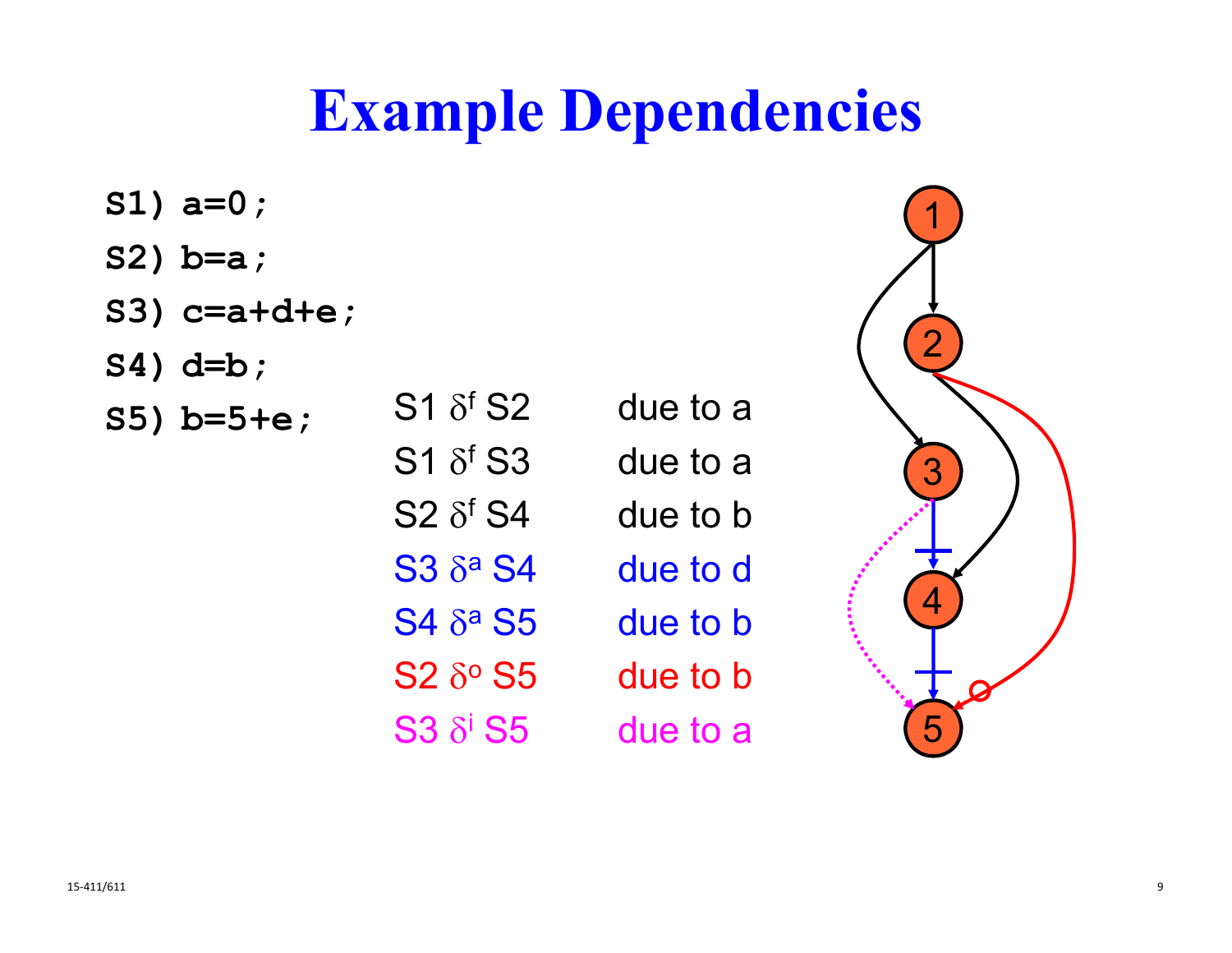# **Renaming of Variables**

- Sometimes constraints are not "real," in the sense that a simple renaming of variables/registers can eliminate them.
	- – Output dependence (WW): A and B write to the same variable.
	- Anti ‐dependence (RW): A reads from a variable to which B writes.
- In such cases, the order of A and B cannot be changed unless variables are renamed.
	- Can sometimes be done by the hardware, to a limited extent.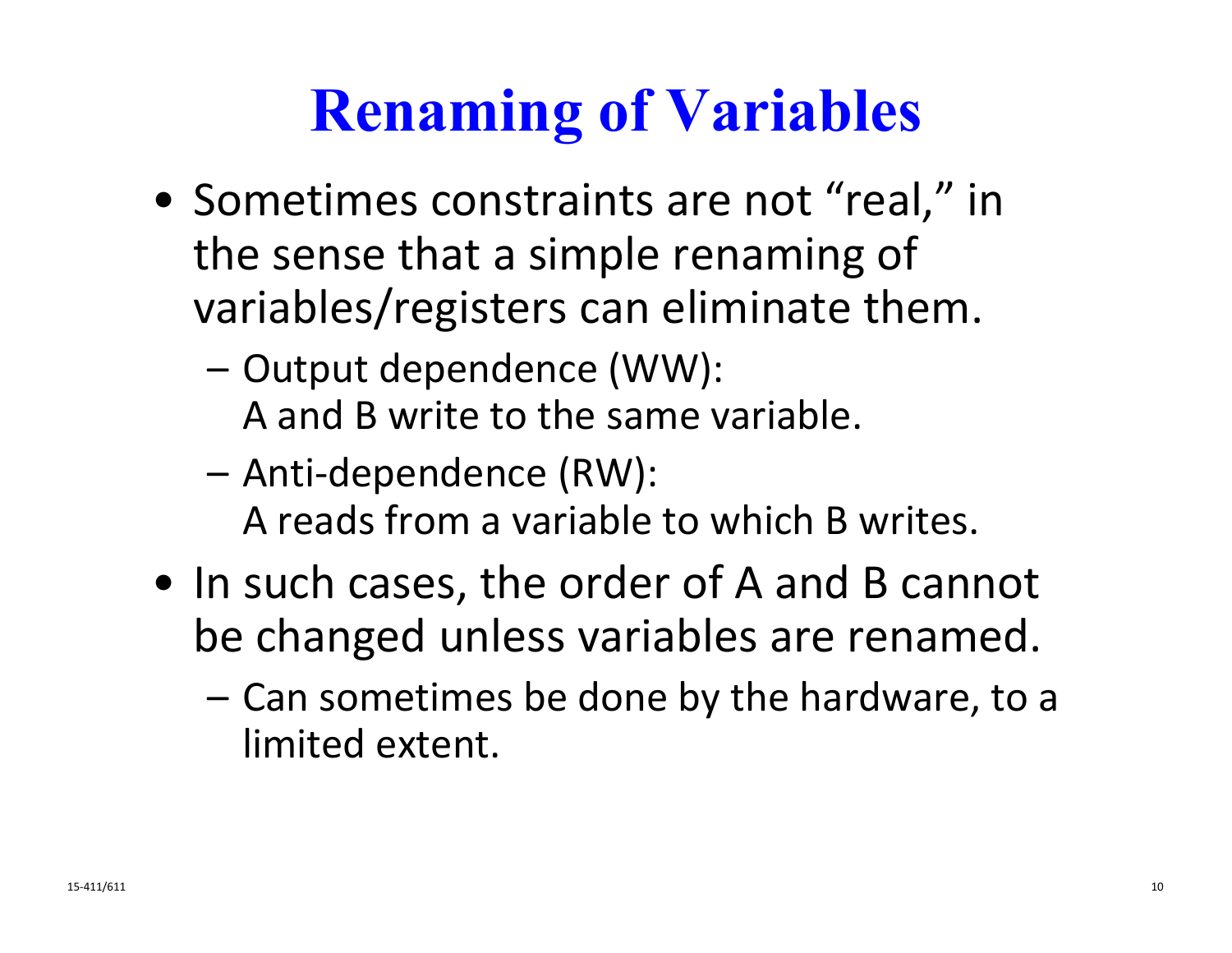#### **Register Renaming Example**



- Can perform register renaming after register allocation
	- Constrained by available registers
	- Constrained by live on entry/exit
- Instead, do scheduling before register allocation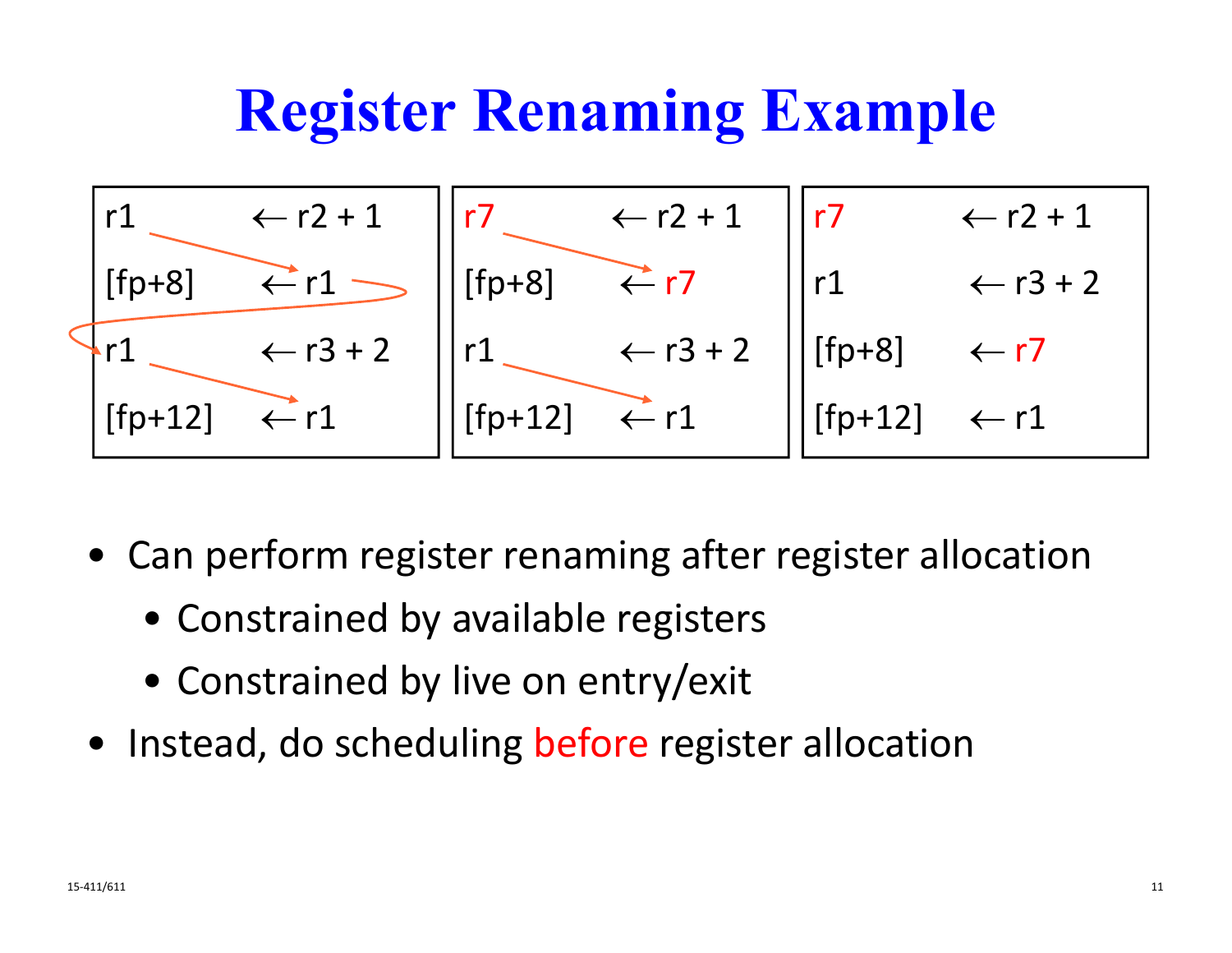# **Scheduling a BB**

- w ← w \* 2 \* x \* y \* z
- r1 [fp+w]
- $r2$ 2  $\leftarrow$  2
- r11  $\leftarrow$  r1  $*$  r2
- r2 [fp+x]
- r $1 \qquad \leftarrow$  r $1$  \* r $2$
- r2 [fp+y]
- r $1 \qquad \leftarrow$  $\leftarrow$  r1 \* r2
- r2 [fp+z]
- r11  $\leftarrow$  r1  $*$  r2

 $[fp+w] \leftarrow r1$ 

- What do we need to know?
	- Latency of operations
	- # of registers
- Assume:
	- load 5
	- store 5
	- mult 2
	- others 1
- Also assume,
	- operations are non‐blocking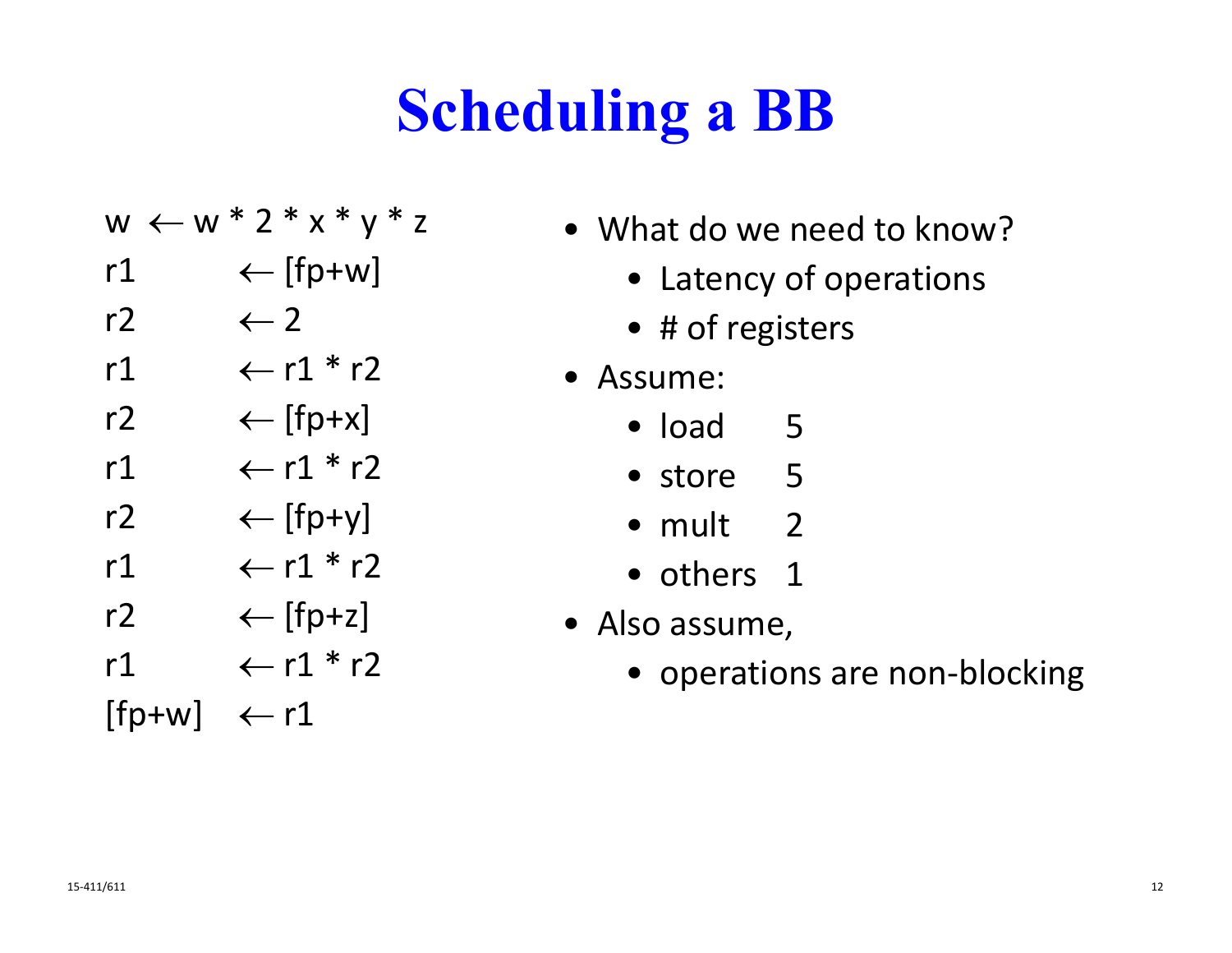# **Scheduling a BB**

Assume:

- load 55
- store 5
- $\bullet$  mult  $\qquad \quad \ \ \, 2$
- $\bullet$  others  $\qquad \quad \, 1$
- operations are non ‐blocking

|                | $w \leftarrow w * 2 * x * y * z$ |                         |                 |  |  |  |  |  |  |  |  |
|----------------|----------------------------------|-------------------------|-----------------|--|--|--|--|--|--|--|--|
| $\mathbf 1$    | r1                               | $\leftarrow$ [fp+w]     |                 |  |  |  |  |  |  |  |  |
| 2 r2           |                                  | $\leftarrow$ 2          |                 |  |  |  |  |  |  |  |  |
| $6$ $r1$       |                                  | $\leftarrow$ r1 * r2    | $w^*2$          |  |  |  |  |  |  |  |  |
| $\overline{7}$ | r2                               | $\leftarrow$ [fp+x]     |                 |  |  |  |  |  |  |  |  |
| 12 r1          |                                  | $\leftarrow$ r1 * r2    | $w^*2^*x$       |  |  |  |  |  |  |  |  |
| 13 r2          |                                  | $\leftarrow$ [fp+y]     |                 |  |  |  |  |  |  |  |  |
| 18 r1          |                                  | $\leftarrow$ r1 * r2    | $w * 2 * x * y$ |  |  |  |  |  |  |  |  |
| 19 r2          |                                  | $\leftarrow$ [fp+z]     | $w^*2^*x^*y^*z$ |  |  |  |  |  |  |  |  |
| 24             | r1                               | $\leftarrow$ r1 * r2    |                 |  |  |  |  |  |  |  |  |
|                | 26 [fp+w] $\leftarrow$ r1        |                         |                 |  |  |  |  |  |  |  |  |
|                |                                  | 33 r1 can be used again |                 |  |  |  |  |  |  |  |  |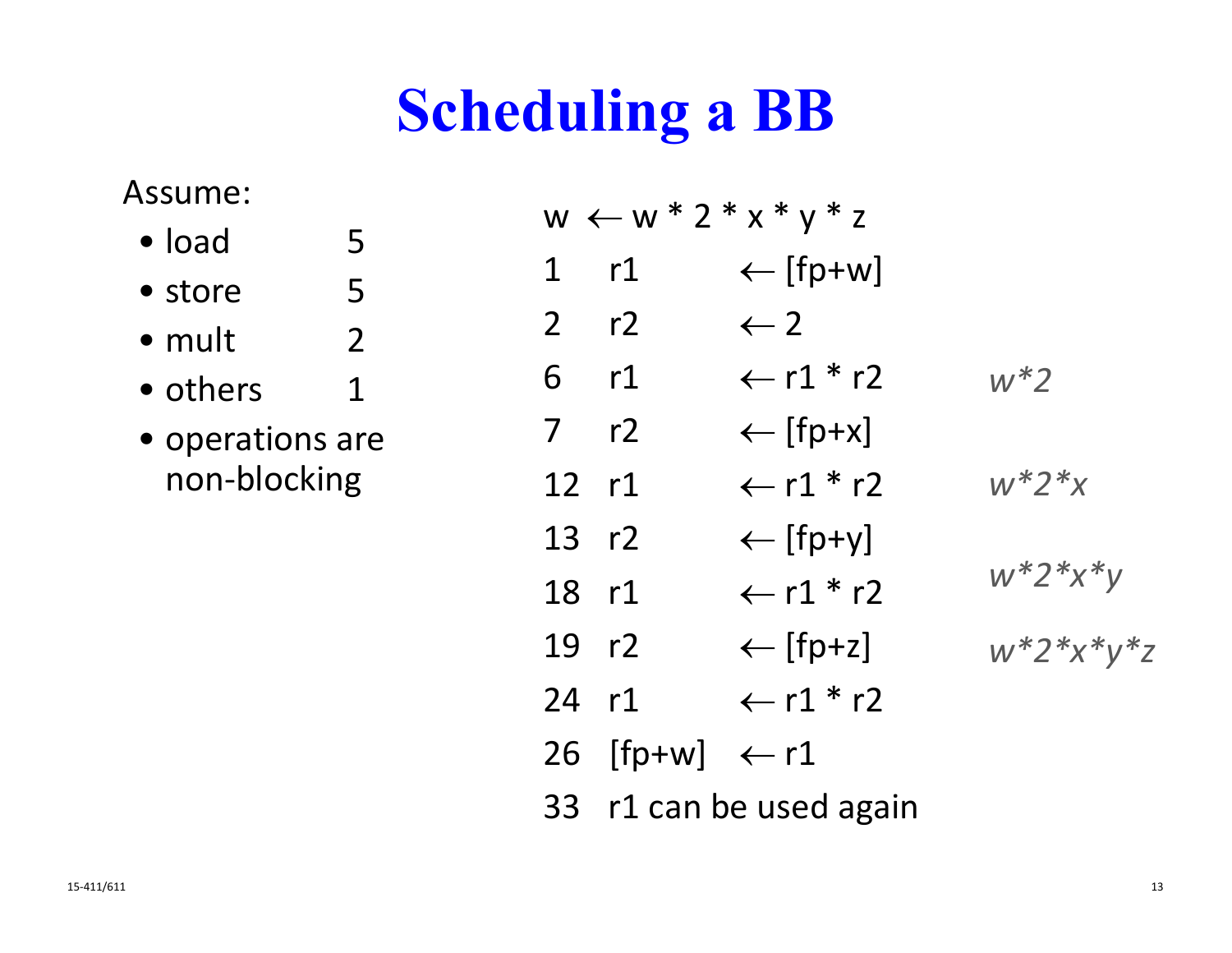#### **We can do better**

#### • Assume:

- load 5
- store 5
- mult 2
- others 1
- operations are non ‐ blocking

We can do even better if we assume what?

| 1                | r1                     | $\leftarrow$ [fp+w]    |                 |
|------------------|------------------------|------------------------|-----------------|
| $\overline{2}$   | r2                     | $\leftarrow$ [fp+x]    |                 |
| 3                | r3                     | $\leftarrow$ [fp+y]    |                 |
| $\boldsymbol{4}$ | r4                     | $\leftarrow$ [fp+z]    |                 |
| 5                | r5                     | $\leftarrow$ 2         |                 |
| 6                | r1                     | $\leftarrow$ r1 $*$ r5 | $w*2$           |
| 8                | r1                     | $\leftarrow$ r1 * r2   | $w^*2^*x$       |
| 10               | r1                     | $\leftarrow$ r1 $*$ r3 | $w^*2^*x^*y$    |
| 12               | r1                     | $\leftarrow$ r1 * r4   | $w^*2^*x^*y^*z$ |
| 14               | $[fp+w] \leftarrow r1$ |                        |                 |
| 19               |                        | r1 can be used again   |                 |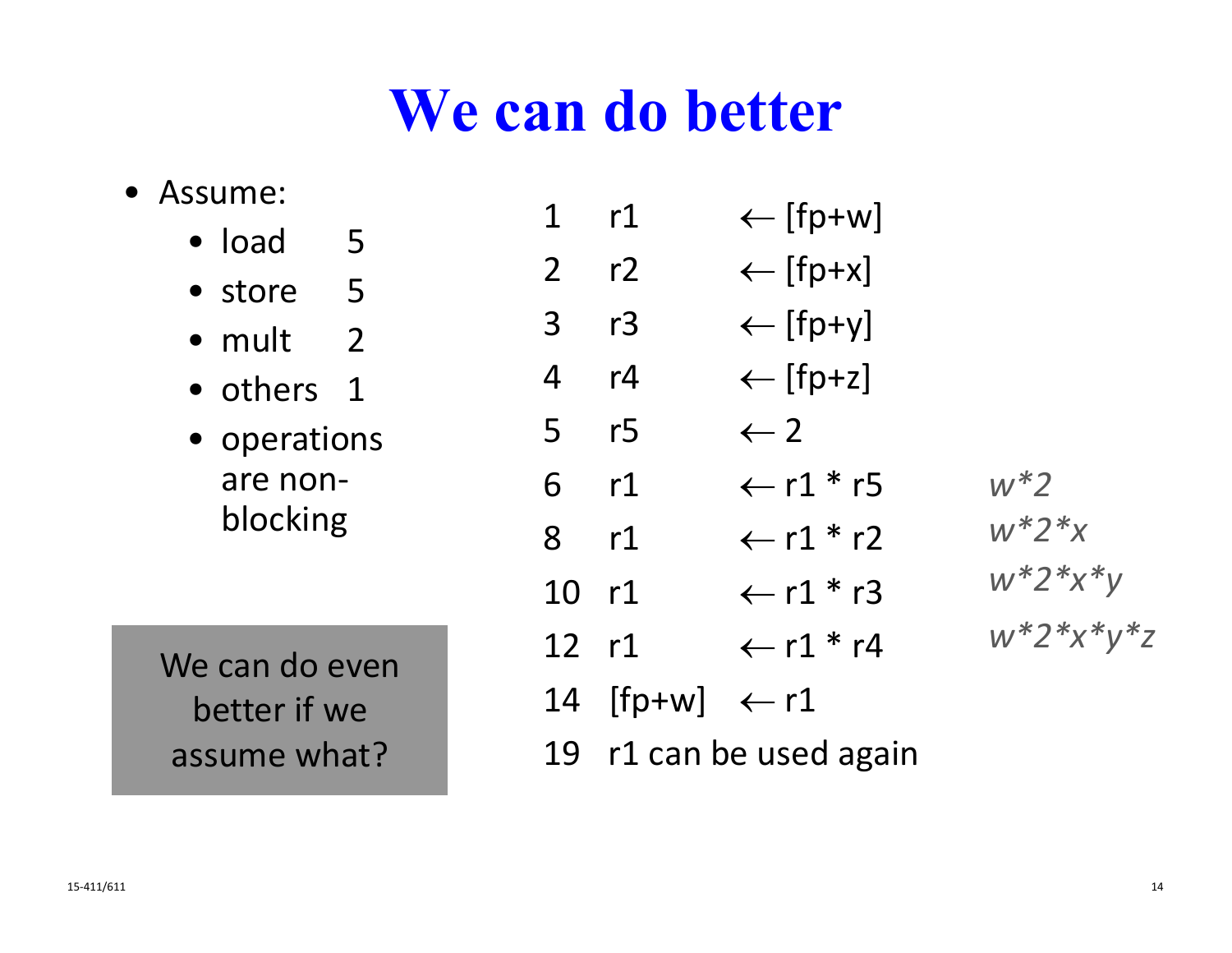# **Defining Better**

| 1     | r1                        | $\leftarrow$ [fp+w]     | $1$ $r1$       |                           | $\leftarrow$ [fp+w]     |
|-------|---------------------------|-------------------------|----------------|---------------------------|-------------------------|
| 2 r2  |                           | $\leftarrow$ 2          | 2 <sup>7</sup> | r2                        | $\leftarrow$ [fp+x]     |
| 6     | r1                        | $\leftarrow$ r1 * r2    | 3              | r3                        | $\leftarrow$ [fp+y]     |
| 7 r2  |                           | $\leftarrow$ [fp+x]     | $\overline{4}$ | r4                        | $\leftarrow$ [fp+z]     |
| 12 r1 |                           | $\leftarrow$ r1 * r2    | 5 <sup>7</sup> | r <sub>5</sub>            | $\leftarrow$ 2          |
| 13 r2 |                           | $\leftarrow$ [fp+y]     |                | $6$ $r1$                  | $\leftarrow$ r1 * r5    |
| 18 r1 |                           | $\leftarrow$ r1 * r2    |                | 8 r1                      | $\leftarrow$ r1 * r2    |
| 19 r2 |                           | $\leftarrow$ [fp+z]     |                | 10 r1                     | $\leftarrow$ r1 * r3    |
| 24 r1 |                           | $\leftarrow$ r1 * r2    |                | 12 r1                     | $\leftarrow$ r1 $^*$ r4 |
|       | 26 [fp+w] $\leftarrow$ r1 |                         |                | 14 [fp+w] $\leftarrow$ r1 |                         |
|       |                           | 33 r1 can be used again |                |                           | 19 r1 can be used again |
|       |                           |                         |                |                           |                         |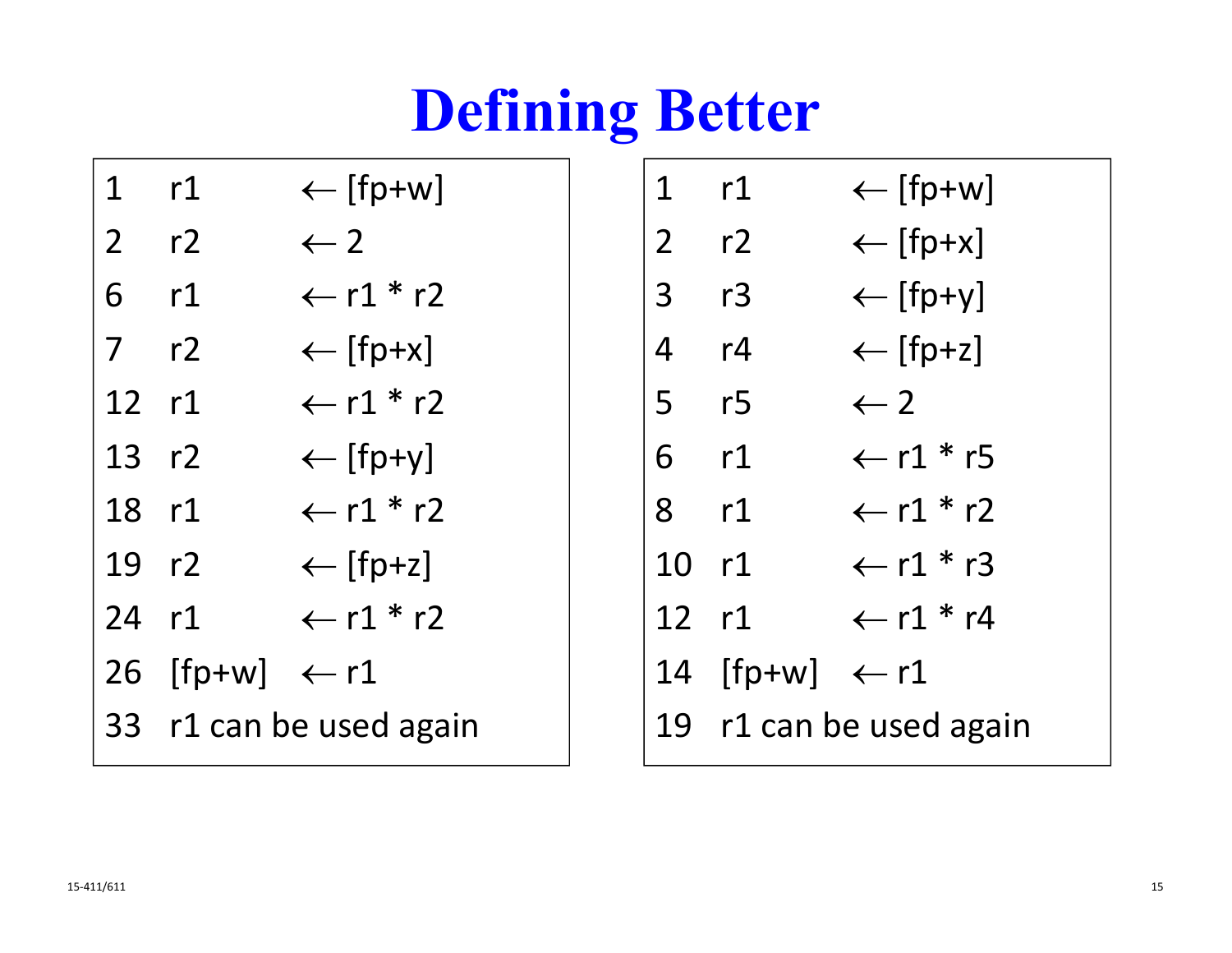### **The Scheduler**

- Given:
	- Code to schedule
	- Resources available (FU and # of Reg)
	- Latencies of instructions
- Goal:
	- Correct code
	- Better code [fewer cycles, less power, fewer registers, …]
	- Do it quickly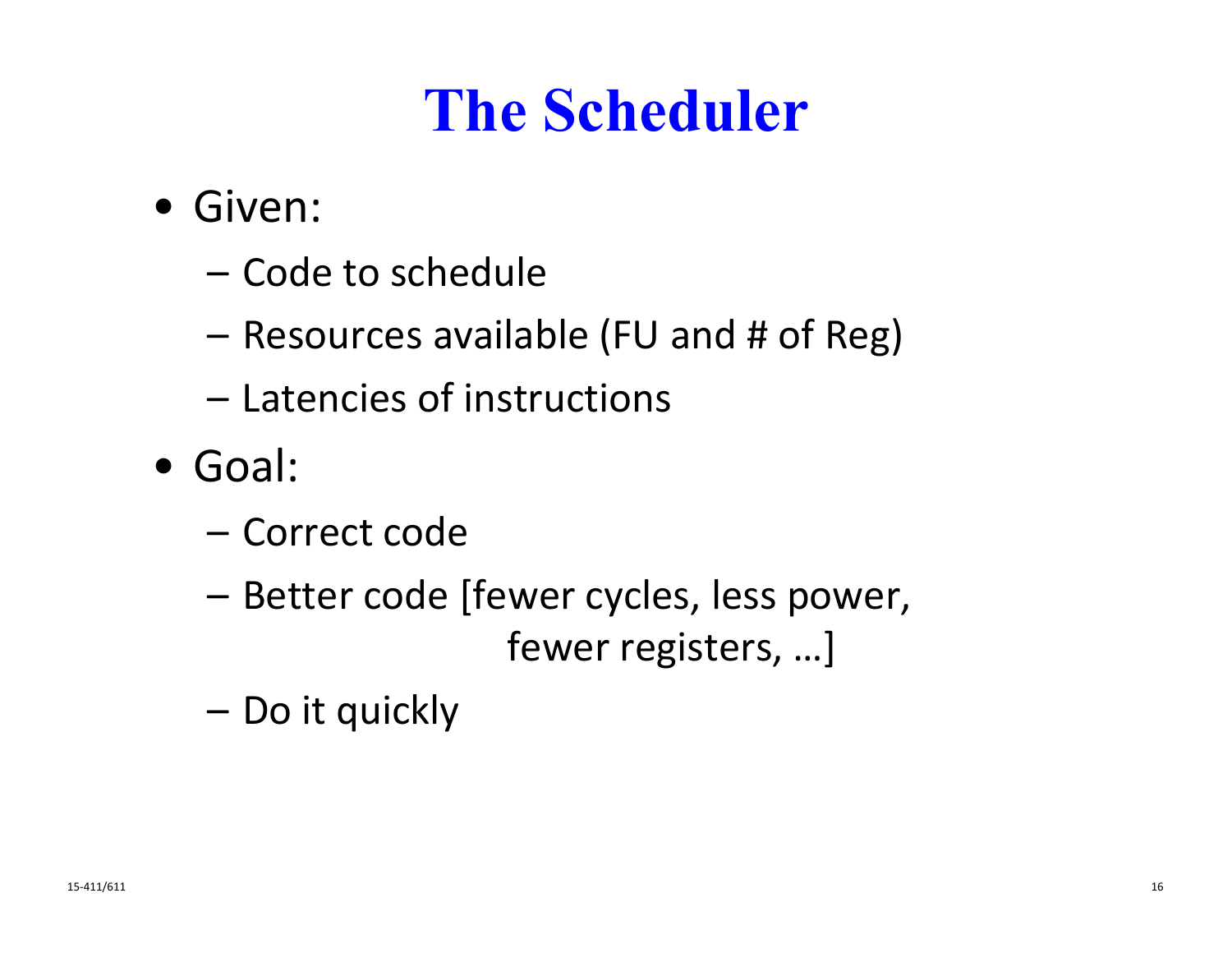# **More Abstractly**

- Given <sup>a</sup> graph G <sup>=</sup> (V,E) where
	- nodes are operations
		- Each operation has an associated delay and type
	- –edges between nodes represent dependencies
	- The number of resources of type t, R(t)
- A schedule assigns to each node <sup>a</sup> cycle number:
	- $S(n) \geq 0$
	- $-$  If (n,m)  $\in$  G, S(m)  $\geq$  S(n) + delay(n)
	- $|\{ n | S(n) = x \text{ and type}(n) = t \}|$  <= R(t)
- Goal is shortest length schedule, where length – $L(S) = max over n, S(n)+delay(n)$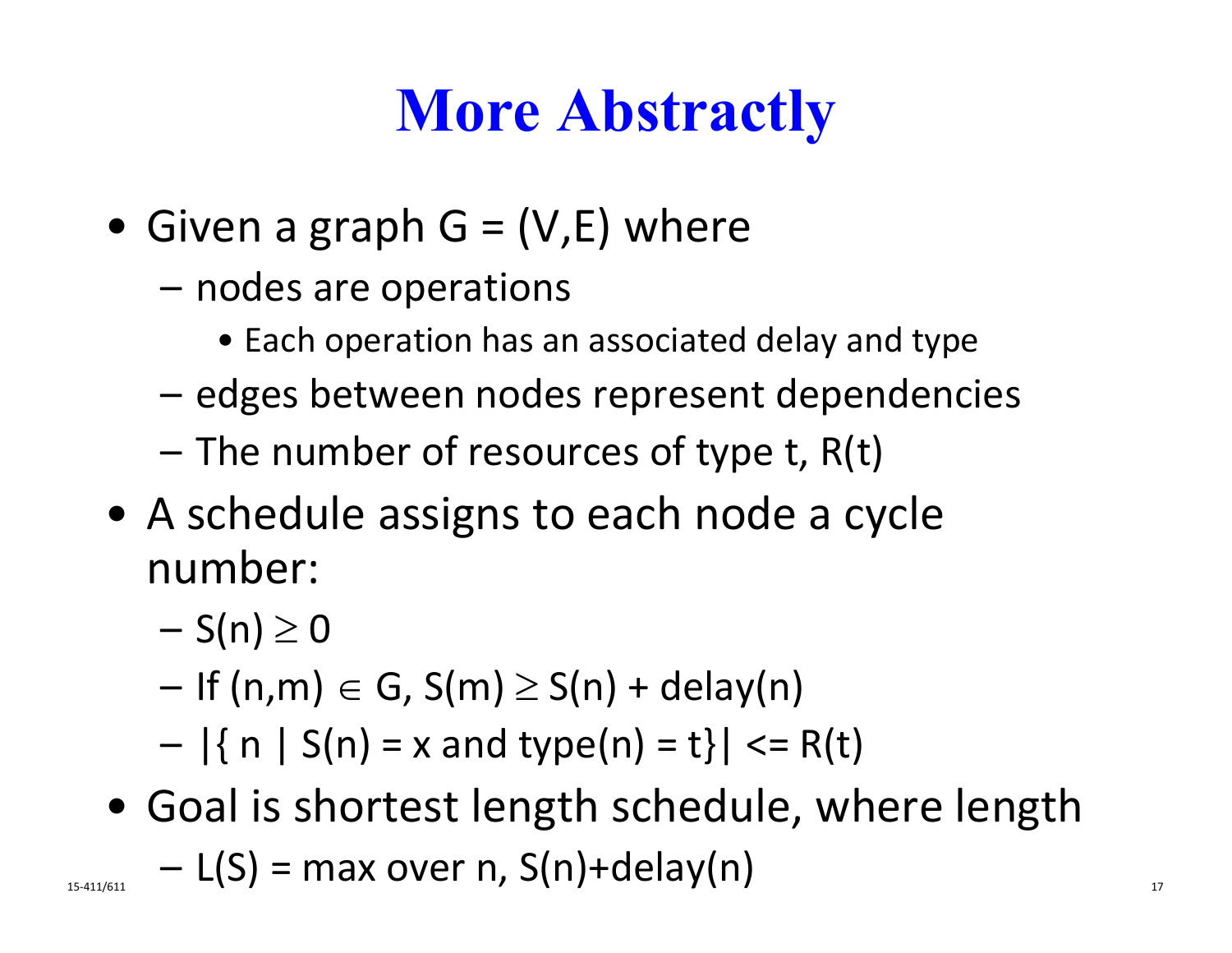# **List Scheduling**

- Keep <sup>a</sup> list of available instructions, I.e.,
	- If we are at cycle k, then all predecessors, p, in graph have all been scheduled so that  $S(p)$ +delay(p)  $\leq k$
- Pick some instruction, n, from queue such that there are resources for type(n)
- Update available instructions and continue
- It is all in how we pick instructions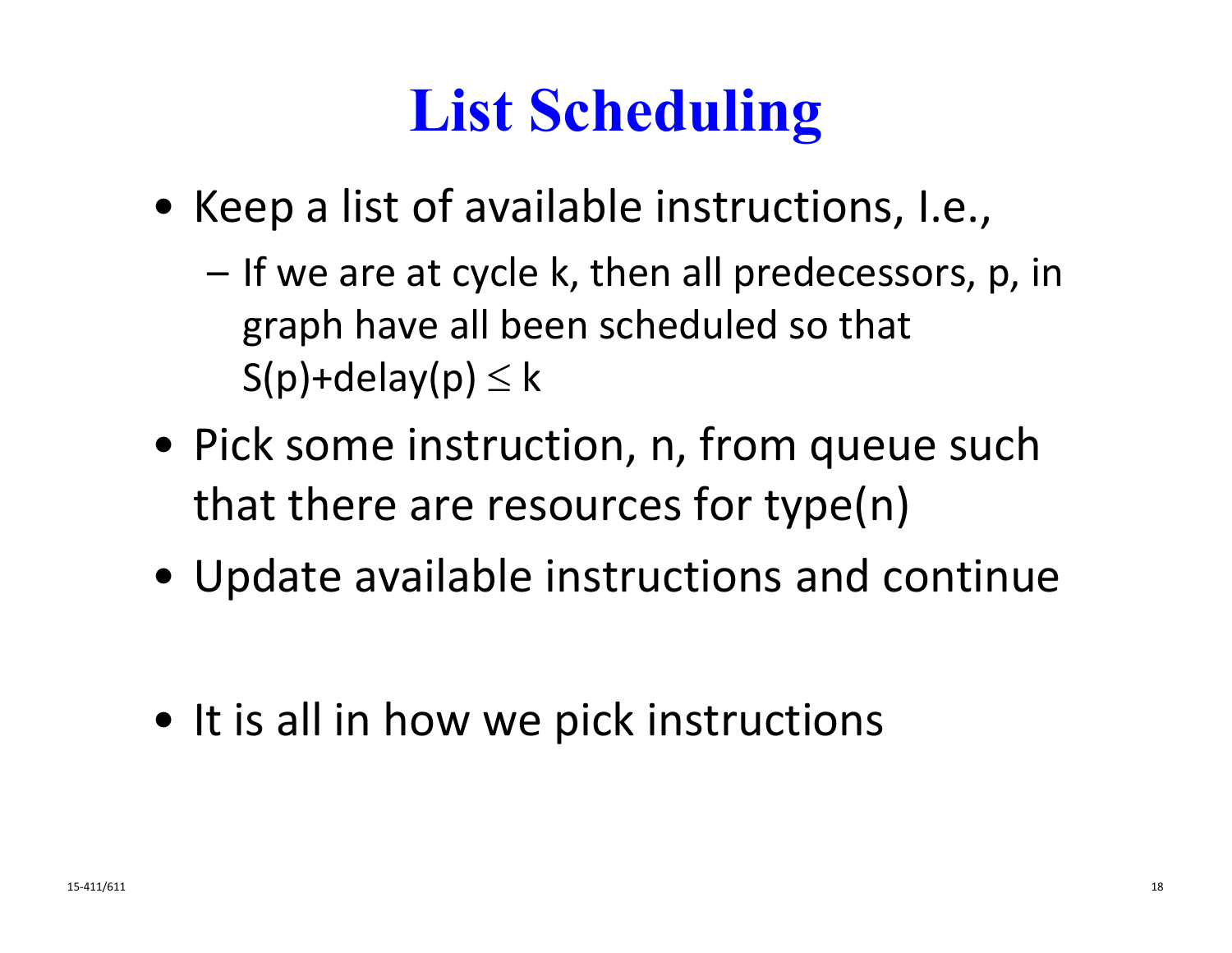# **Lots of Heuristics**

- forward or backward
- choose instructions on critical path
- ASAP or ALAP
- Balanced paths
- depth in schedule graph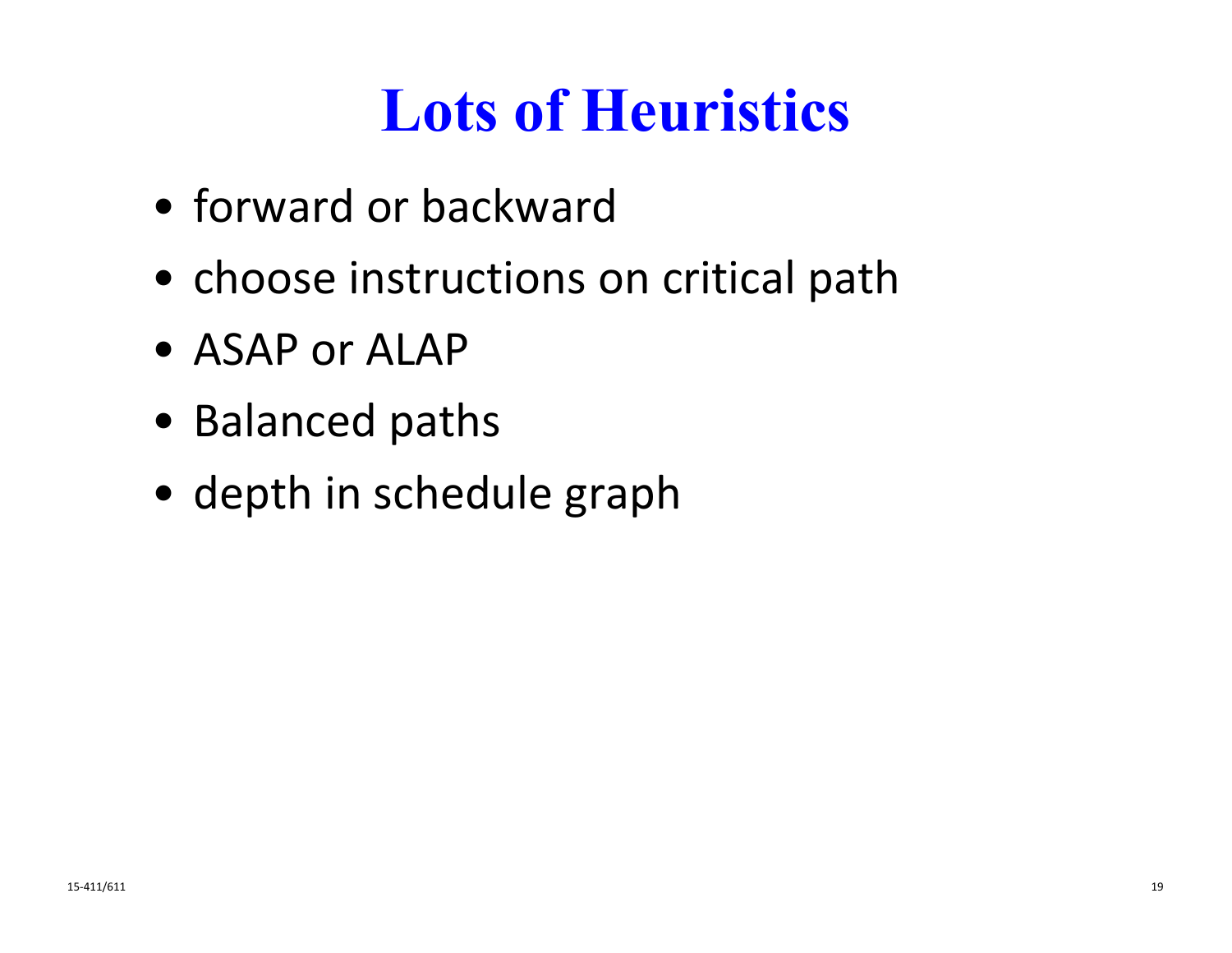#### **Delayed Load Scheduling**

- Aim: avoid pipeline hazards in load/store unit
	- load followed by use of target reg
	- store followed by load
- Simplifies in two ways
	- 1 cycle latency for load/store
	- includes all dependencies (WaW included)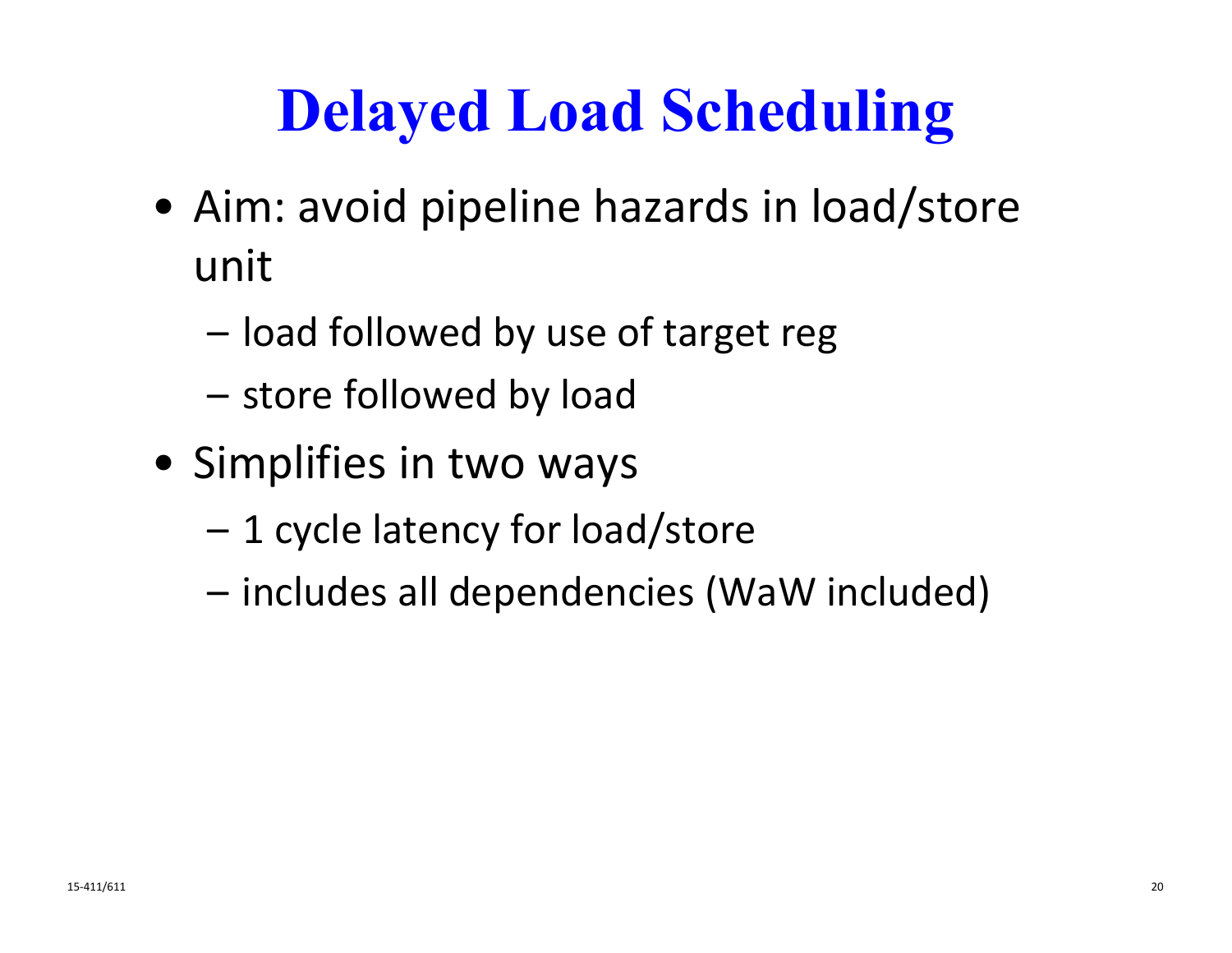# **The algorithm**

- Construct Scheduling dag
- Make srcs of dag candidates
- Pick a candidate
	- Choose an instruction with an interlock
	- Choose an instruction with <sup>a</sup> large number of successors
	- Choose with longest path to root
- Add newly available instruction to candidate list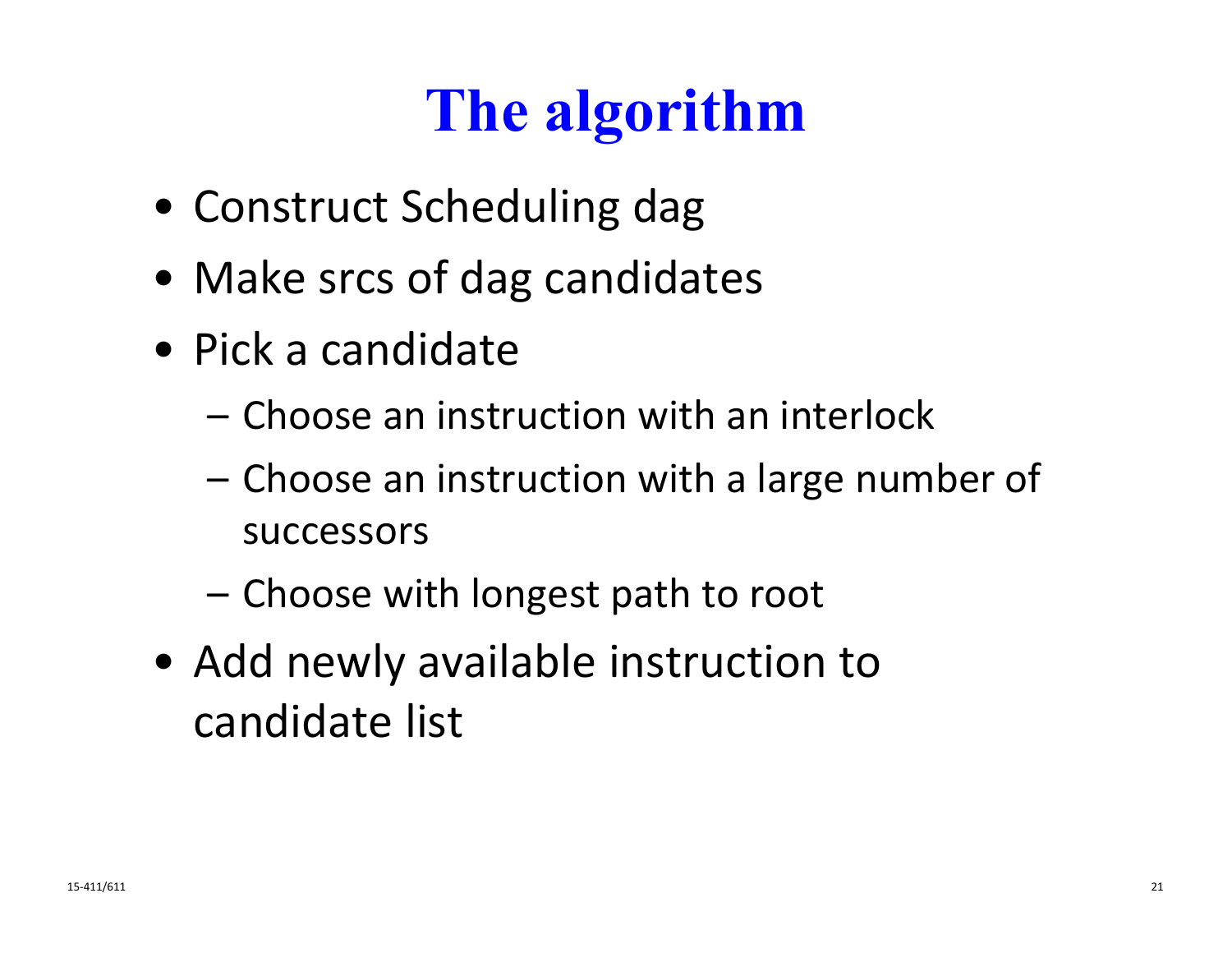# **Software Pipelining**

- Software pipelining is an IS technique that reorders the instructions in <sup>a</sup> loop.
	- – Possibly moving instructions from one iteration to the previous or the next iteration.
	- Very large improvements in running time are possible.
- The first serious approach to software pipelining was presented by Aiken & Nicolau.
	- Impractical as it ignores resource hazards (focusing only on data‐dependence constraints).
		- But sparked <sup>a</sup> large amount of follow‐on research.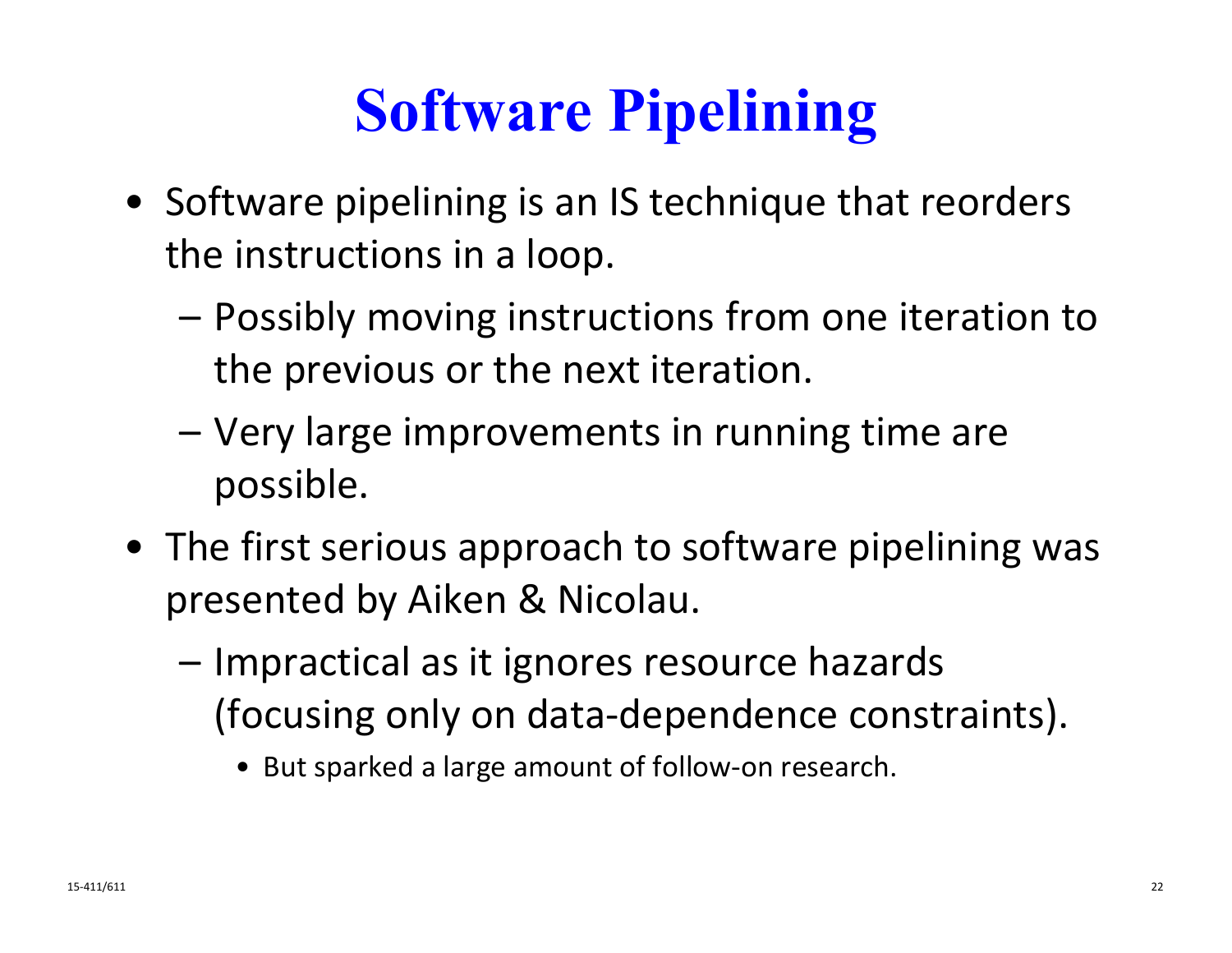# **Goal of SP**

• Increase distance between dependent operations by moving destination operation to <sup>a</sup> later iteration

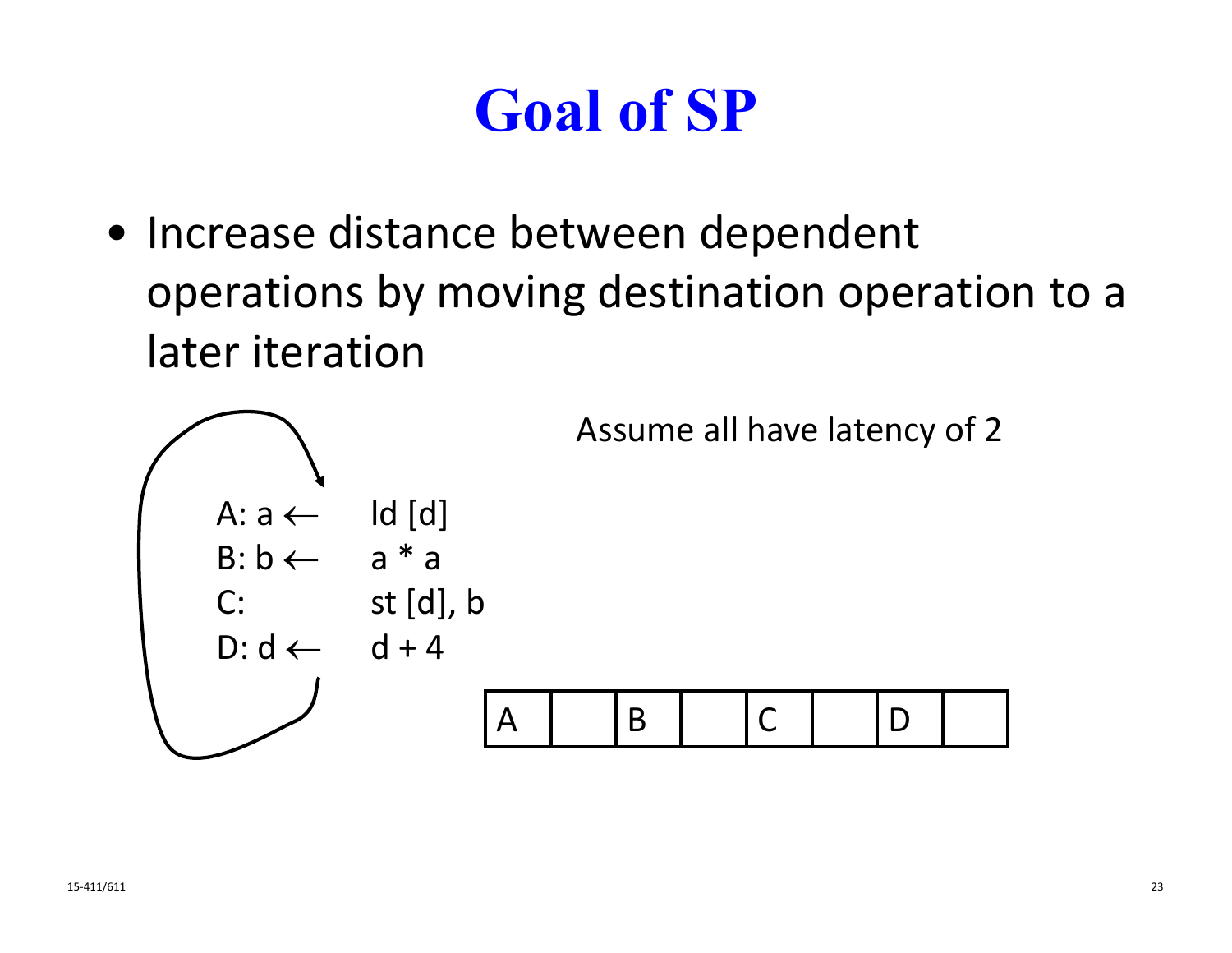#### **Can we decrease the latency?**

• Lets unroll

A: 
$$
a \leftarrow \text{Id} \text{ [d]}
$$
  
\nB:  $b \leftarrow a \cdot a$   
\nC:  $st \text{ [d], } b$   
\nD:  $d \leftarrow d + 4$   
\nA1:  $a \leftarrow \text{ Id} \text{ [d]}$   
\nB1:  $b \leftarrow a \cdot a$   
\nC1:  $st \text{ [d], } b$   
\nD1:  $d \leftarrow d + 4$ 

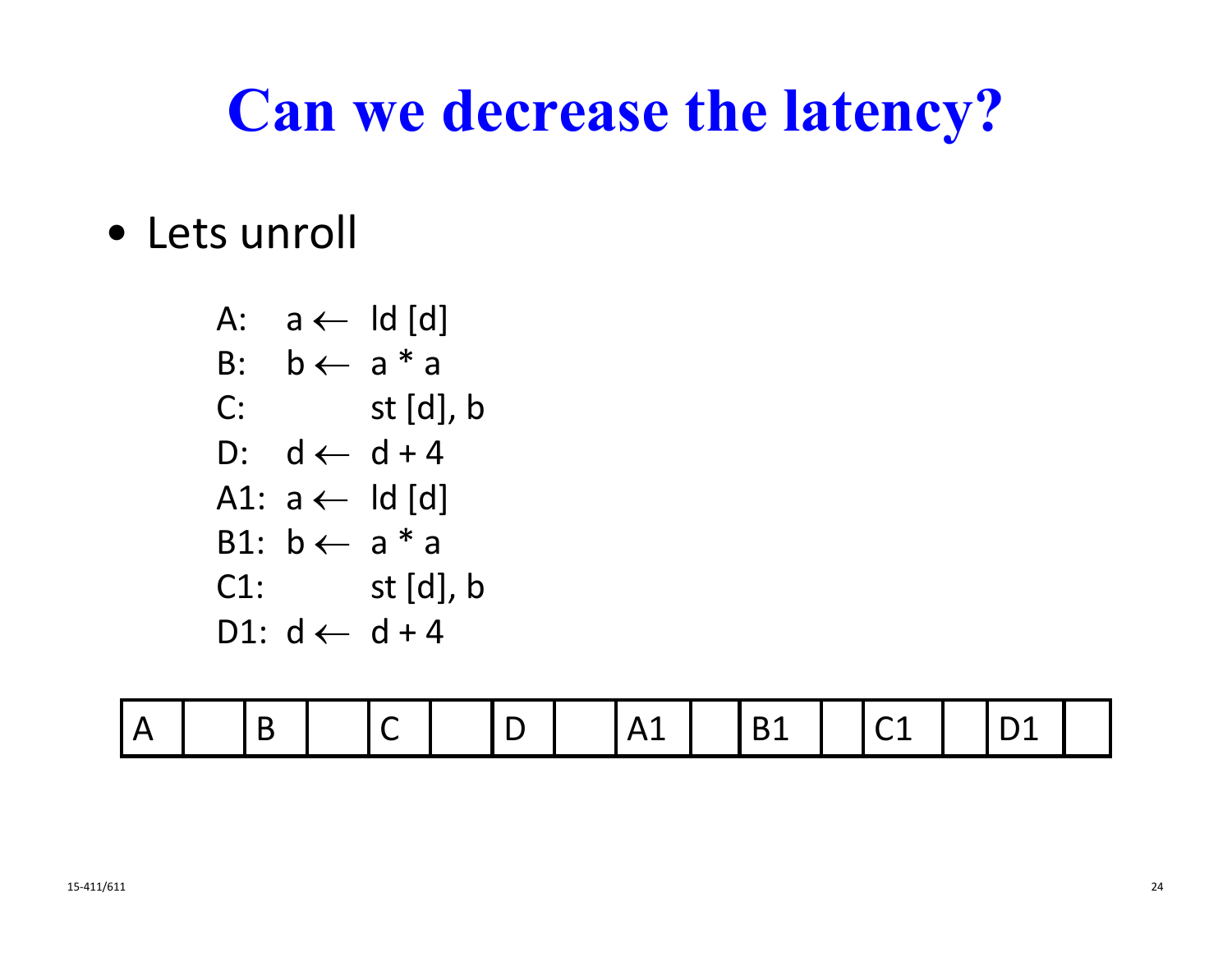#### **Rename variables**

A: 
$$
a \leftarrow \text{Id}[d]
$$
  
\nB:  $b \leftarrow a \cdot a$   
\nC:  $st[d], b$   
\nD:  $d1 \leftarrow d + 4$   
\nA1:  $a1 \leftarrow \text{Id}[d1]$   
\nB1:  $b1 \leftarrow a1 \cdot a1$   
\nC1:  $st[d1], b1$   
\nD1:  $d \leftarrow d1 + 4$ 

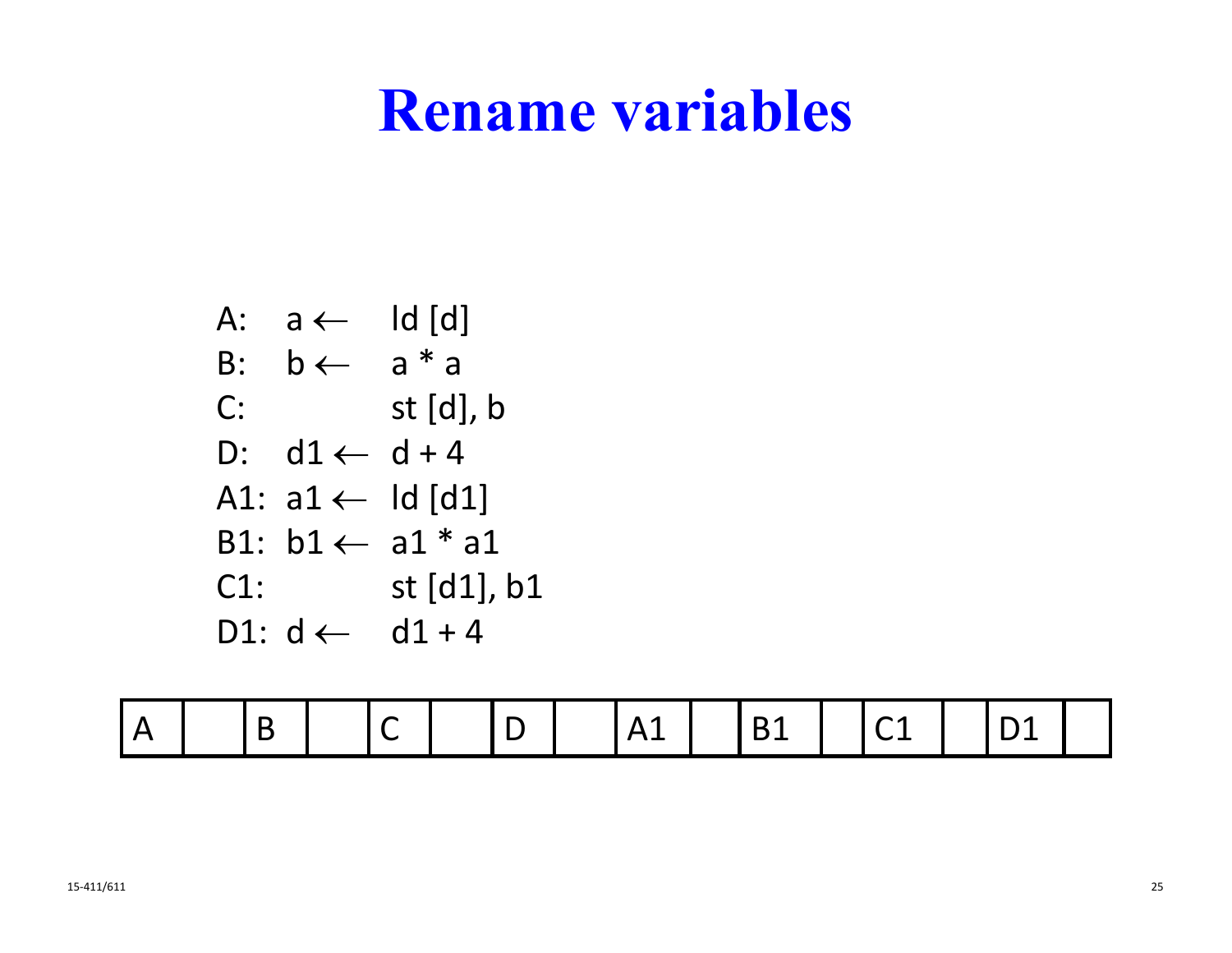#### **Schedule**





|  |    |           | D <sub>1</sub> |  |
|--|----|-----------|----------------|--|
|  | A1 | <b>B1</b> | r 1<br>ゝよ      |  |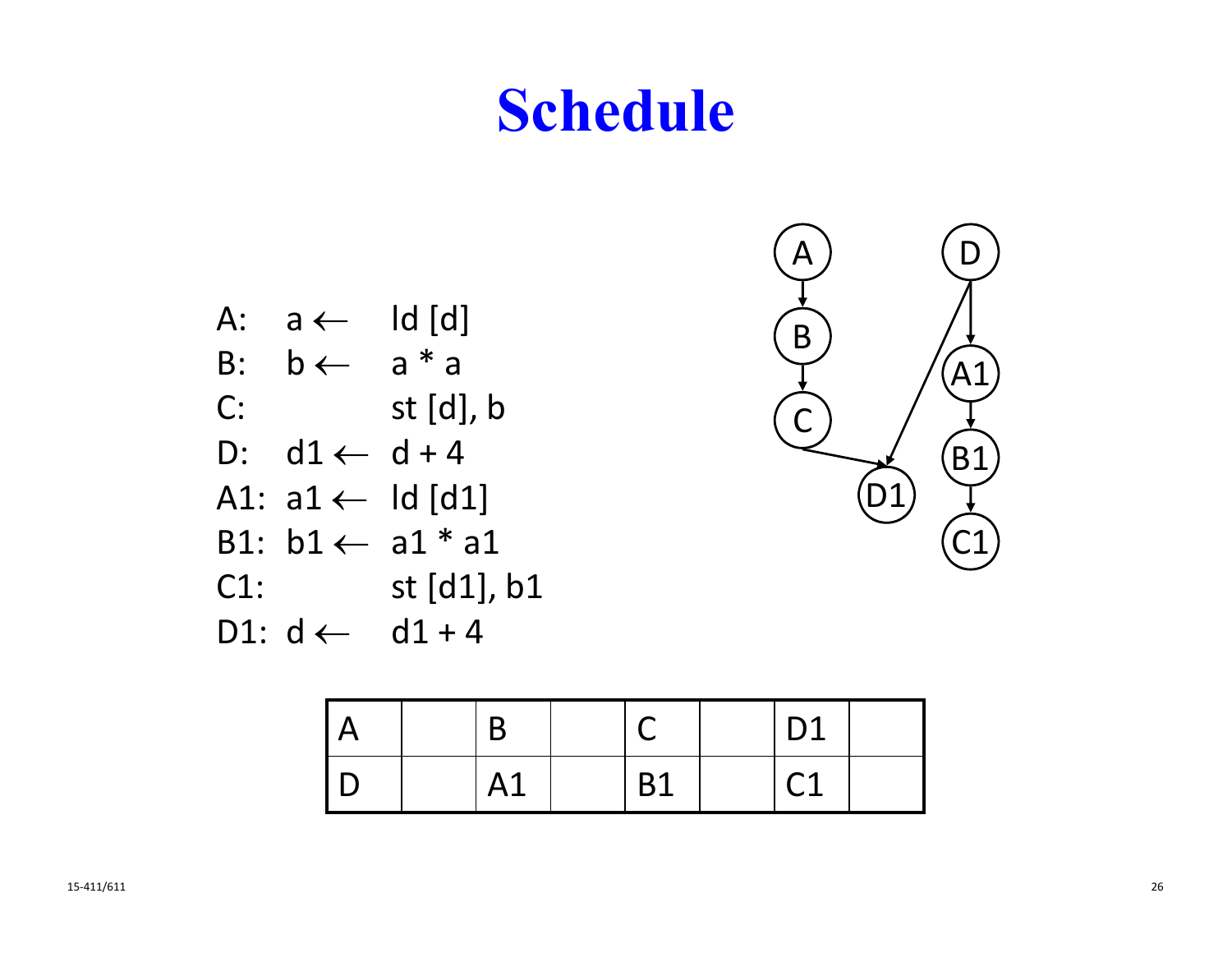#### **Unroll Some More**



|                |    |    |           |           | D <sub>2</sub> |                |
|----------------|----|----|-----------|-----------|----------------|----------------|
|                | A1 |    | <b>B1</b> |           | C1             |                |
| D <sub>1</sub> |    | A2 |           | <b>B2</b> |                | C <sub>2</sub> |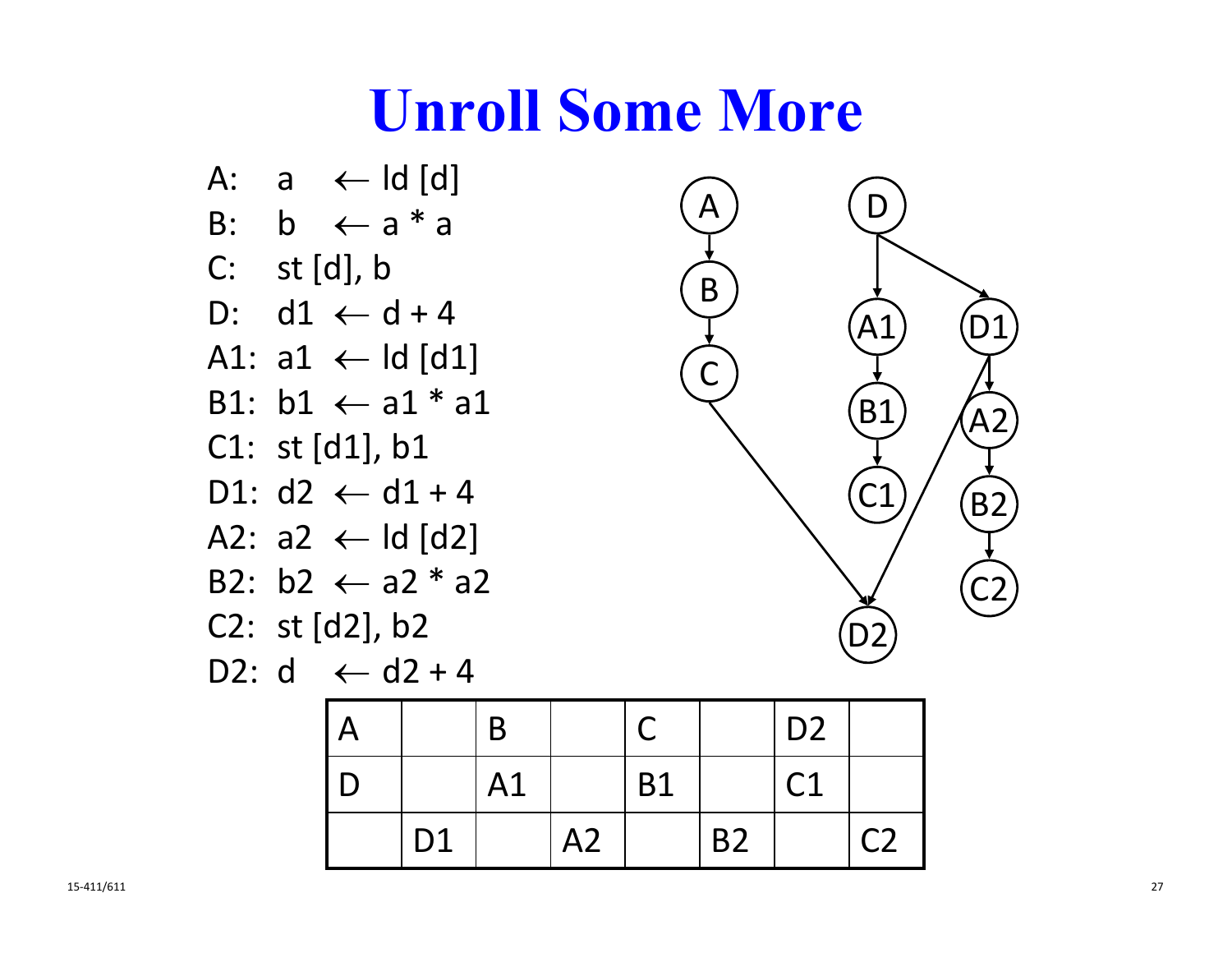#### **Unroll Some More**

| А:  | a $\leftarrow$          | ld [d]      |
|-----|-------------------------|-------------|
| B:  | $\mathsf{b} \leftarrow$ | a * a       |
| C:  |                         | st [d], b   |
| D:  | d1 $\leftarrow$         | $d + 4$     |
| A1: | a1 $\leftarrow$         | ld [d1]     |
| B1: | b1 $\leftarrow$         | $a1 * a1$   |
| C1: |                         | st [d1], b1 |
| D1: | d2 $\leftarrow$         | d1 + 4      |
| A2: | a2 $\leftarrow$         | ld [d2]     |
| B2: | $b2 \leftarrow$         | a2 * a2     |
| C2: |                         | st [d2], b2 |
| D2: | $\rightarrow$ b         | $d2 + 4$    |

|                | B              |    |                |           | D <sub>3</sub> |                |                |
|----------------|----------------|----|----------------|-----------|----------------|----------------|----------------|
|                | A1             |    | <b>B1</b>      |           | C1             |                |                |
| D <sub>1</sub> |                | A2 |                | <b>B2</b> |                | C <sub>2</sub> |                |
|                | D <sub>2</sub> |    | A <sub>3</sub> |           | <b>B3</b>      |                | C <sub>3</sub> |

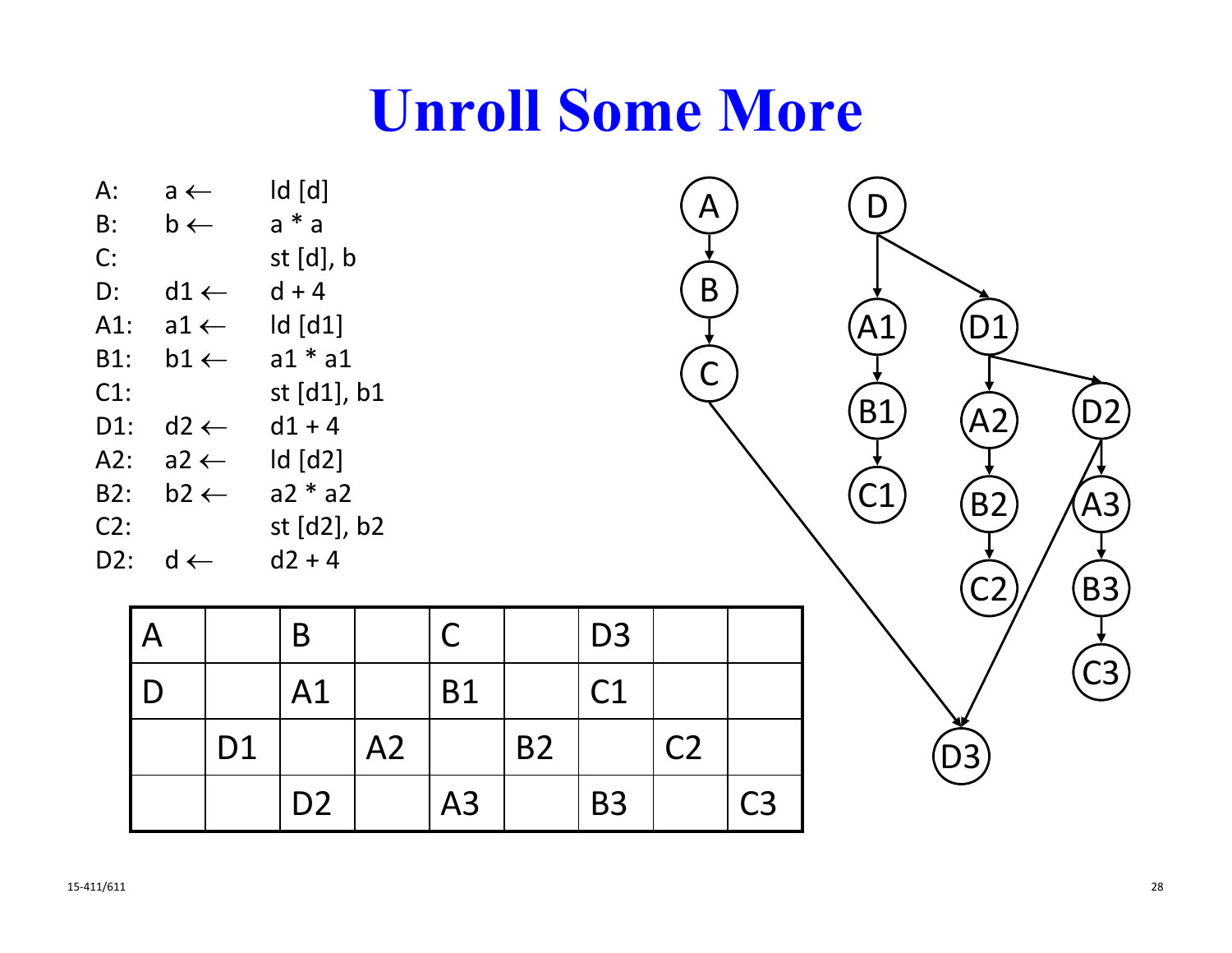

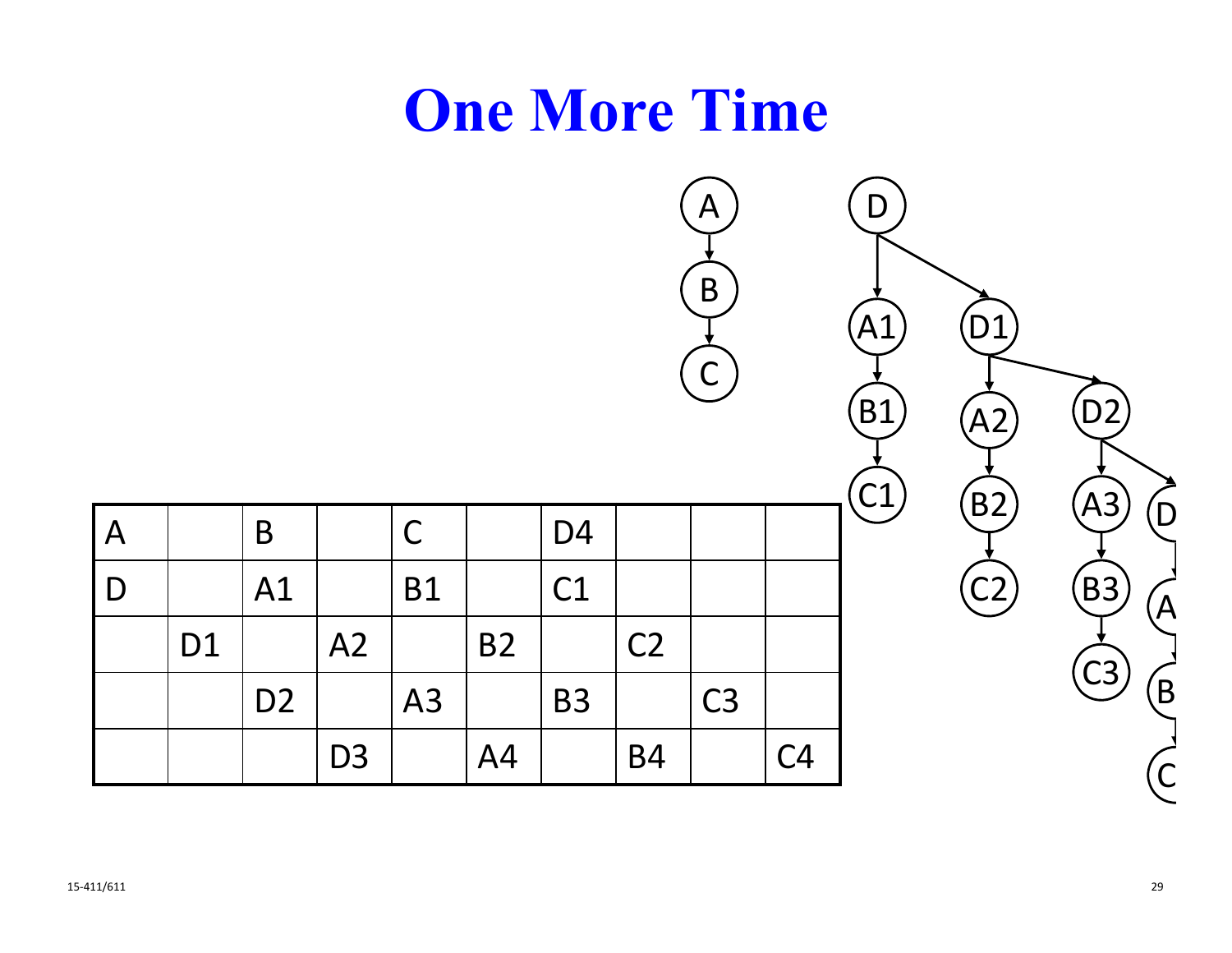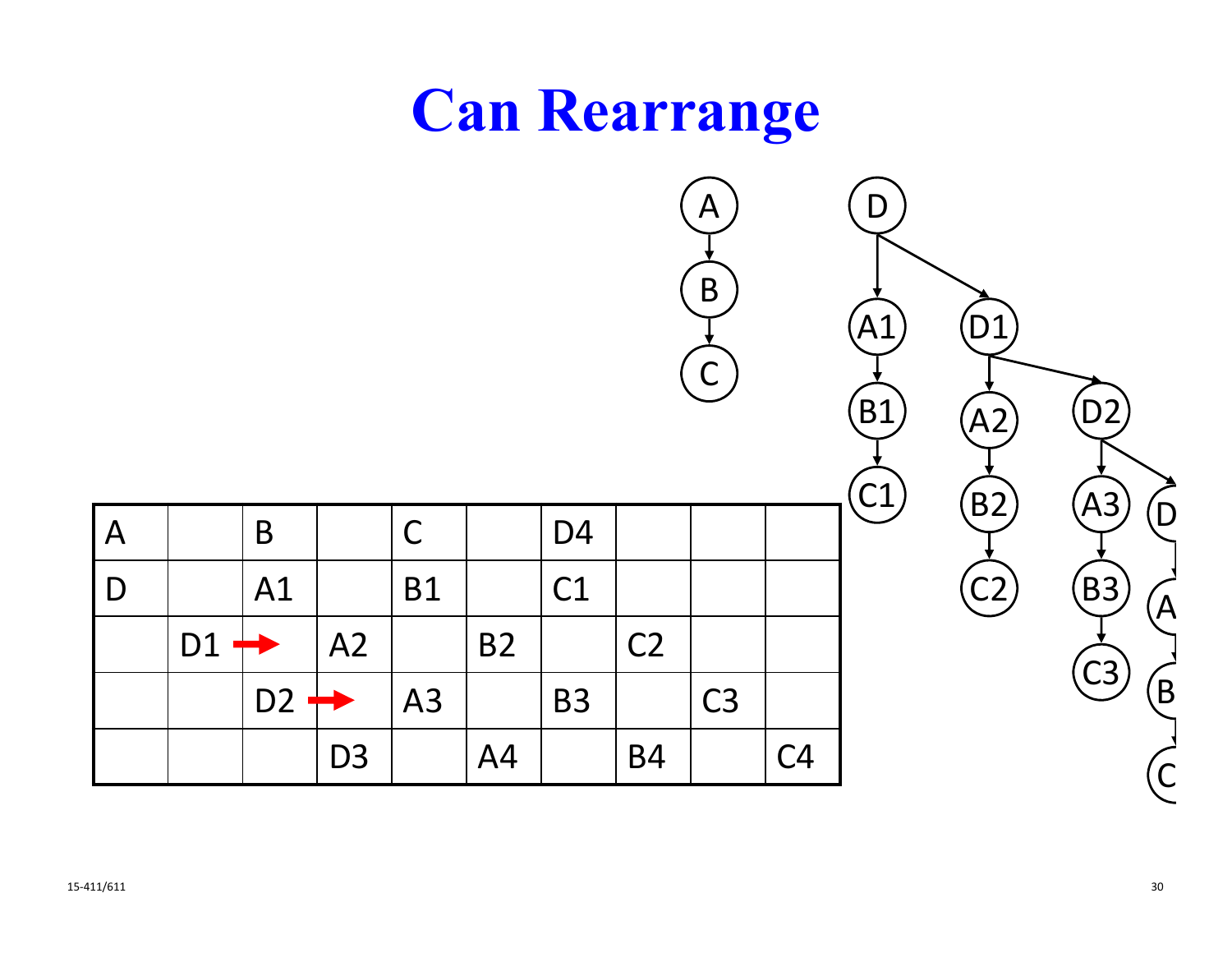#### **Rearrange**

| A:             | $a \leftarrow$                                                   | Id [d]                          |             |                |  |                |  | A              |  | D              |                        |
|----------------|------------------------------------------------------------------|---------------------------------|-------------|----------------|--|----------------|--|----------------|--|----------------|------------------------|
| $B$ :          | $b \leftarrow$                                                   | $a * a$                         |             |                |  |                |  |                |  |                |                        |
| C:             |                                                                  |                                 | st [d], b   |                |  |                |  |                |  |                |                        |
| D:             | $d1 \leftarrow$                                                  | $d + 4$                         |             |                |  |                |  | B              |  |                |                        |
| $A1$ :         | $a1 \leftarrow$                                                  | Id [d1]                         |             |                |  |                |  |                |  | $\mathsf{A}1$  | D <sub>1</sub>         |
| <b>B1:</b>     | $b1 \leftarrow$                                                  |                                 | $a1 * a1$   |                |  |                |  |                |  |                |                        |
| $C1$ :         |                                                                  |                                 | st [d1], b1 |                |  |                |  | C              |  |                |                        |
| D1:            | D <sub>2</sub><br><b>B1</b><br>A2<br>$d1 + 4$<br>$d2 \leftarrow$ |                                 |             |                |  |                |  |                |  |                |                        |
| A2:            | $a2 \leftarrow$                                                  | Id [d2]                         |             |                |  |                |  |                |  |                |                        |
| <b>B2:</b>     | $b2 \leftarrow$                                                  | C1<br>$a2 * a2$<br>[AS]<br>(B2) |             |                |  |                |  |                |  |                |                        |
| $C2$ :         |                                                                  |                                 | st [d2], b2 |                |  |                |  |                |  |                |                        |
| $D2$ :         | $d \leftarrow$                                                   | $d2 + 4$                        |             |                |  |                |  |                |  |                |                        |
|                |                                                                  |                                 |             |                |  |                |  |                |  |                | (B3)<br>C <sub>2</sub> |
| $\overline{A}$ |                                                                  | $\overline{B}$                  |             | $\mathsf C$    |  | D <sub>3</sub> |  |                |  |                |                        |
| $\mathsf D$    |                                                                  | A1                              |             | <b>B1</b>      |  | C1             |  |                |  |                | C3                     |
|                |                                                                  |                                 |             |                |  |                |  |                |  |                |                        |
|                |                                                                  | D <sub>1</sub>                  |             | A2             |  | <b>B2</b>      |  | C <sub>2</sub> |  |                | (D3)                   |
|                |                                                                  |                                 |             | D <sub>2</sub> |  | A3             |  | <b>B3</b>      |  | C <sub>3</sub> |                        |
|                |                                                                  |                                 |             |                |  |                |  |                |  |                |                        |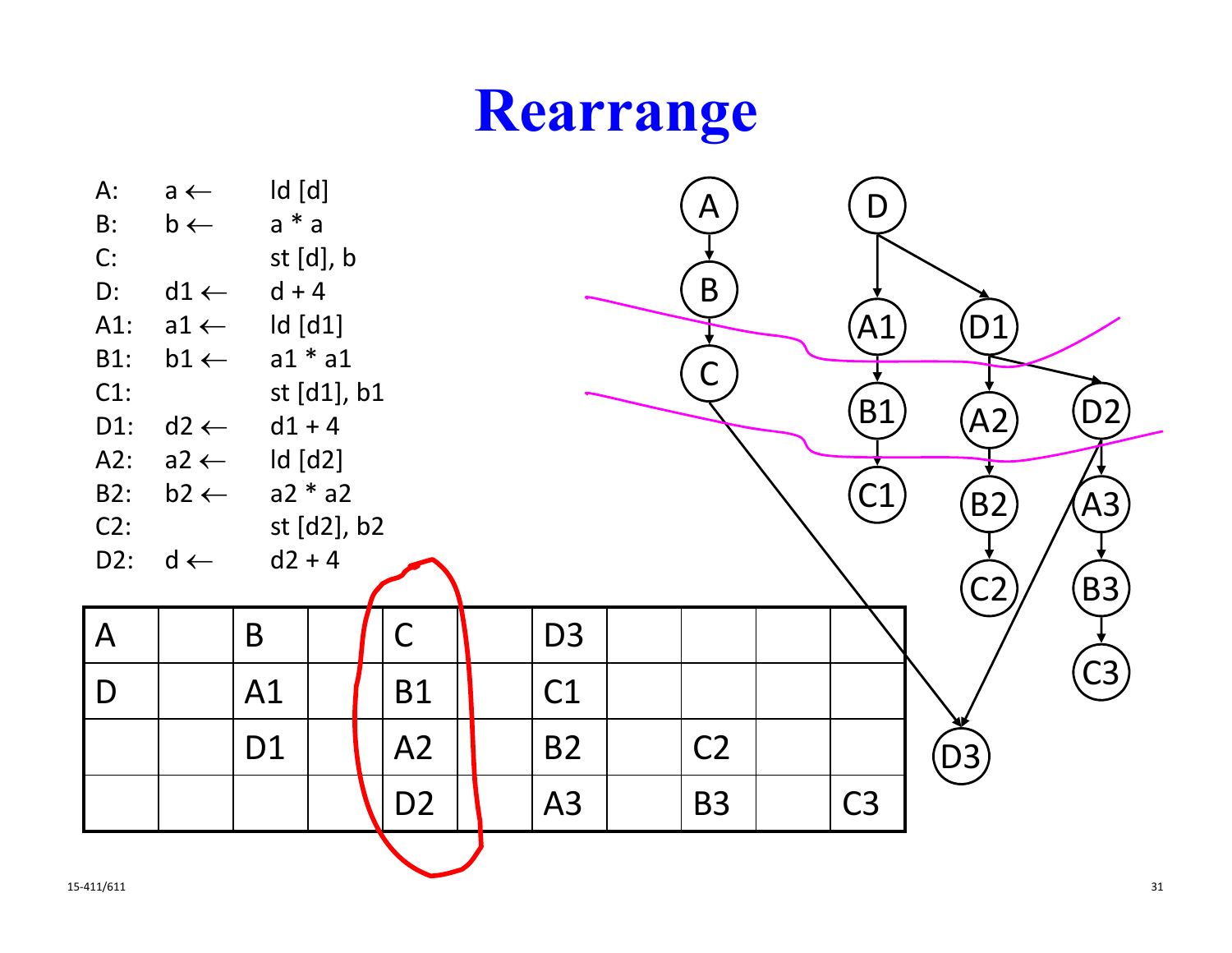#### **Rearrange**

| A:<br>$B$ :<br>C:<br>D:<br>$A1$ :<br><b>B1:</b><br>$C1$ :<br>D1:<br>A2: | $a \leftarrow$<br>$b \leftarrow$<br>$d1 \leftarrow$<br>$a1 \leftarrow$<br>$b1 \leftarrow$<br>$d2 \leftarrow$<br>$a2 \leftarrow$ |                 | Id [d]<br>$\boldsymbol{\mathsf{A}}$<br>$a * a$<br>st [d], b<br>$\pmb B$<br>$d + 4$<br>Id [d1]<br>$a1 * a1$<br>$\mathsf{C}$<br>st [d1], b1<br>$d1 + 4$<br>Id [d2] |                |  |                |  |                |  |                | D1<br>A <sub>2</sub> | D <sub>2</sub> |
|-------------------------------------------------------------------------|---------------------------------------------------------------------------------------------------------------------------------|-----------------|------------------------------------------------------------------------------------------------------------------------------------------------------------------|----------------|--|----------------|--|----------------|--|----------------|----------------------|----------------|
| <b>B2:</b>                                                              | $b2 \leftarrow$                                                                                                                 | $a2 * a2$<br>C1 |                                                                                                                                                                  |                |  |                |  |                |  | B2             | D:<br>A3             |                |
| $C2$ :<br>$D2$ :                                                        | $d \leftarrow$                                                                                                                  | $d2 + 4$        | st [d2], b2                                                                                                                                                      |                |  |                |  |                |  |                |                      |                |
|                                                                         |                                                                                                                                 |                 |                                                                                                                                                                  |                |  |                |  |                |  |                | C <sub>2</sub>       | (B3)           |
| $\overline{A}$                                                          |                                                                                                                                 | $\mathsf B$     |                                                                                                                                                                  | $\mathsf C$    |  | D <sub>3</sub> |  |                |  |                |                      |                |
| D                                                                       |                                                                                                                                 | A1              |                                                                                                                                                                  | <b>B1</b>      |  | C1             |  |                |  |                |                      | $\mathbb{C}3$  |
|                                                                         |                                                                                                                                 | D <sub>1</sub>  |                                                                                                                                                                  | A2             |  | <b>B2</b>      |  | C <sub>2</sub> |  |                |                      |                |
|                                                                         |                                                                                                                                 |                 |                                                                                                                                                                  | D <sub>2</sub> |  | A <sub>3</sub> |  | <b>B3</b>      |  | C <sub>3</sub> |                      |                |
|                                                                         |                                                                                                                                 |                 |                                                                                                                                                                  |                |  |                |  |                |  |                |                      |                |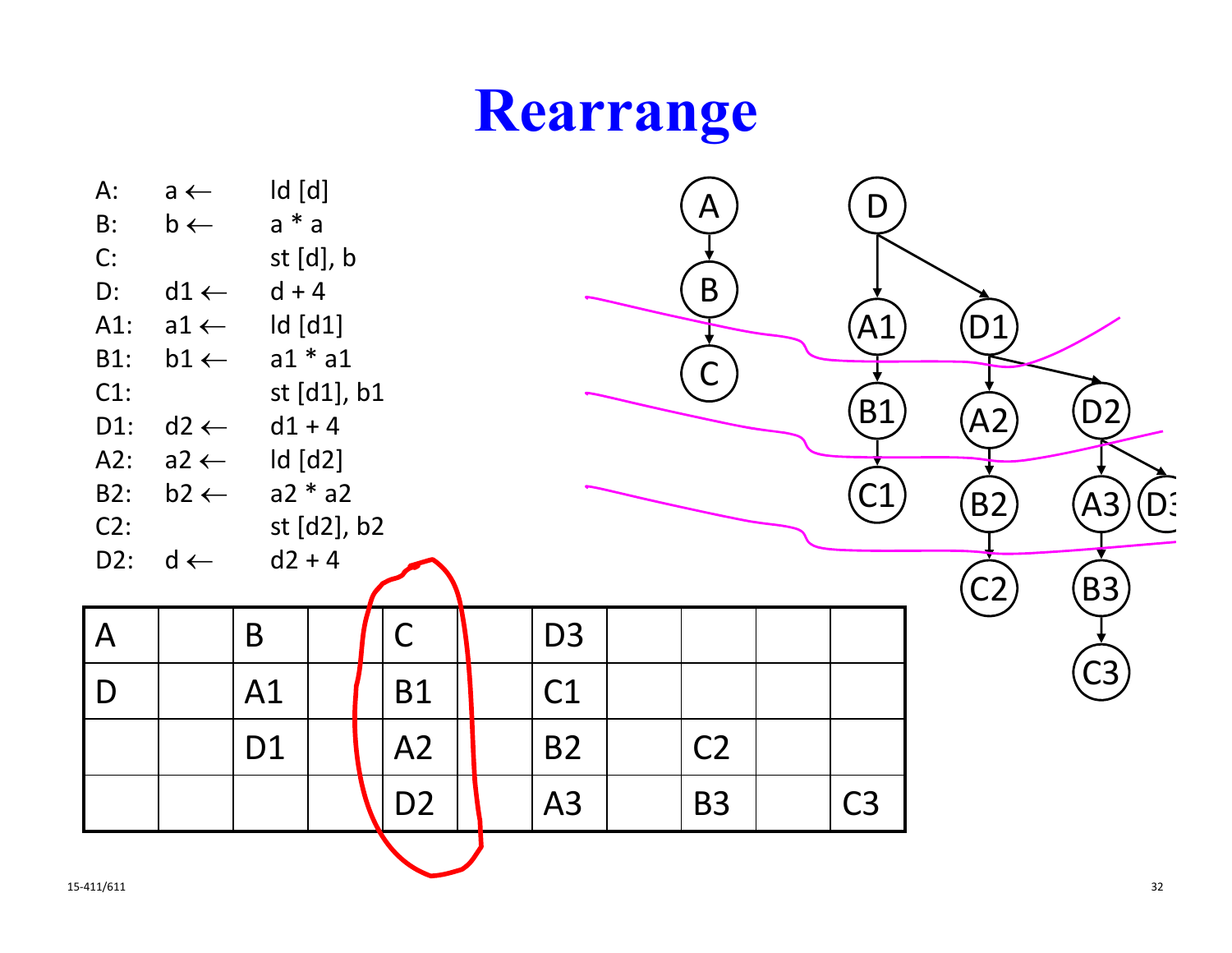#### **SP Loop**

| $A$ :<br>B:<br>D:<br>$A1$ :<br>$D1$ : | $a \leftarrow$<br>$\mathsf{b} \leftarrow$<br>$d1 \leftarrow$<br>$a1 \leftarrow$<br>$d2 \leftarrow$ | $\mathsf{Id}$ $\mathsf{Id}$<br>$a * a$<br>$d + 4$<br>$\mathsf{Id}$ $\lceil d1 \rceil$<br>$d1 + 4$ | Prolog |
|---------------------------------------|----------------------------------------------------------------------------------------------------|---------------------------------------------------------------------------------------------------|--------|
| C:<br>B1:<br>A2:<br>D2:               | $b1 \leftarrow$<br>$a2 \leftarrow$<br>$d \leftarrow$                                               | st $[d]$ , b<br>$a1 * a1$<br>$\mathsf{Id}$ $\mathsf{Id}$ 2<br>$d2 + 4$                            | Body   |
| B2:<br>$C1$ :<br>D3:<br>C2:           | $b2 \leftarrow$<br>$d2 \leftarrow$                                                                 | $a2 * a2$<br>st $[d1]$ , b1<br>$d1 + 4$<br>st [d2], b2                                            | Epilog |

|  | B              | <b>TILL</b> | $\mathsf{C}$ | C                            | $\overline{1}$ D3 |    |
|--|----------------|-------------|--------------|------------------------------|-------------------|----|
|  | A <sub>1</sub> | <b>B1</b>   |              | B1   B1   C1                 |                   |    |
|  | D <sub>1</sub> |             |              | $A2 \mid A2 \mid A2 \mid B2$ |                   | Γን |
|  |                | D2          | D2 D2        |                              |                   |    |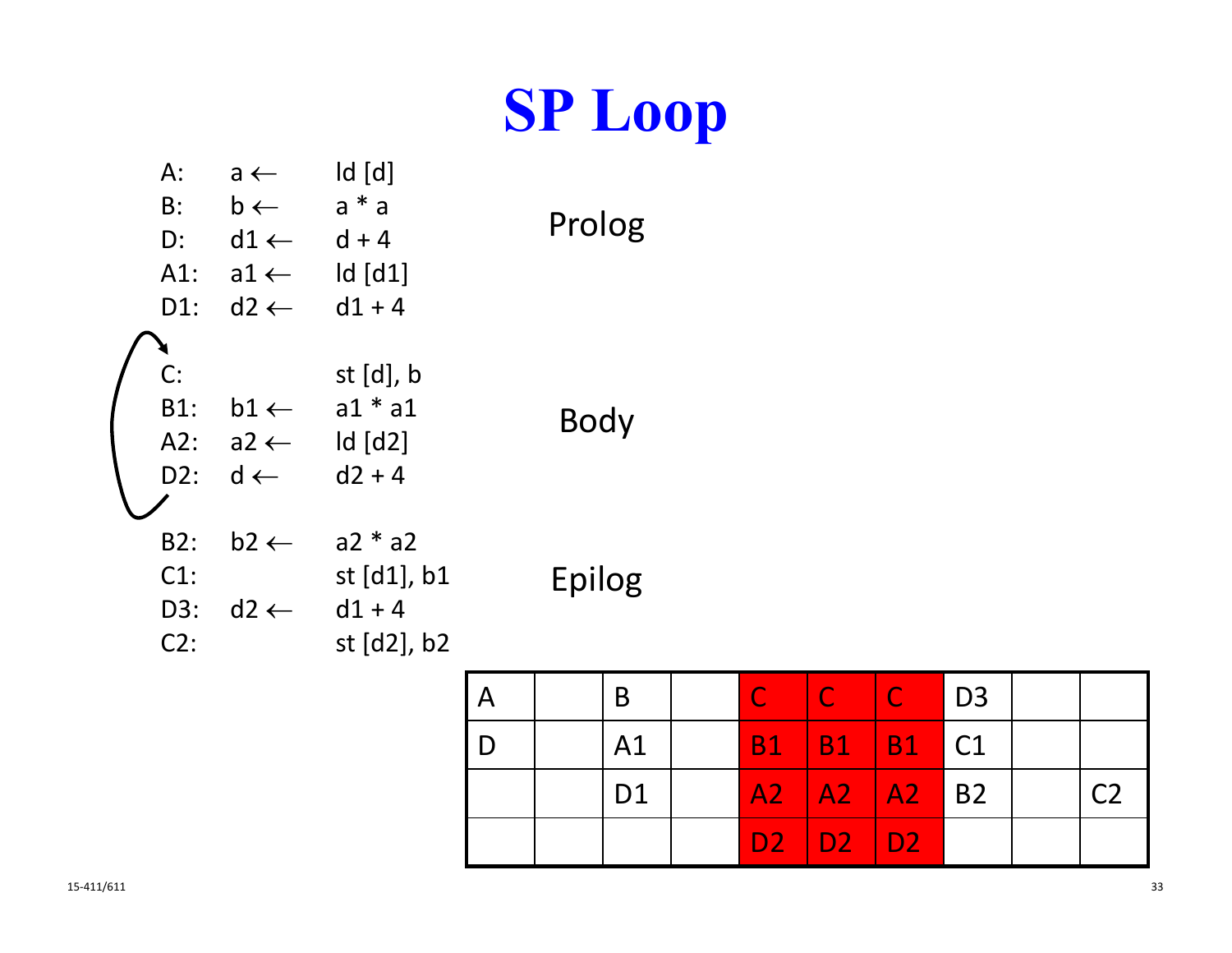# **Goal of SP**

• Increase distance between dependent operations by moving destination operation to <sup>a</sup> later iteration

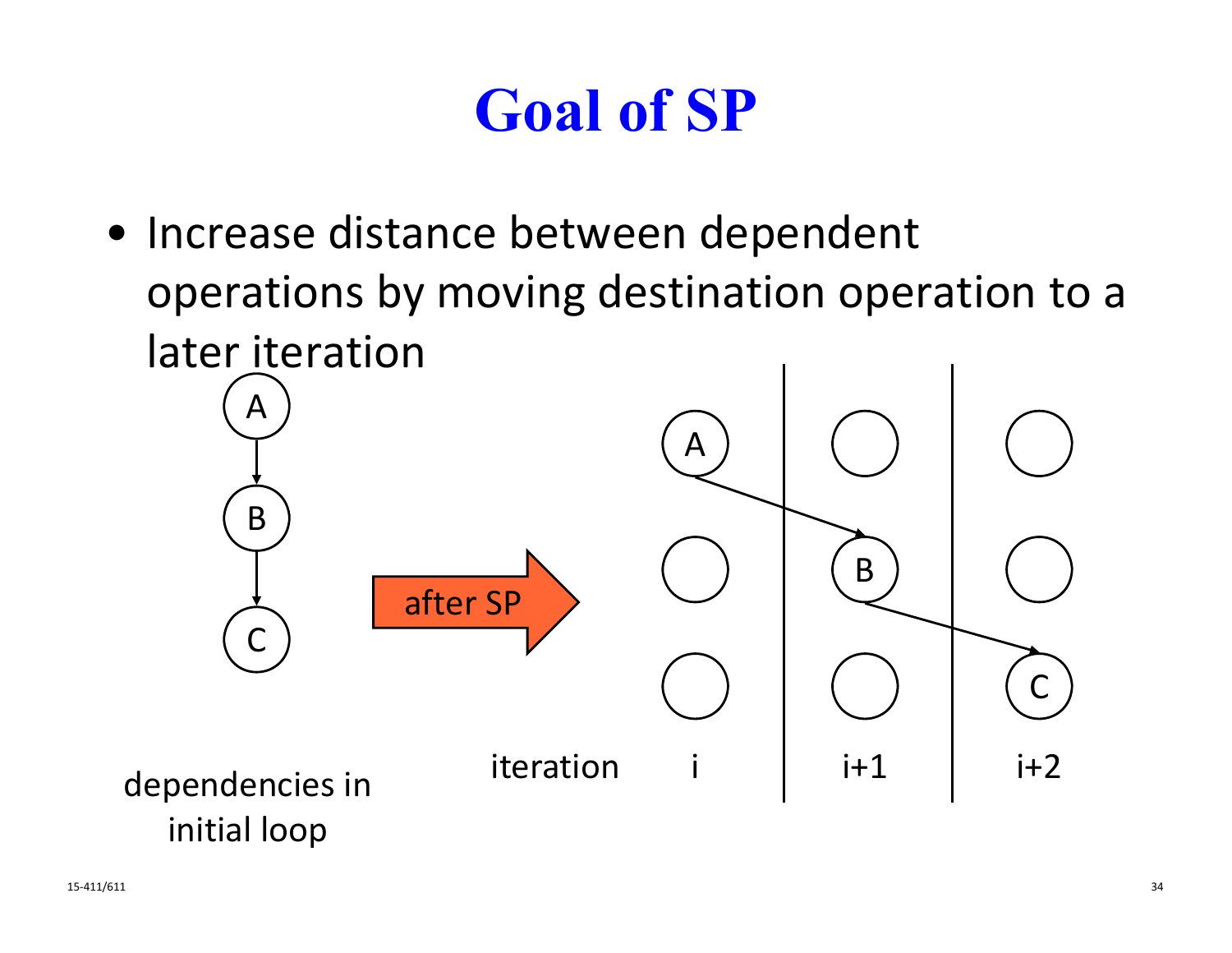#### **Example**

Assume operating on <sup>a</sup> infinite wide machine

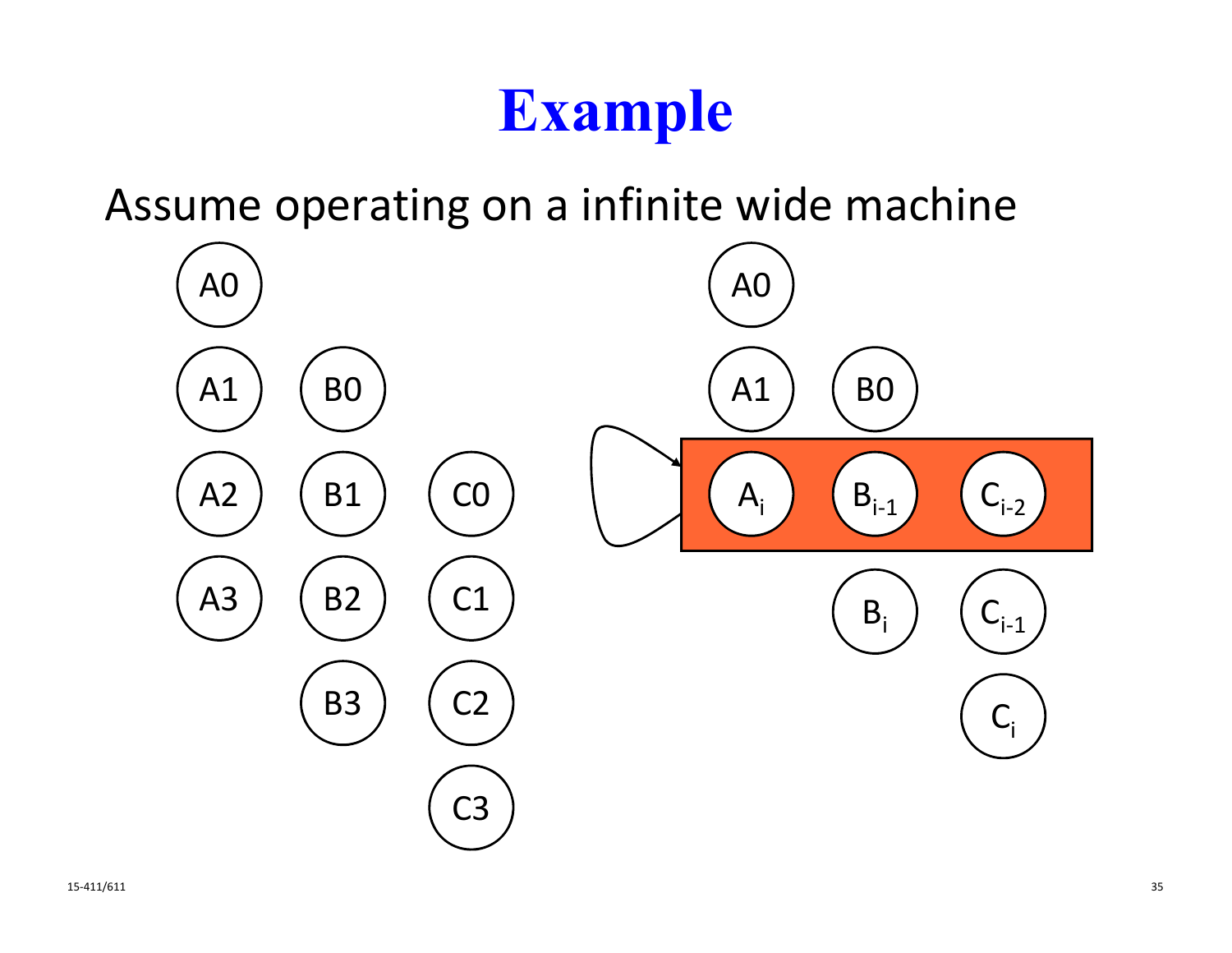#### **Example**

Assume operating on <sup>a</sup> infinite wide machine

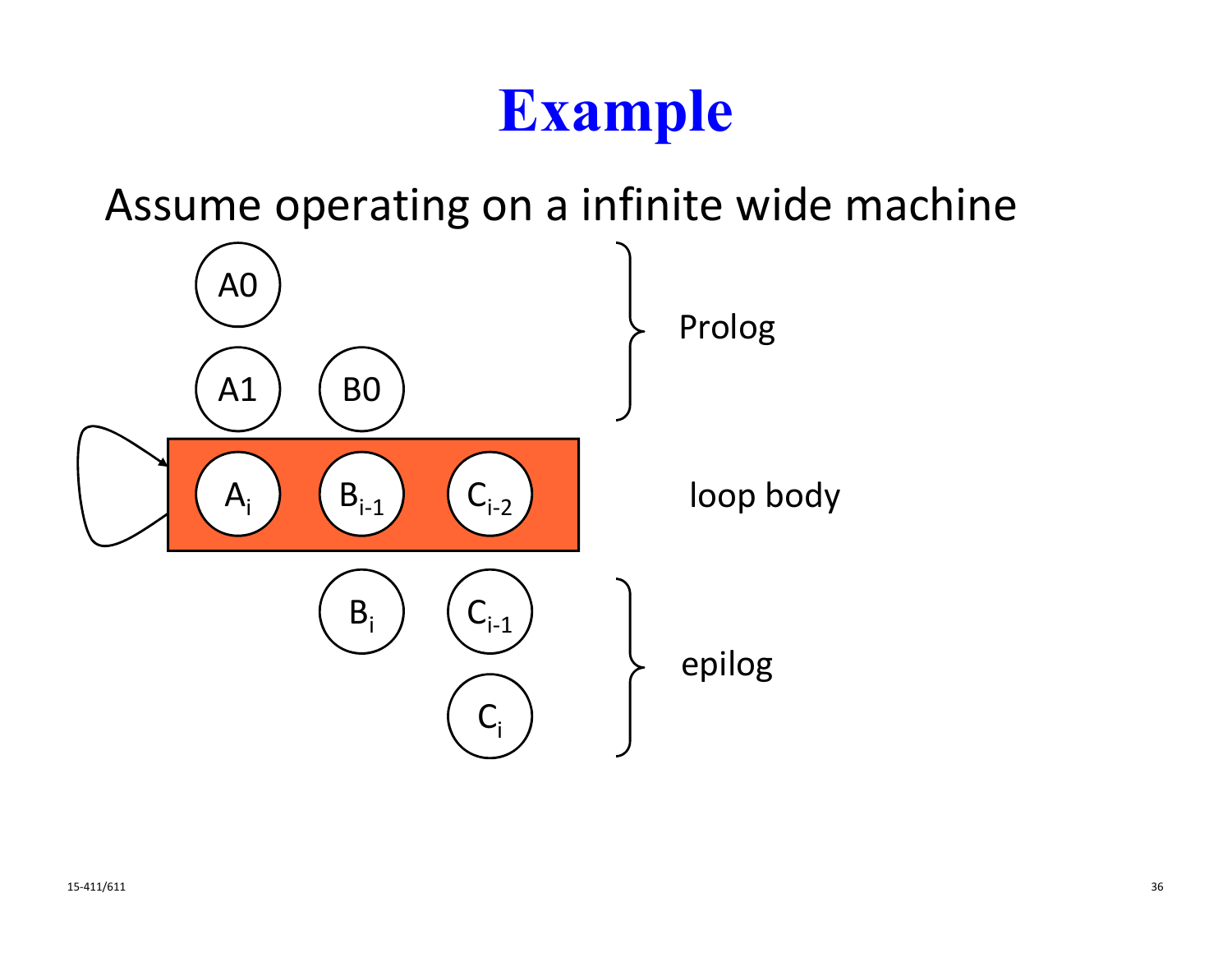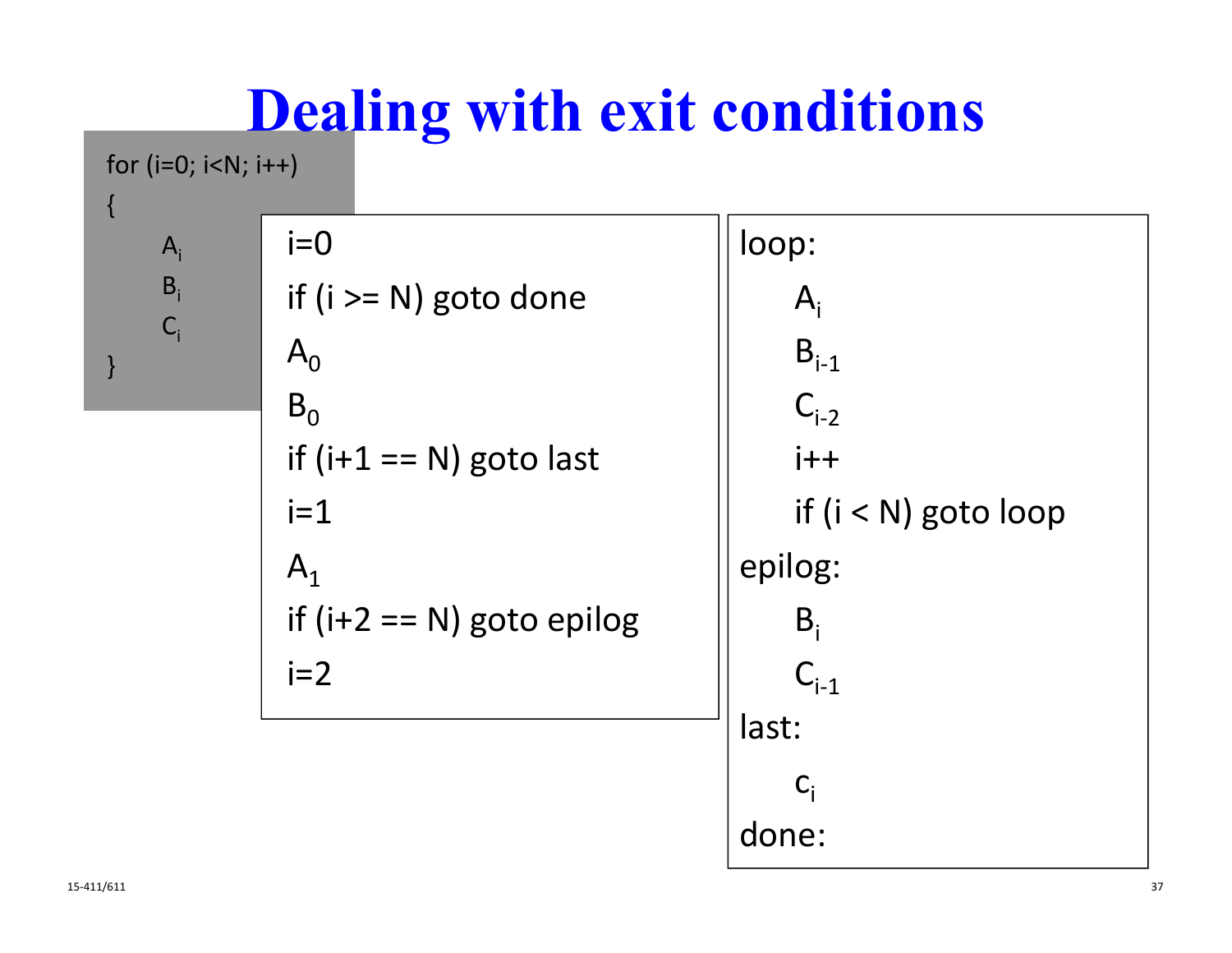# **Loop Unrolling V. SP**

For SuperScalar

- Loop Unrolling reduces loop overhead
- Software Pipelining reduces fill/drain
- Best is if you combine them

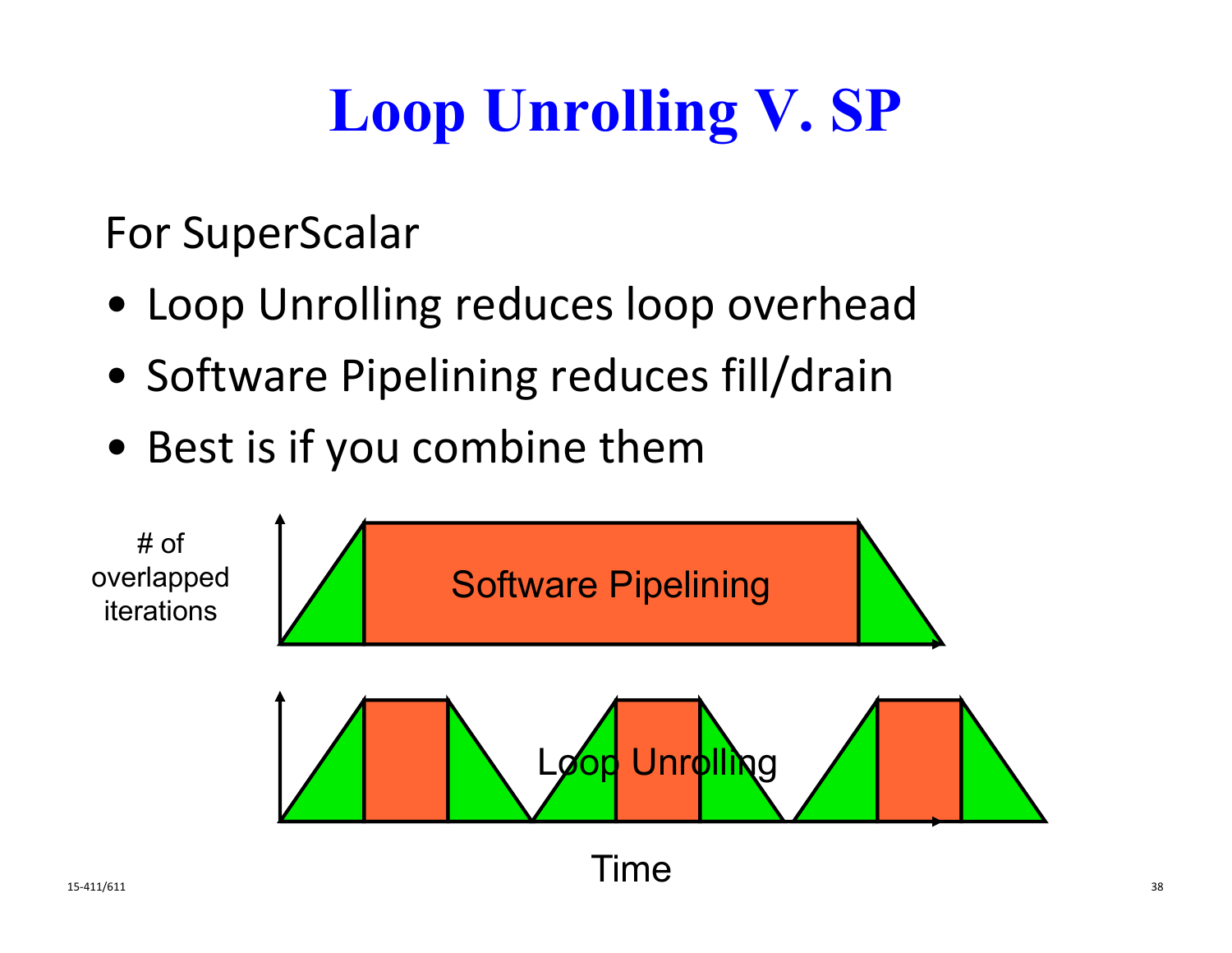# **Data Dependence in Loops**

- Dependence can flow across iterations of the loop.
- Dependence information is annotated with iteration information.
- If dependence is across iterations it is loop carried otherwise loop independent.

```
for (i=0; i<n; i++) {
   A[i] = B[i];
   B[i+1] = A[i];
}
```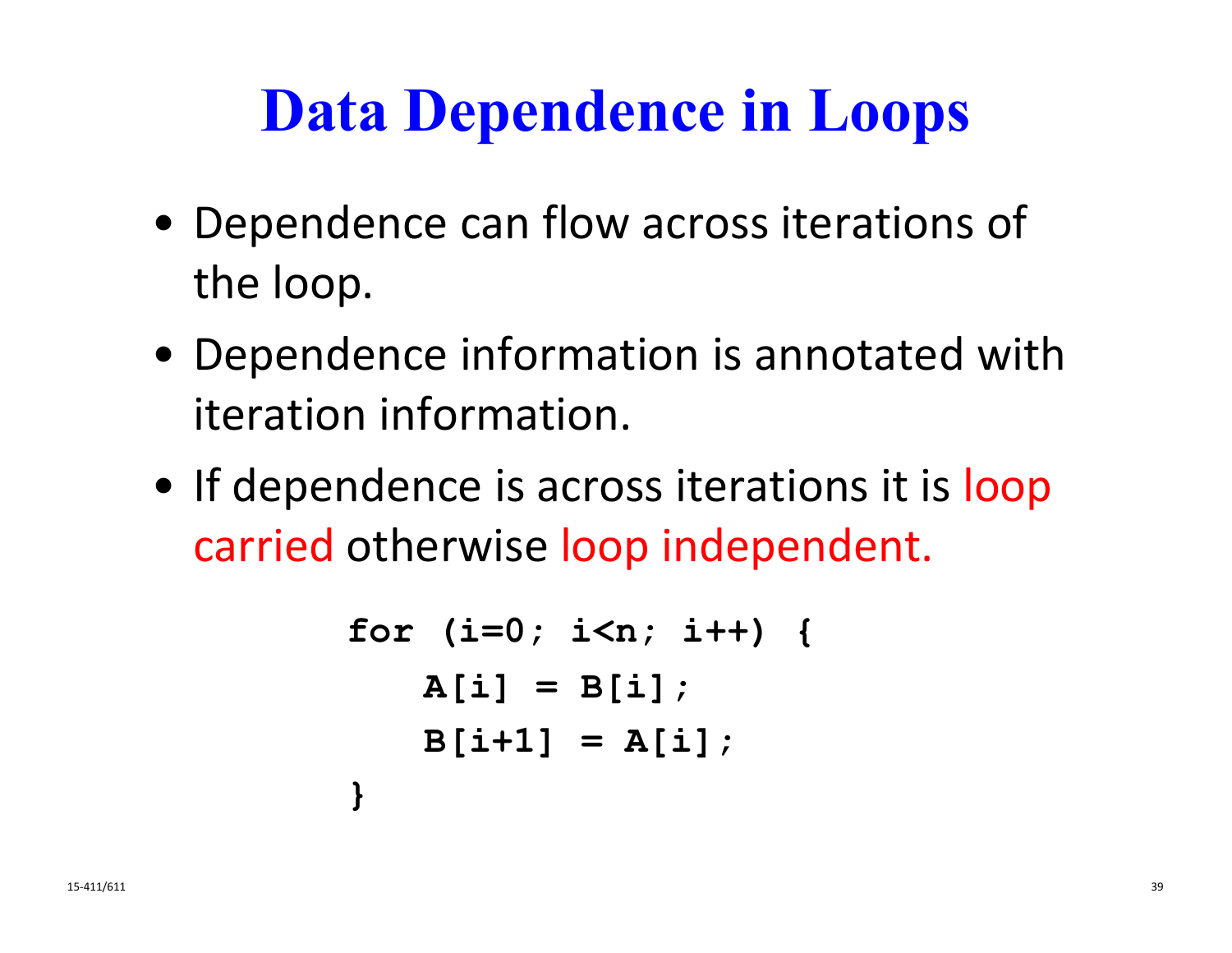## **Data Dependence in Loops**

- Dependence can flow across iterations of the loop.
- Dependence information is annotated with iteration information.
- If dependence is across iterations it is loop carried otherwise loop independent.

$$
\delta^{f} \text{loop carried} \longrightarrow A[i] = B[i];
$$
\n
$$
\delta^{f} \text{loop carried} \longrightarrow A[i] = A[i];
$$
\n
$$
\delta^{f} \text{loop independent}
$$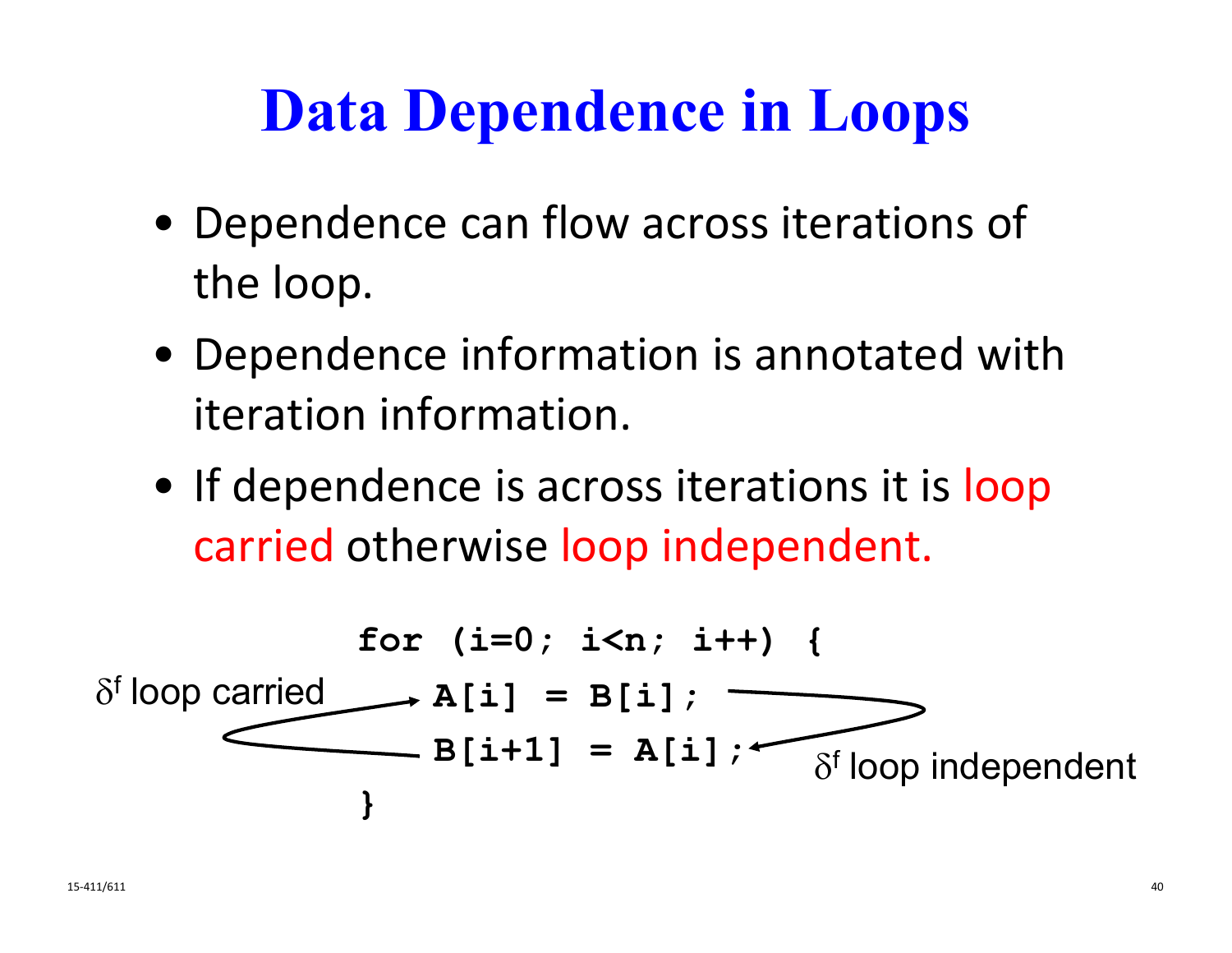#### **Unroll Loop to Find Dependencies**

$$
\text{for} \quad (i=0; \quad i< n; \quad i++) \quad \{ \\ \text{if loop carried} \longrightarrow A[i] = B[i]; \quad \text{if loop independent} \quad \}
$$

**A[0] = B[0];** i=0**B[1] = A[0]; A[1] = B[1];** i=1**B[2] = A[1]; A[2] = B[2];** i=2**B[3] = A[2];** 

Distance/Direction of the dependence is also important.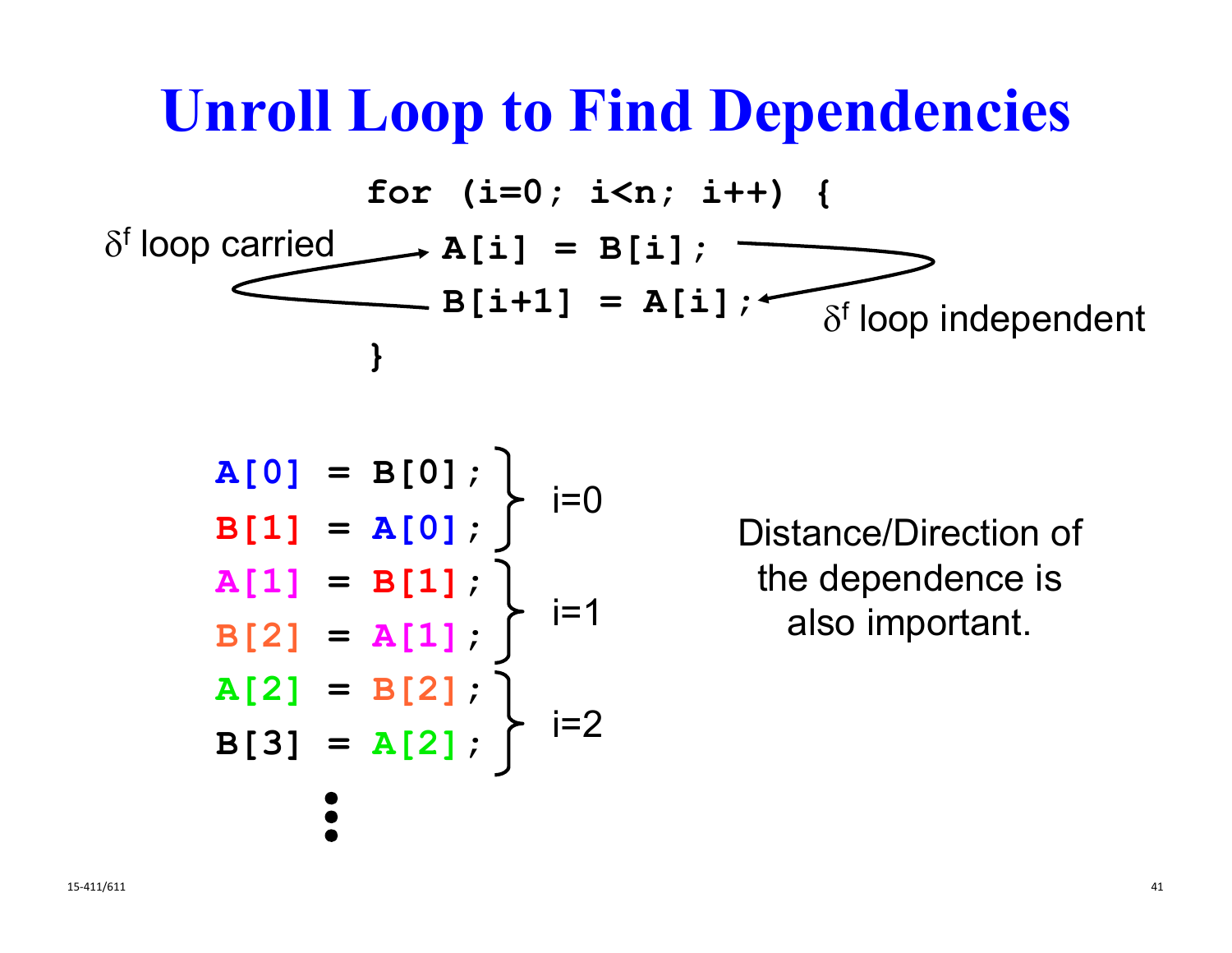#### **Iteration Space**

Every iteration generates <sup>a</sup> point in an <sup>n</sup>‐ dimensional space, where <sup>n</sup> is the depth of the loop nest.

```
for (i=0; i<n; i++) {
}
for (i=0; i<n; i++) 
   for (j=0; j<4; j++) {
}
```
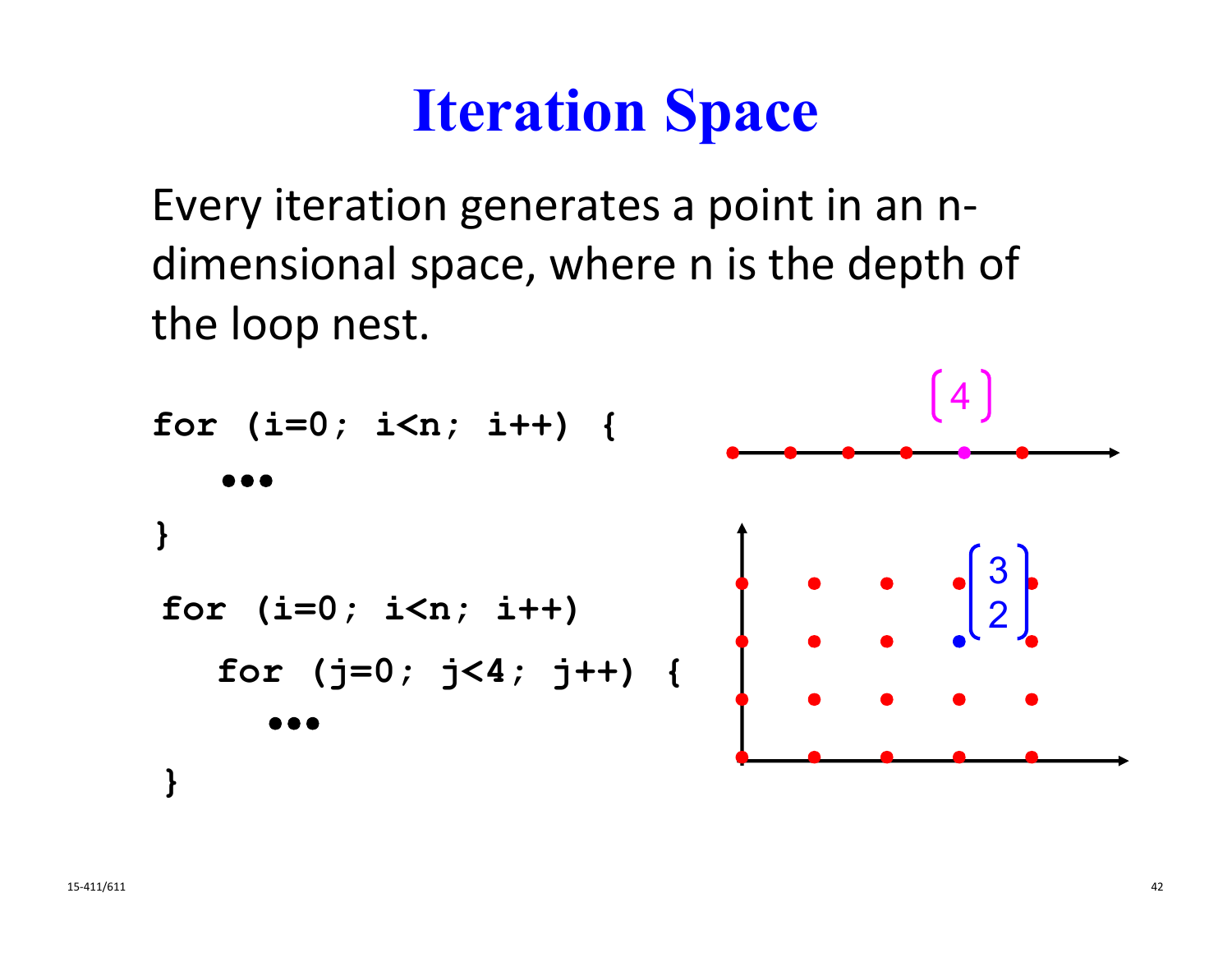#### **Distance Vector**

```
for (i=0; i<n; i++) {
   A[i] = B[i];
   B[i+1] = A[i];
}
```
Distance vector is the difference between the target and source iterations.

**A[0] = B[0]; B[1] = A[0]; A[1] = B[1]; B[2] = A[1]; A[2] = B[2]; B[3] = A[2];** i=0 i=1 i=2  $d = I_t-I_s$ 

Exactly the distance of the dependence, i.e.,

$$
\mathbf{I}_s + \mathbf{d} = \mathbf{I}_t
$$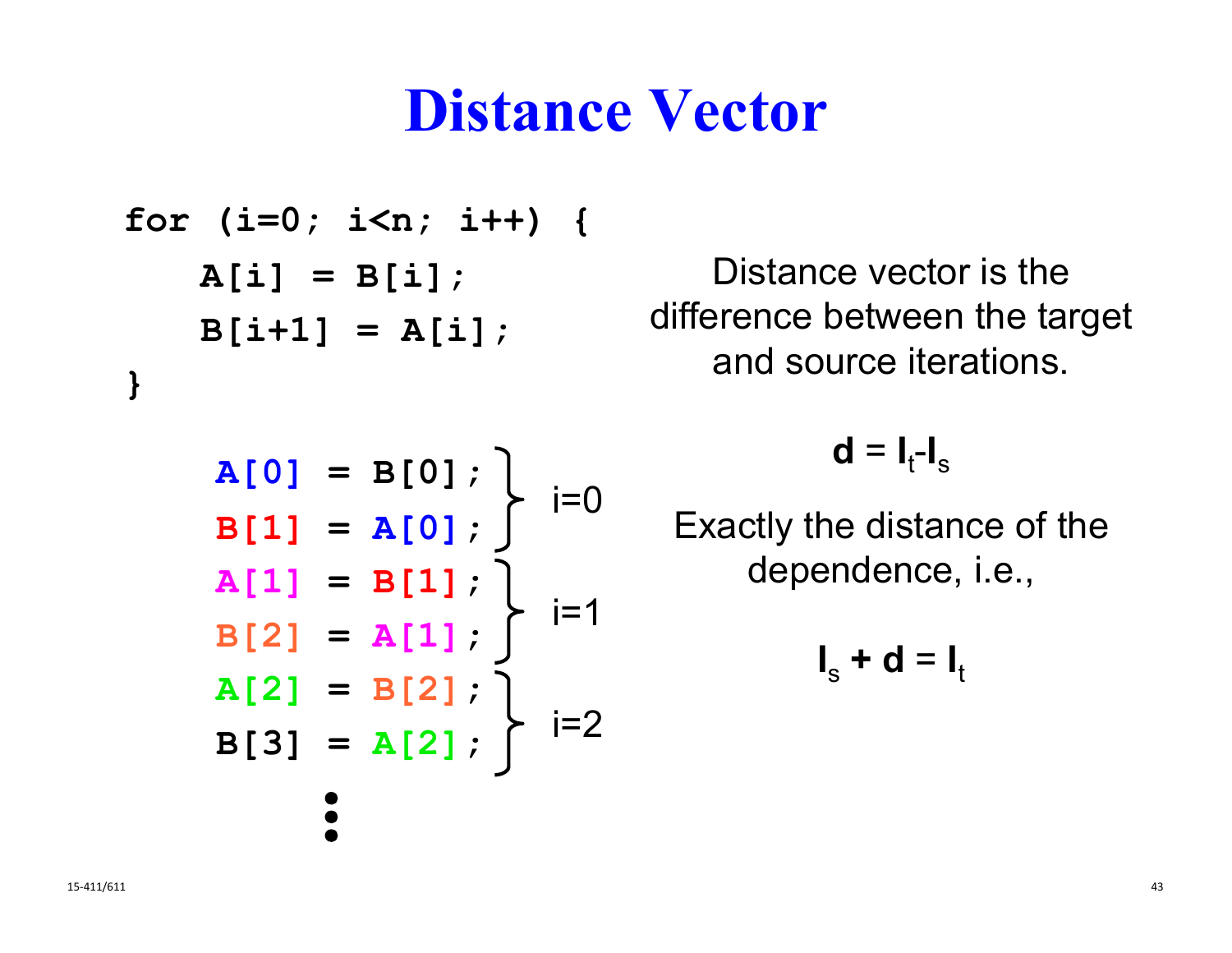**Perform** *scalar replacement* **to eliminate memory references where possible.**

|                | for i:=1 to N do                             |
|----------------|----------------------------------------------|
|                | $a := j \oplus V[i-1]$                       |
|                | $\mathbf{b} := \mathbf{a} \oplus \mathbf{f}$ |
|                | $c := e \oplus i$                            |
|                | $d := f \oplus c$                            |
|                | $e := b \oplus d$                            |
| $f := U[i]$    |                                              |
| $g: V[i] := b$ |                                              |
| $h: W[i] := d$ |                                              |
|                | $i := X[i]$                                  |

```
for i:=1 to N doa := i \oplus bb := a  f
    c := e  j
    d := f  c
    e := b  d
    f := U[i]
 g: V[i] := b
 h: W[i] := d
    j := X[i]
```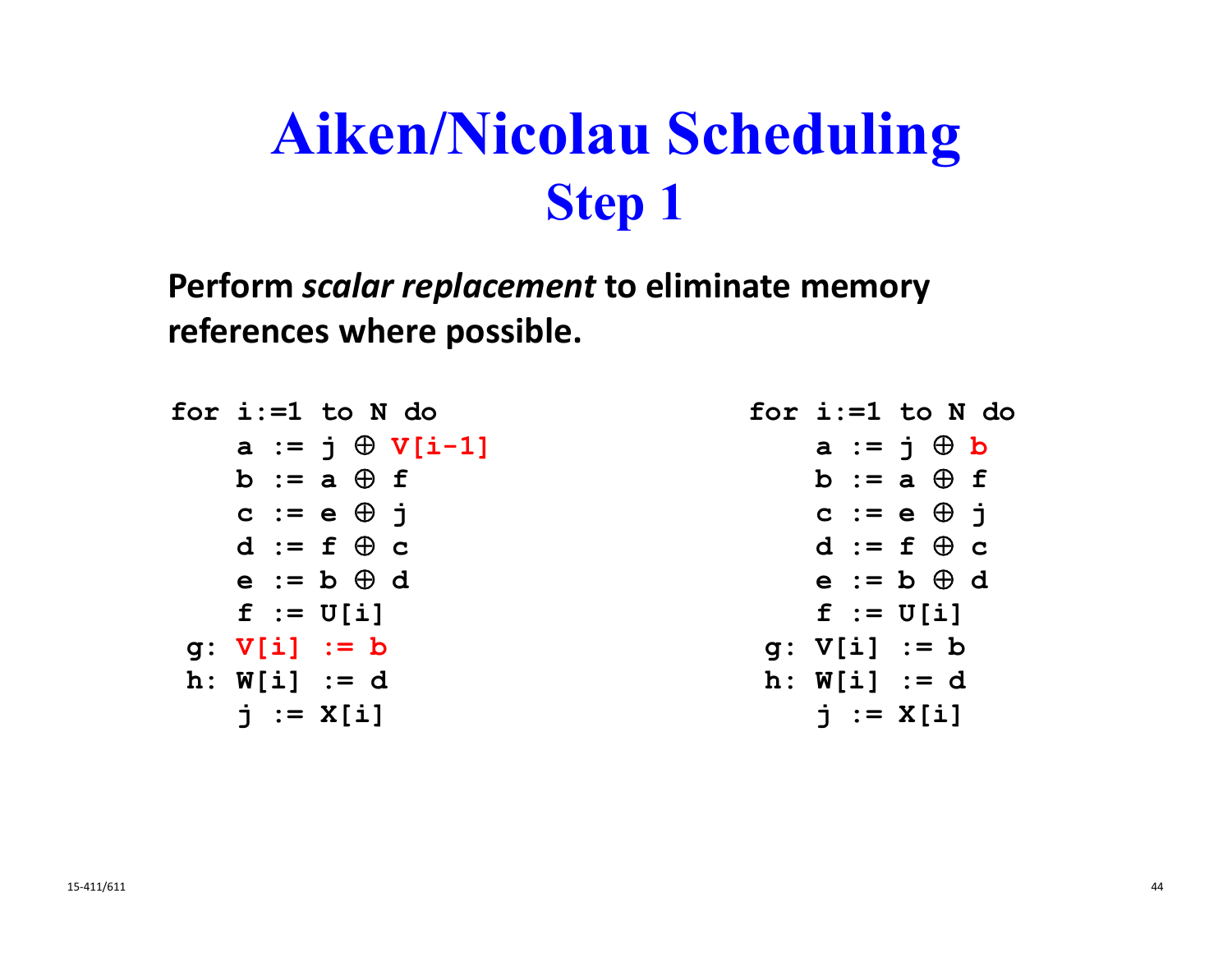**Unroll the loop and compute the data‐dependence graph (DDG).**

**DDG for rolled loop:**

**for i:=1 to N do** $a := j \oplus b$ **b := a f c := e j d := f c e := b d f := U[i] g: V[i] := b h: W[i] := d j := X[i]**

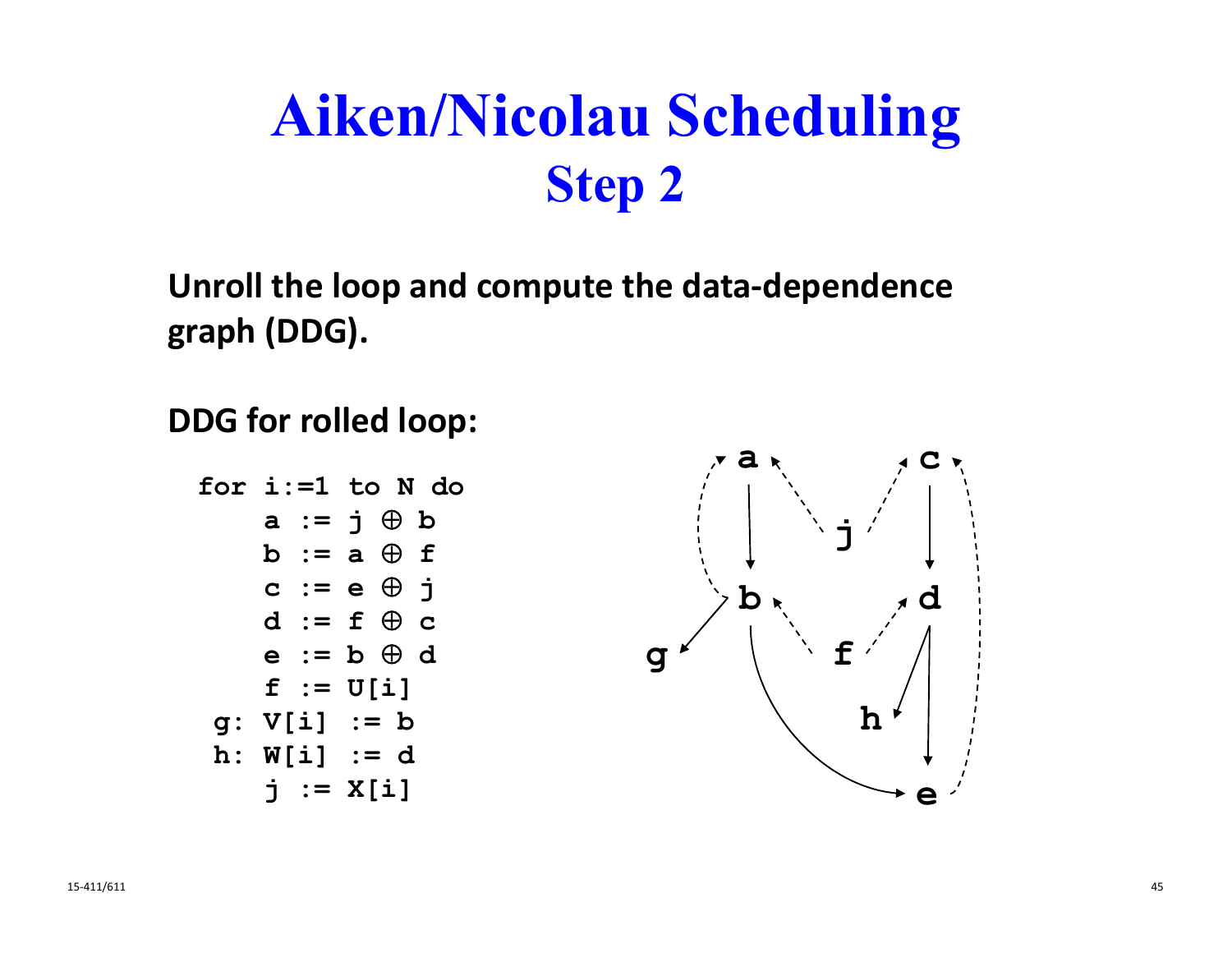#### **Aiken/Nicolau Scheduling Step 2, cont'd**

**DDG for unrolled loop: for i:=1 to N do** $a := j \oplus b$ **b := a f c := e j d := f c e := b d f := U[i] g: V[i] := b h: W[i] := d j := X[i]**  $a_1$ **b1** $\mathbf{C}_1$ **d1** $e<sub>1</sub>$ **j1** $\mathbf{f}_{1}$ **g1** $\mathbf{a}_2 \longrightarrow \mathbf{a}_1 \longrightarrow \mathbf{a}_1$  $\mathtt{b}_2$  $\mathbf{a}_3$  $\mathbf{b}_3$  $\mathbf{g}_{2}$  $\mathbf{j}_2^{\text{}}$  ${\tt f}_2$  $\mathbf{C}_2$ **d**<sub>2</sub>  ${\bf e}_{2}$  $\mathbf{h}_1$ **c3**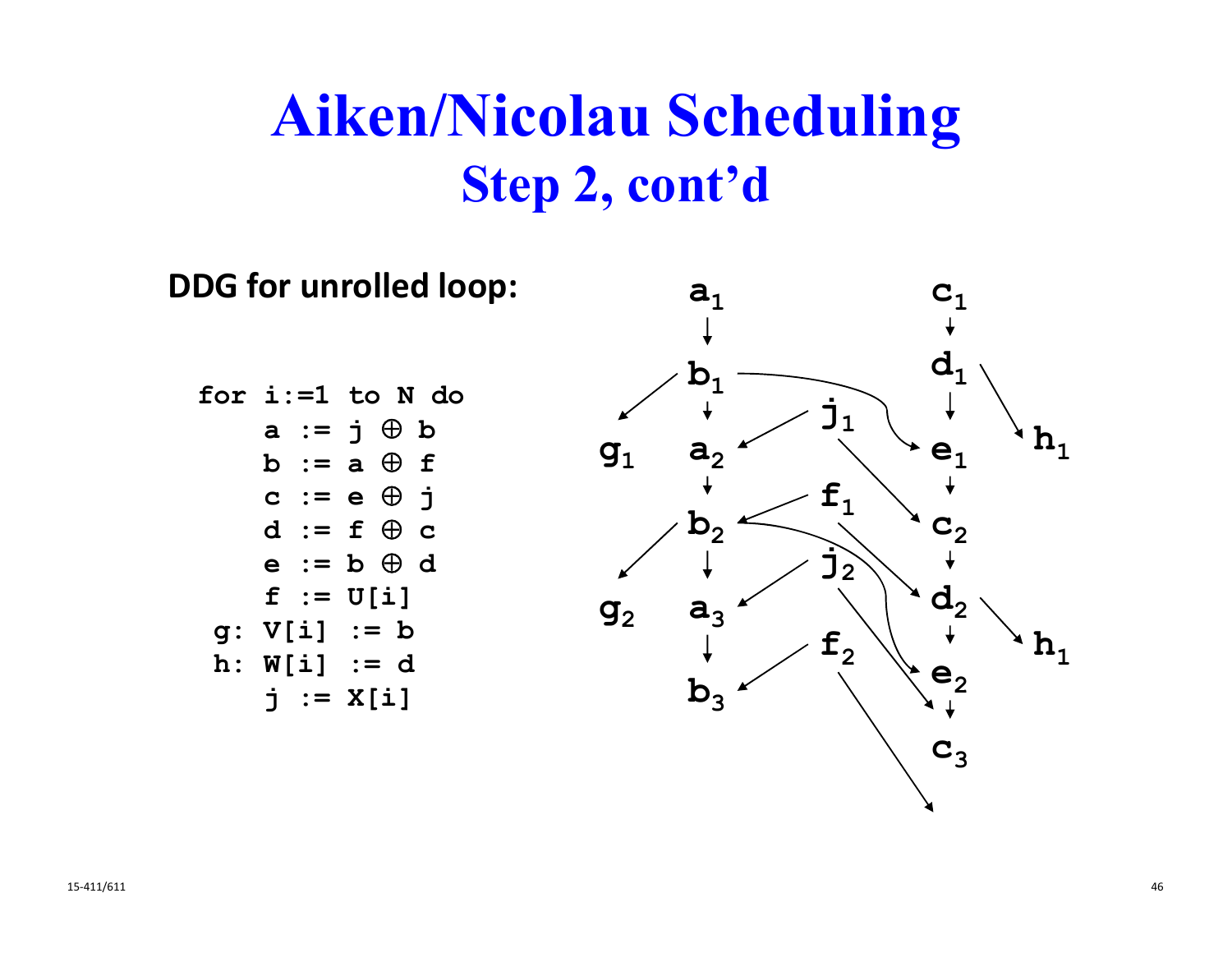**Build <sup>a</sup> tableau of iteration number vs cycle time.**

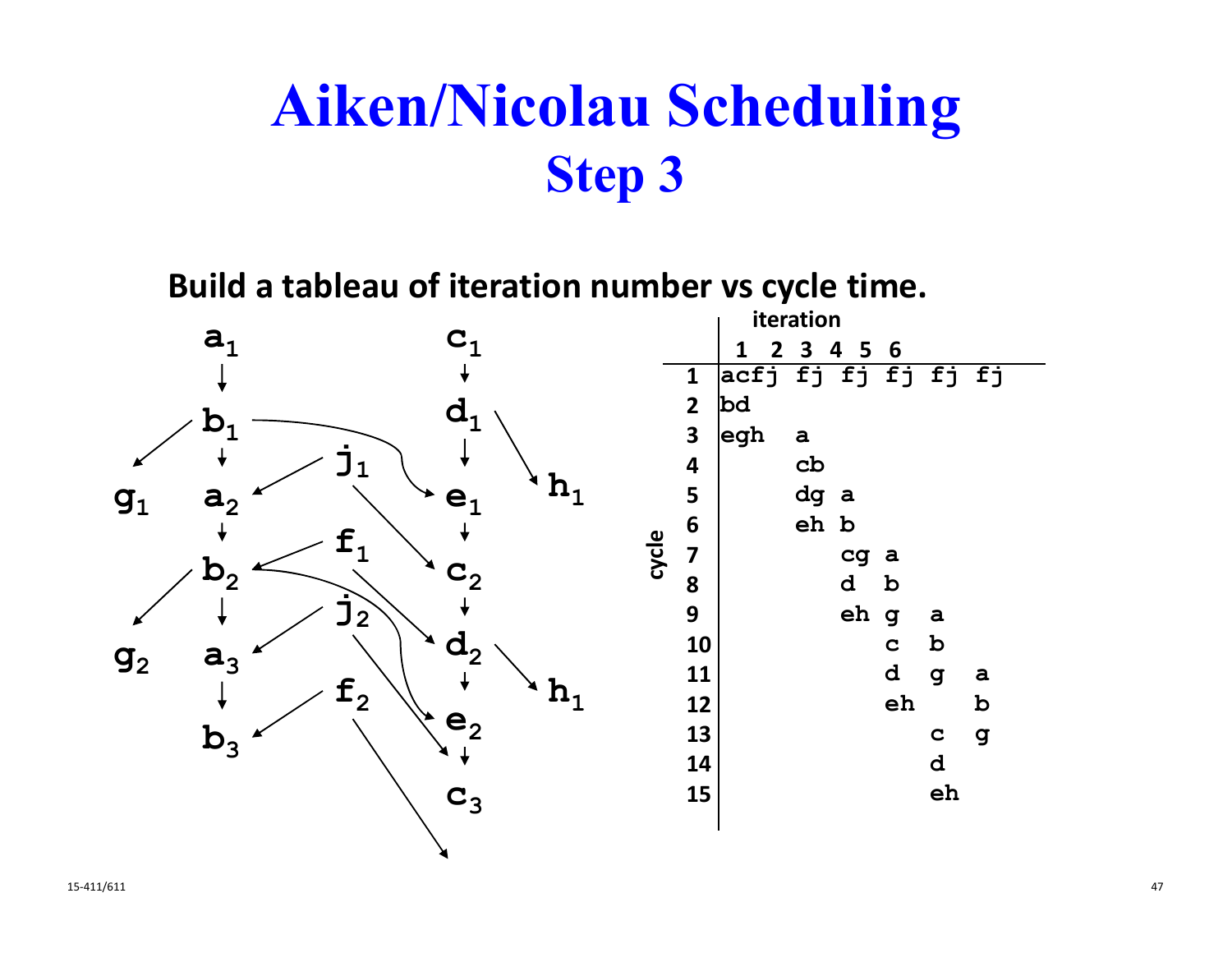**Find repeating patterns of instructions.**

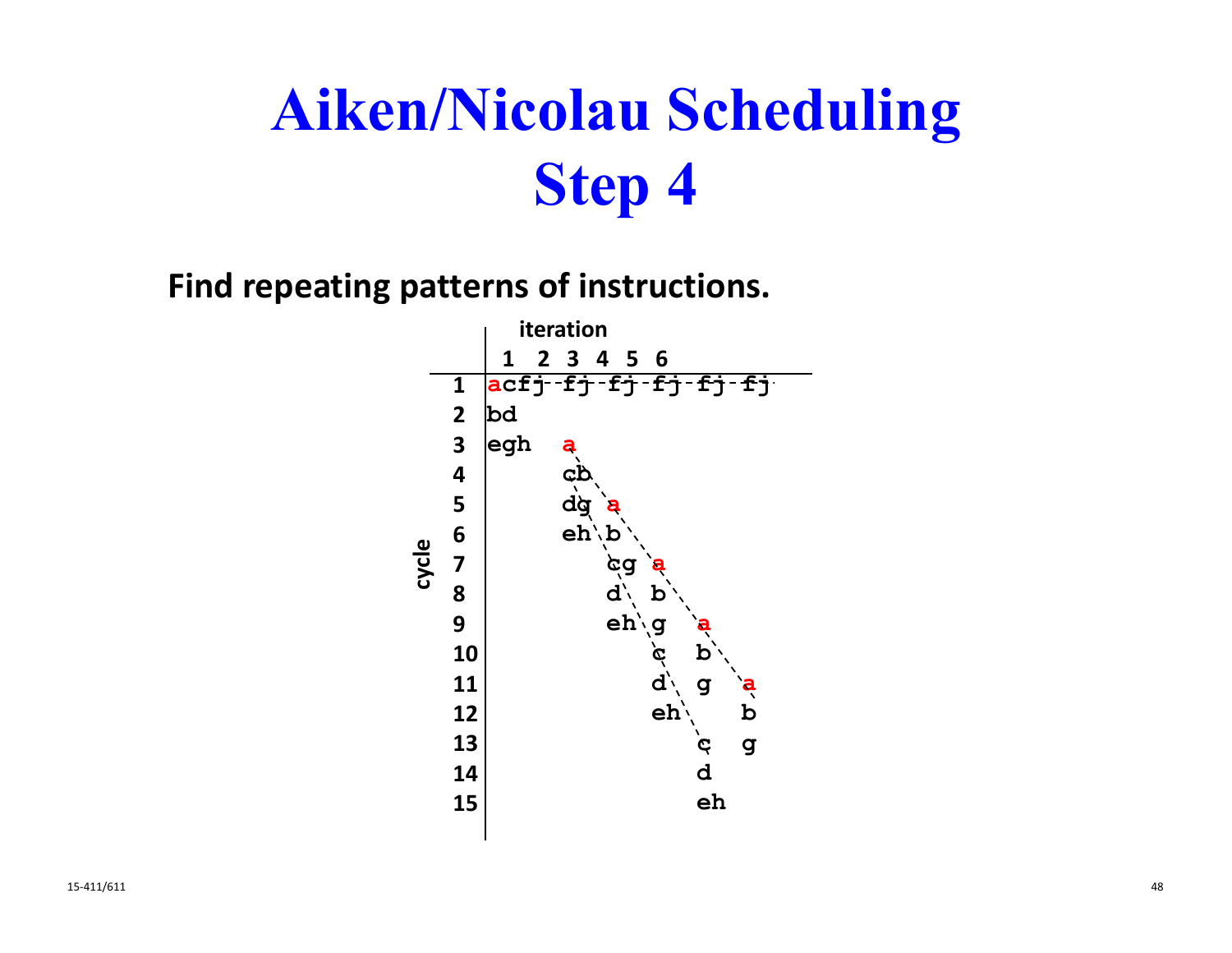#### **"Coalesce" the slopes. acfj bd fj egh a cb fj dg a eh b fj cg a d beh g fj c a d beh g cdehiteration 1 2 3 4 5 6 123456 789101112131415cycle acfj fj fj fj fj fj bd egh a**  $\mathbf{c}$ **dg a** eh\b **cg a d b**eh \  $\mathbf e$ d g `a eh b **c g dehiteration 1 2 3 4 5 6 123456 78 9 10111213 1415cycle**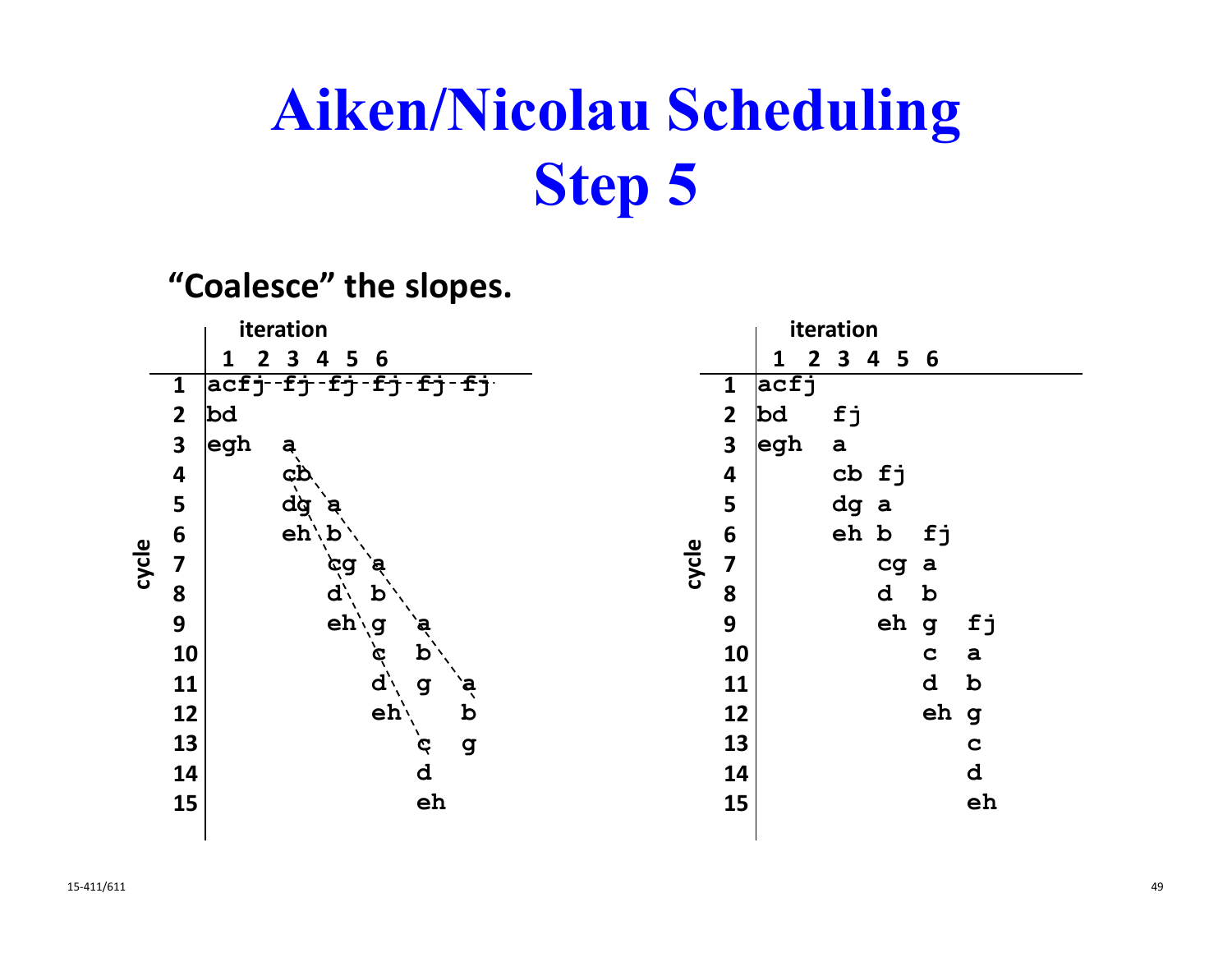**Find the loop body and "reroll" the loop.**

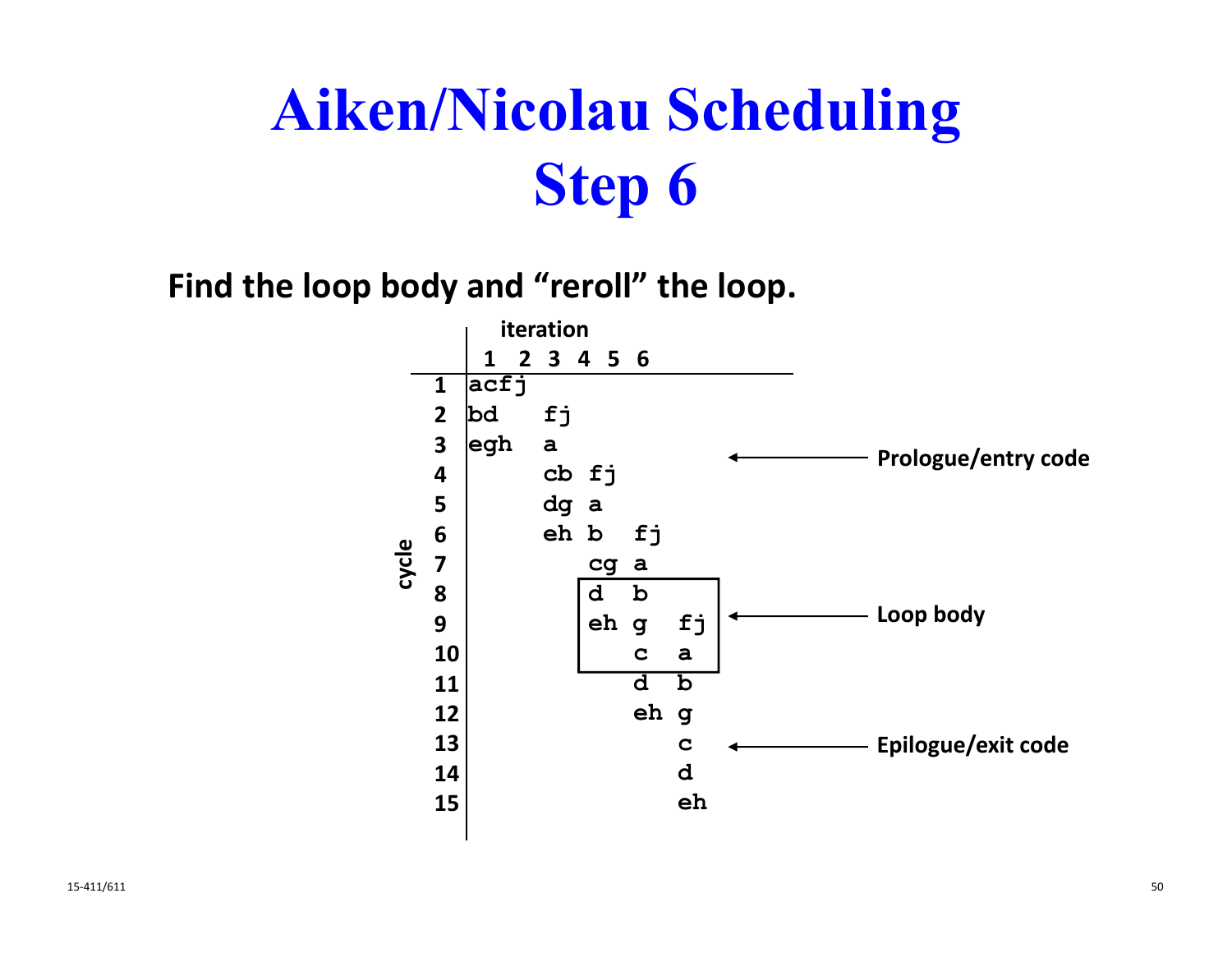#### **Generate code.**

**(Assume VLIW‐like machine for this example. The instructions on each line should be issued in parallel.)**

**a1** :=  $i0 \oplus b0$  **c1** :=  $e0 \oplus i0$  **f1** :=  $U[1]$  **i1** :=  $X[1]$  $\mathtt{bl} := \mathtt{al} \; \oplus \; \mathtt{f0} \qquad \mathtt{dl} := \mathtt{f0} \; \oplus \; \mathtt{c1} \qquad \mathtt{f2} := \mathtt{U[2]} \qquad \mathtt{j2} := \mathtt{X[2]}$ **e1 := b1 d1 V[1] := b1 W[1] := d1 a2 := j1 b1 c2 := e1 j1 b2 := a2 f1 f3 := U[3] j3 := X[3] d2 := f1 c2 V[2] := b2 a3 := j2 b2 e2 := b2 d2 W[2] := d2 b3 := a3 f2 f4 := U[4] j4 := X[4] c3 := e2 j2 V[3] := b3 a4 := j3 b3 i := 3 L:** $\mathbf{d}_{\mathbf{i}}$   $:=$   $\mathbf{f}_{\mathbf{i-1}}$   $\oplus$   $\mathbf{c}_{\mathbf{i}}$   $\qquad$   $\mathbf{b}_{\mathbf{i+1}}$   $:=$   $\mathbf{a}_{\mathbf{i}}$   $\oplus$   $\mathbf{f}_{\mathbf{i}}$  ${\bf e}_\mathtt{i} \ := \ {\bf b}_\mathtt{i} \ \ \oplus \ \ {\bf d}_\mathtt{i} \qquad \quad \mathsf{W}[\mathtt{i}] \ := \ {\bf d}_\mathtt{i} \qquad \qquad \mathsf{V}[\mathtt{i} \texttt{+}1] \ := \ {\bf b}_{\mathtt{i} \texttt{+}1} \quad \mathsf{f}_{\mathtt{i} \texttt{+}2} \ := \ \mathsf{U}[\mathtt{I} \texttt{+}2] \quad \mathtt{j}_{\mathtt{i} \texttt{+}2} \ := \ \mathsf{X}[\mathtt{i} \texttt{+}2]$ **ci+1 := ei ji ai+2 := ji+1 bi+1 i := i+1 if i<N-2 goto L**  $\mathbf{d_{N-1}}$   $:=$   $\mathbf{f_{N-2}}$   $\oplus$   $\mathbf{c_{N-1}}$   $\mathbf{b_{N}}$   $:=$   $\mathbf{a_{N}}$   $\oplus$   $\mathbf{f_{N-1}}$  $\mathbf{e_{N-1}}$  :=  $\mathbf{b_{N-1}}$   $\oplus$   $\mathbf{d_{N-1}}$   $\mathbf{W}[\text {N-1}]$  :=  $\mathbf{d_{N-1}}$   $\mathbf{v}[\text {N}]$  :=  $\mathbf{b_{N}}$  $\mathbf{c_{_N}}$   $:=$   $\mathbf{e_{_{N-1}}}$   $\oplus$   $\mathbf{j_{_{N-1}}}$  $\mathbf{d_{_{N}}}$   $:=$   $\mathbf{f_{_{N-1}}}$  +  $\mathbf{c_{_{N}}}$  $\mathbf{e}_\mathrm{N}$  :=  $\mathbf{b}_\mathrm{N}$   $\oplus$   $\mathbf{d}_\mathrm{N}$   $\qquad$   $\mathbf{w}[\mathrm{N}]$  :=  $\mathbf{d}_\mathrm{N}$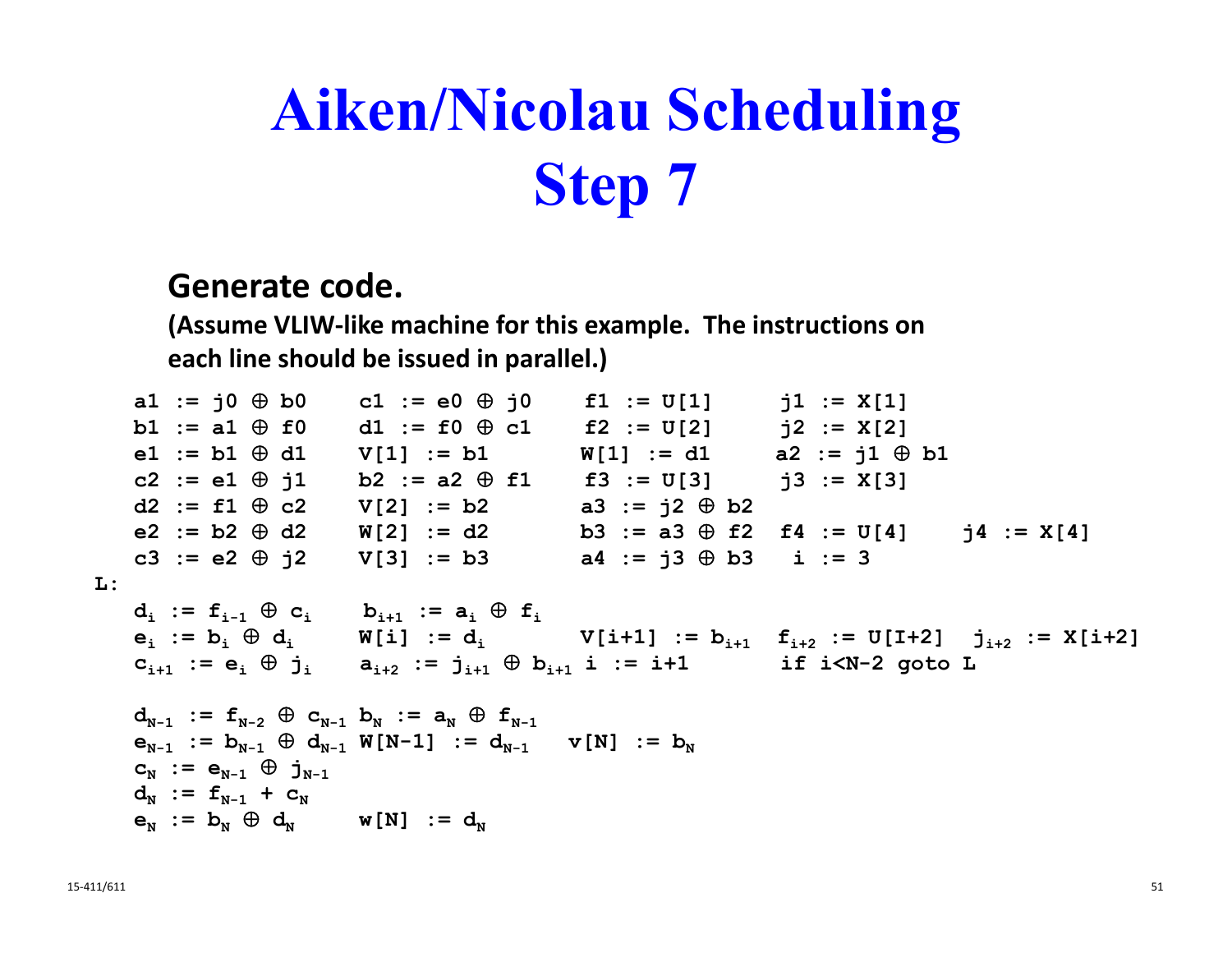• Since several versions of a variable (e.g.,  $j_{i}$  and  $j_{i+1}$ ) might be live simultaneously, we need to add new temps and moves

```
a1 := i0 \oplus b0 c1 := e0 \oplus j0 f1 := U[1] j1 := X[1]b1 := a1 \oplus f0 d1 := f0 \oplus c1 f2 := U[2] j2 := X[2]
      e1 := b1  d1 V[1] := b1 W[1] := d1 a2 := j1  b1
      c2 := e1 \oplus j1 b2 := a2 \oplus f1 f3 := U[3] j3 := X[3]d2 := f1  c2 V[2] := b2 a3 := j2  b2
      e2 := b2  d2 W[2] := d2 b3 := a3  f2 f4 := U[4] j4 := X[4]
      c3 := e2  j2 V[3] := b3 a4 := j3  b3 i := 3
L:\mathbf{d}_{\mathbf{i}} := \mathbf{f}_{\mathbf{i-1}} \oplus \mathbf{c}_{\mathbf{i}} \qquad \mathbf{b}_{\mathbf{i+1}} := \mathbf{a}_{\mathbf{i}} \oplus \mathbf{f}_{\mathbf{i}}{\bf e}_\mathtt{i} \ := \ {\bf b}_\mathtt{i} \ \ \oplus \ \ {\bf d}_\mathtt{i} \qquad \quad \mathsf{W}[\mathtt{i}] \ := \ {\bf d}_\mathtt{i} \qquad \qquad \mathsf{V}[\mathtt{i} \texttt{+}1] \ := \ {\bf b}_{\mathtt{i} \texttt{+}1} \quad \mathsf{f}_{\mathtt{i} \texttt{+}2} \ := \ \mathsf{U}[\mathtt{I} \texttt{+}2] \quad \mathtt{j}_{\mathtt{i} \texttt{+}2} \ := \ \mathsf{X}[\mathtt{i} \texttt{+}2]ci+1 := ei  ji ai+2 := ji+1  bi+1 i := i+1 if i<N-2 goto L
      \mathbf{d_{N-1}} := \mathbf{f_{N-2}} \oplus \mathbf{c_{N-1}} \mathbf{b_{N}} := \mathbf{a_{N}} \oplus \mathbf{f_{N-1}}\mathbf{e_{N-1}} := \mathbf{b_{N-1}} \oplus \mathbf{d_{N-1}} \mathbf{W}[\text {N-1}] := \mathbf{d_{N-1}} \mathbf{v}[\text {N}] := \mathbf{b_{N}}\mathbf{c_{_N}} := \mathbf{e_{_{N-1}}} \oplus \mathbf{j_{_{N-1}}}\mathbf{d_{_{N}}} := \mathbf{f_{_{N-1}}} + \mathbf{c_{_{N}}}\mathbf{e}_\mathrm{N} := \mathbf{b}_\mathrm{N} \oplus \mathbf{d}_\mathrm{N} \qquad \mathbf{w}[\mathrm{N}] := \mathbf{d}_\mathrm{N}
```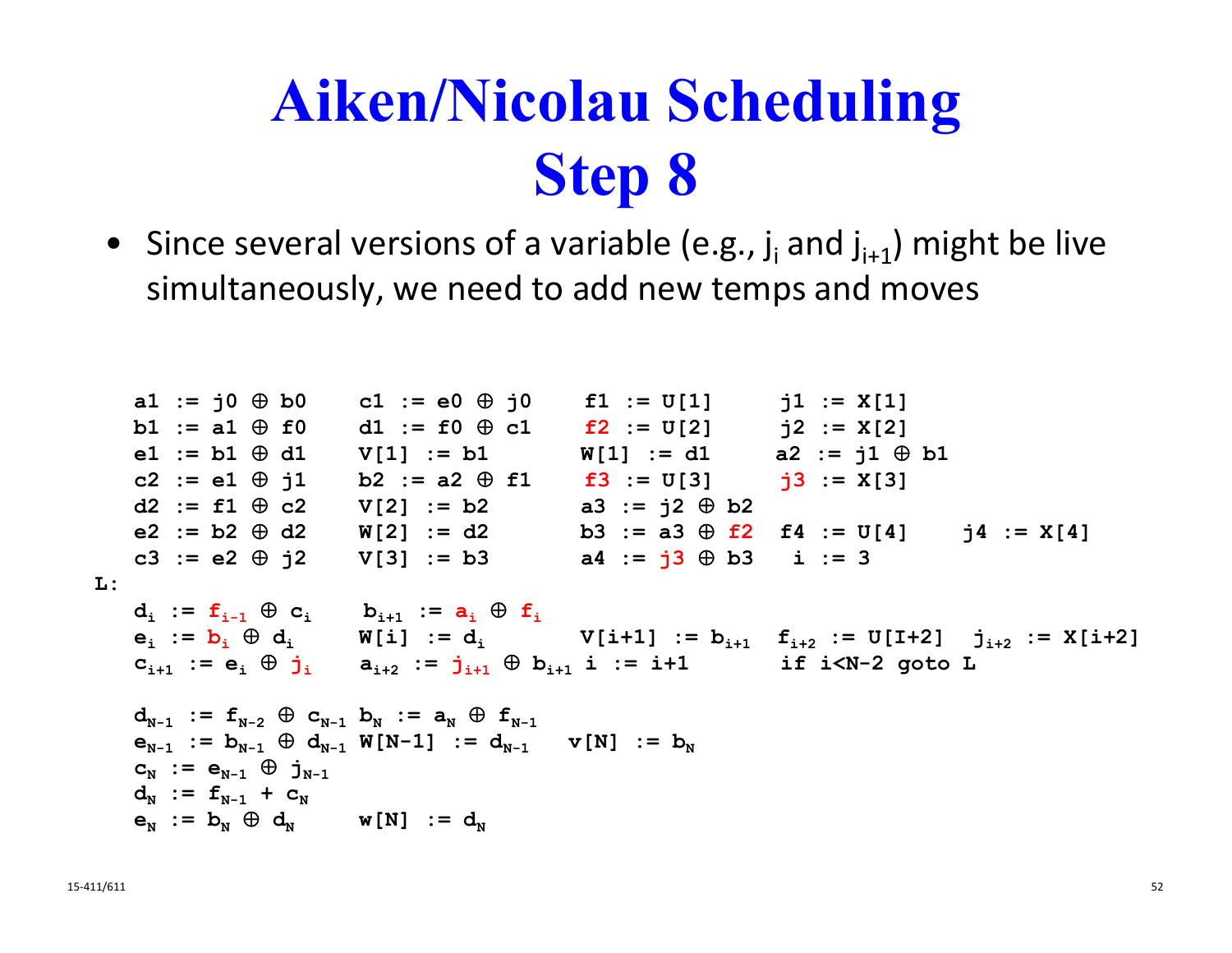• Since several versions of a variable (e.g.,  $j_{i}$  and  $j_{i+1}$ ) might be live simultaneously, we need to add new temps and moves

**a1** :=  $i0 \oplus b0$  **c1** :=  $e0 \oplus j0$  **f1** :=  $U[1]$  **j1** :=  $X[1]$  $\mathtt{bl} := \mathtt{al} \; \oplus \; \mathtt{f0} \qquad \mathtt{dl} := \mathtt{f0} \; \oplus \; \mathtt{cl} \qquad \mathtt{f}' \; := \mathtt{U[2]} \qquad \mathtt{j2} := \mathtt{X[2]}$ **e1 := b1 d1 V[1] := b1 W[1] := d1 a2 := j1 b1**  ${\tt c2 := e1 \oplus j1}$   ${\tt b2 := a2 \oplus f1}$   ${\tt f' := U[3]}$   ${\tt j' := X[3]}$ **d2 := f1 c2 V[2] := b2 a3 := j2 b2 e2 := b2 d2 W[2] := d2 b3 := a3 f'' f4 := U[4] j4 := X[4] c3 := e2 j2 V[3] := b3 a4 := j' b3 i := 3 L:di := f'' ci bi+1 := a' f' b' := b; a'=a; f''=f'; f'=f; j''=j'; j'=j**  ${\bf e}_\mathtt{i} \ := \ {\bf b'} \ \ \oplus \ {\bf d}_\mathtt{i} \qquad \quad \mathtt{W}[\mathtt{i}] \ := \ {\bf d}_\mathtt{i} \qquad \qquad \mathtt{V}[\mathtt{i+1}] \ := \ {\bf b}_{\mathtt{i+1}} \quad \mathtt{f}_{\mathtt{i+2}} \ := \ \mathtt{U}[\mathtt{I+2}] \quad \mathtt{j}_{\mathtt{i+2}} \ := \ \mathtt{X}[\mathtt{i+2}]$ **ci+1 := ei j' ai+2 := j'' bi+1 i := i+1 if i<N-2 goto L**  $\mathbf{d_{N-1}}$   $:=$   $\mathbf{f_{N-2}}$   $\oplus$   $\mathbf{c_{N-1}}$   $\mathbf{b_{N}}$   $:=$   $\mathbf{a_{N}}$   $\oplus$   $\mathbf{f_{N-1}}$  $\mathbf{e_{N-1}}$  :=  $\mathbf{b_{N-1}}$   $\oplus$   $\mathbf{d_{N-1}}$   $\mathbf{W}[\text {N-1}]$  :=  $\mathbf{d_{N-1}}$   $\mathbf{v}[\text {N}]$  :=  $\mathbf{b_{N}}$  $\mathbf{c_{_N}}$   $:=$   $\mathbf{e_{_{N-1}}}\;\oplus\; \mathbf{j_{_{N-1}}}$  $\mathbf{d}^{}_{\tiny \text{N}}$   $:=$   $\mathbf{f}^{}_{\tiny \text{N-1}}$  +  $\mathbf{c}^{}_{\tiny \text{N}}$  $\mathbf{e}_\mathrm{N}$  :=  $\mathbf{b}_\mathrm{N}$   $\oplus$   $\mathbf{d}_\mathrm{N}$   $\qquad$   $\mathbf{w}[\mathrm{N}]$  :=  $\mathbf{d}_\mathrm{N}$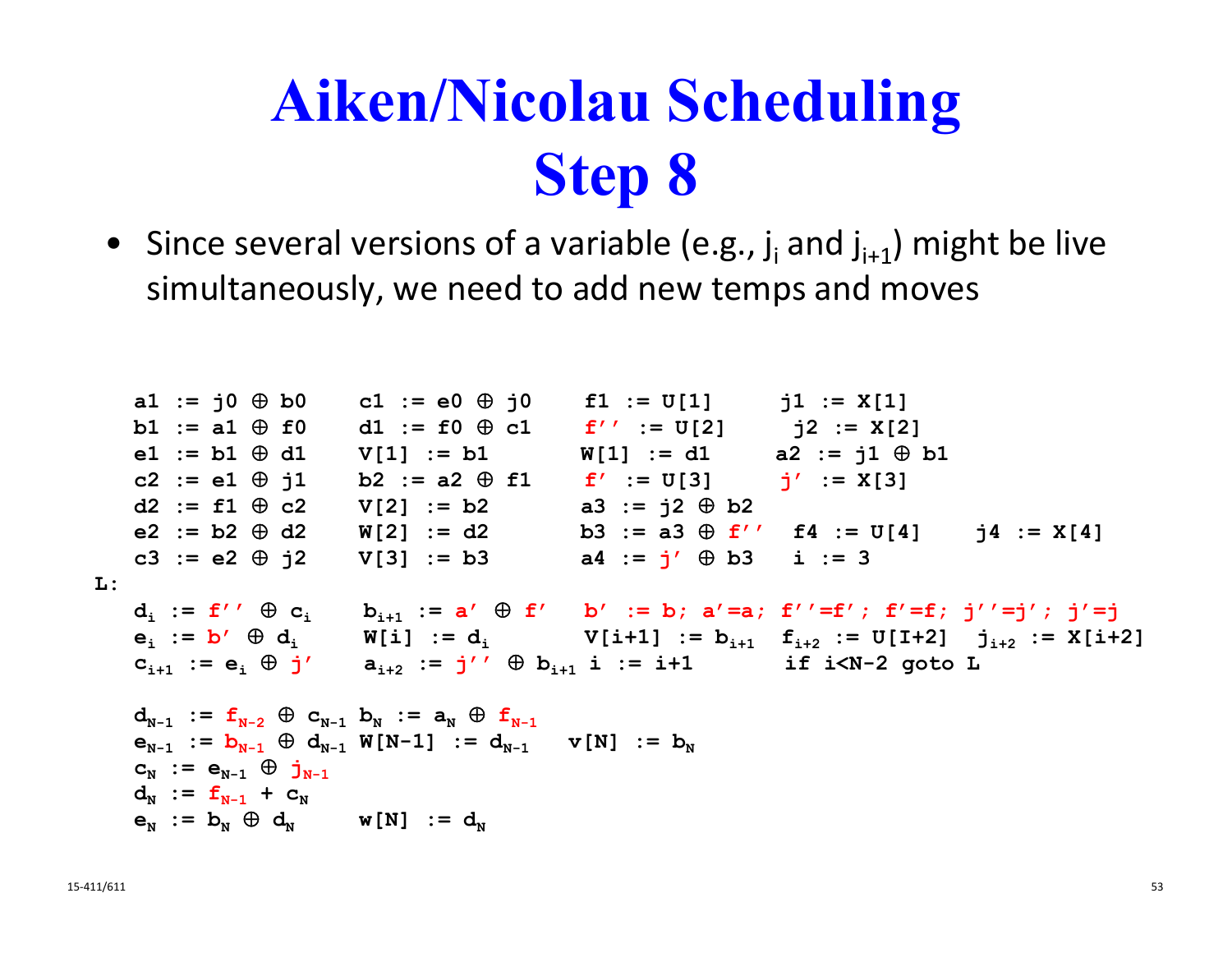#### **Scalar Replacement**

- Replaces subscripted array references with scalars.
- AKA: register pipelining
- Benefits:
	- Reduces memory traffic
	- –Register allocation made possible
	- Easier to software pipeline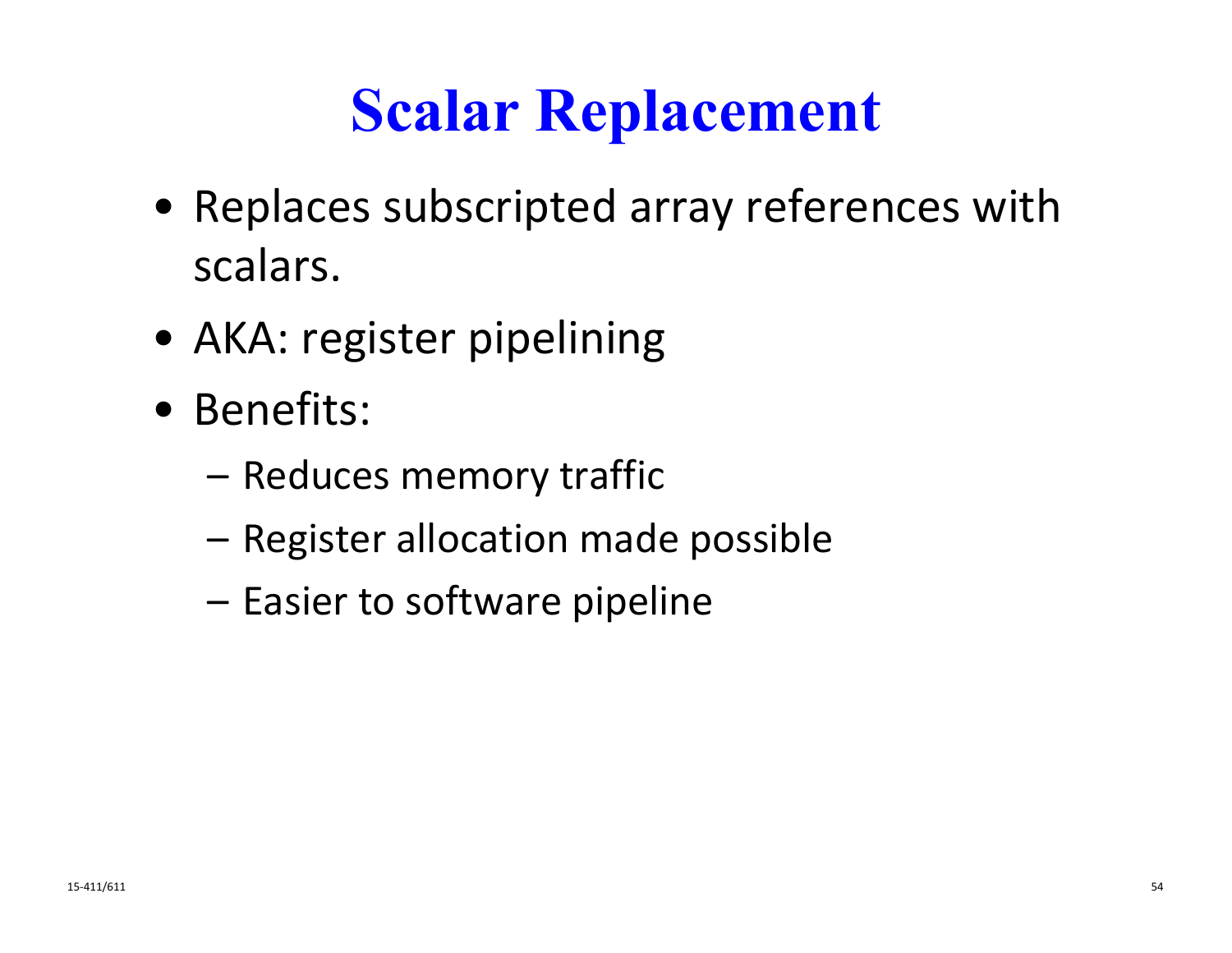#### **Example: MM**

```
for (i=0; i<N; i++) 
   for (j=0; j<N; j++)
      for (k=0; k<N; k++)
         C[i][j] = C[i][j] + A[i][k]*B[k][j];
```
- replace C[][] with scalar in inner loop.
- Reduces memory references by 2(N<sup>3</sup>- $N^2$

```
for (i=0; i<N; i++) 
   for (j=0; j<N; j++) {
      sum = c[i][j];for (k=0; k<N; k++)
         sum = sum + A[i][k]*B[k][j];c[i][j] = sum;
   }
```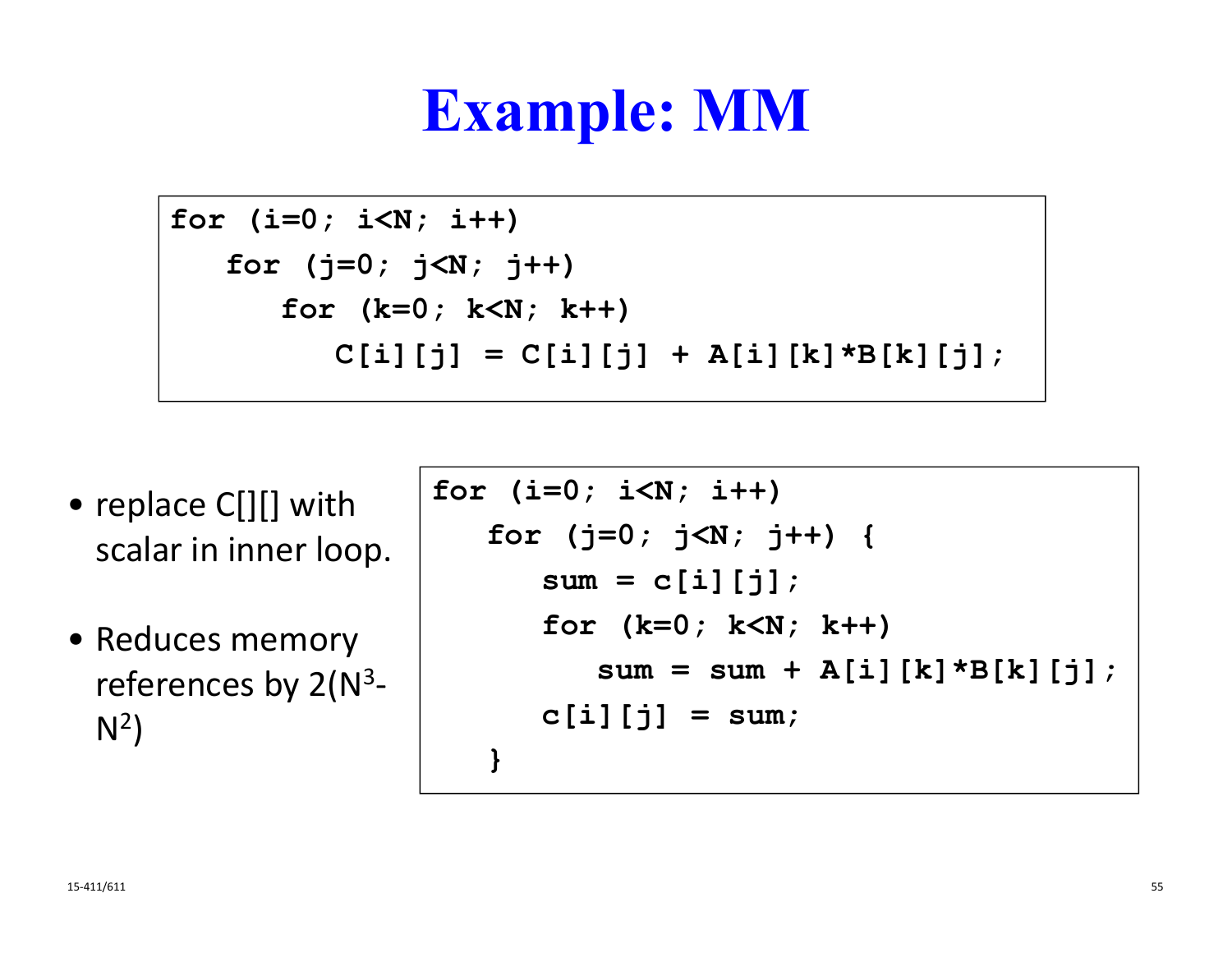#### **Scalar Replacement data structures**

- Lets consider loops without conditionals
- $\bullet$  Define the period of <sup>a</sup> loop carried dependence for edge e, p(e), as the CONSTANT number of iterations between the references at tail and head. (If not constant we can't do it).
- Build <sup>a</sup> partial dependence graph including
	- flow (R after W) and
	- –input dependencies (R after R)
	- And the dependencies
		- have <sup>a</sup> constant period
	- are:
		- loop independent or
		- carried by innermost loop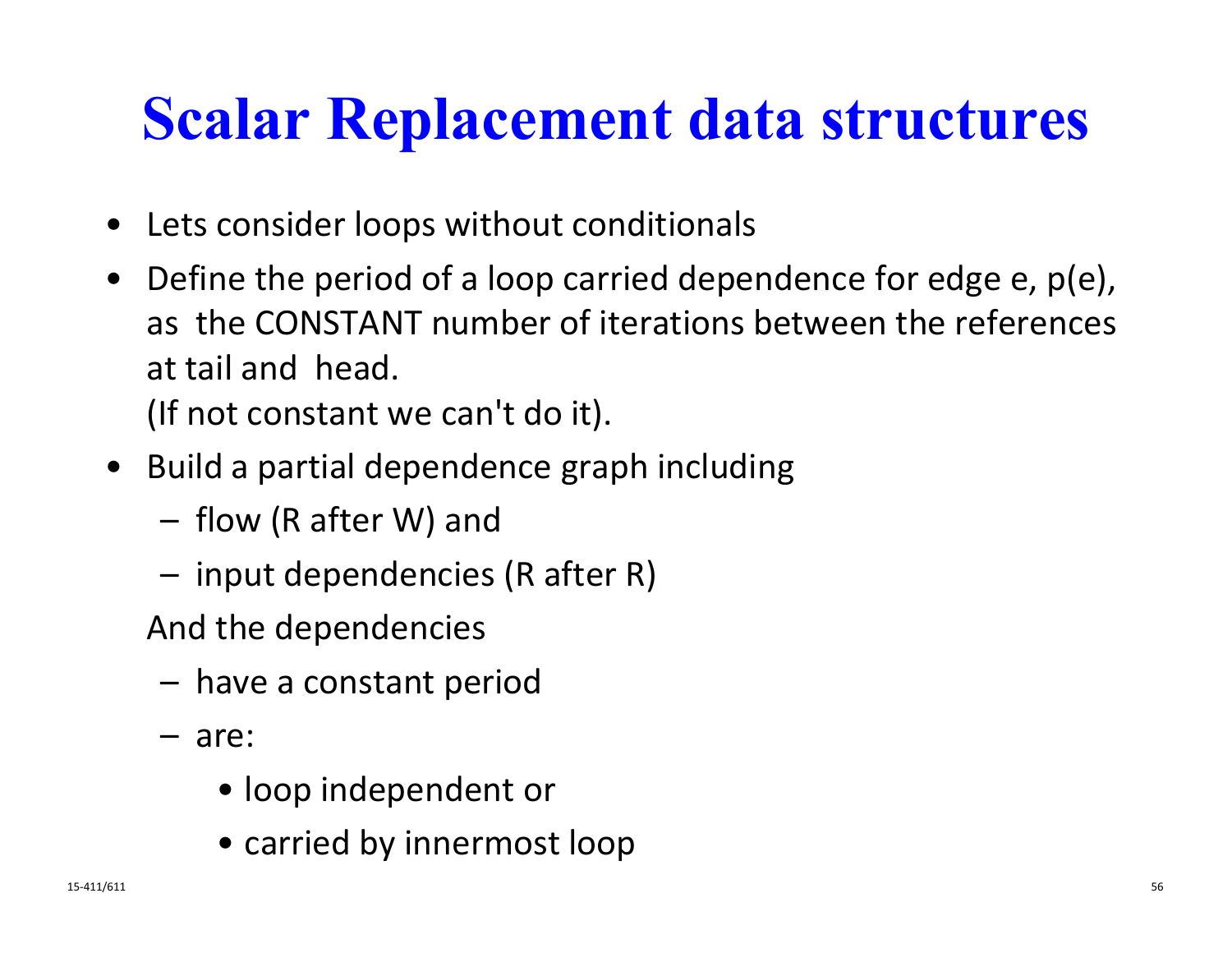# **Scalar Replacement Alg**

- $\bullet\,$  For a period of p(e) cycles, use p(e)+1 temporaries
	- $\bm{{\mathsf{t}}}_{\mathsf{0}}$  to  $\bm{{\mathsf{t}}}_{\mathsf{p(e)}}$
- In body of loop:
	- –Replace A[i] with  $t_0$
	- –Replace A[i+j] with  $t_j$
- At end of innermost loop body add assignments

 $t_{p(e)} = t_{p(e)-1}; \dots; t_1 < t_0$ 

• Init temps by peeling off p(e) iterations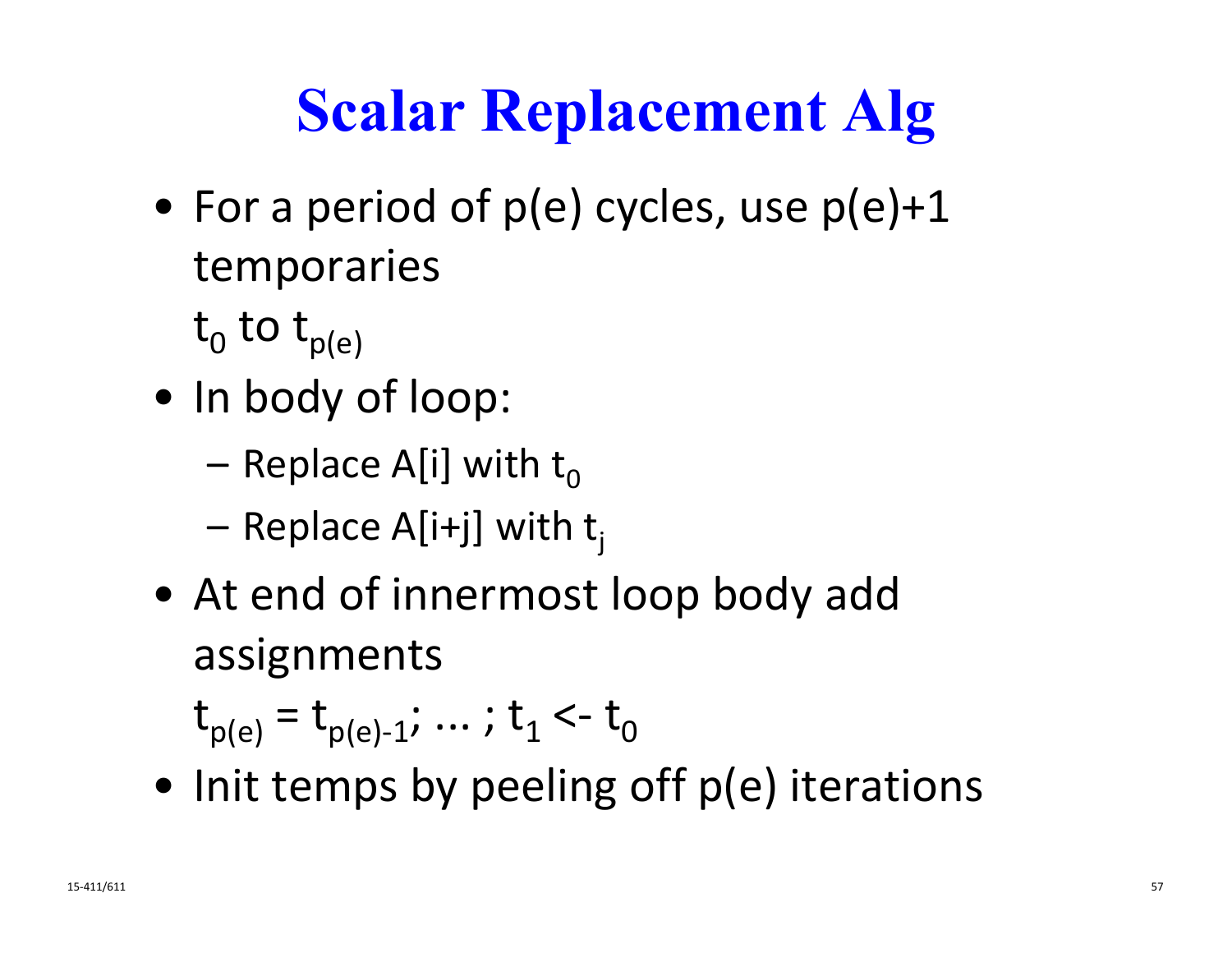#### **Example: MM**

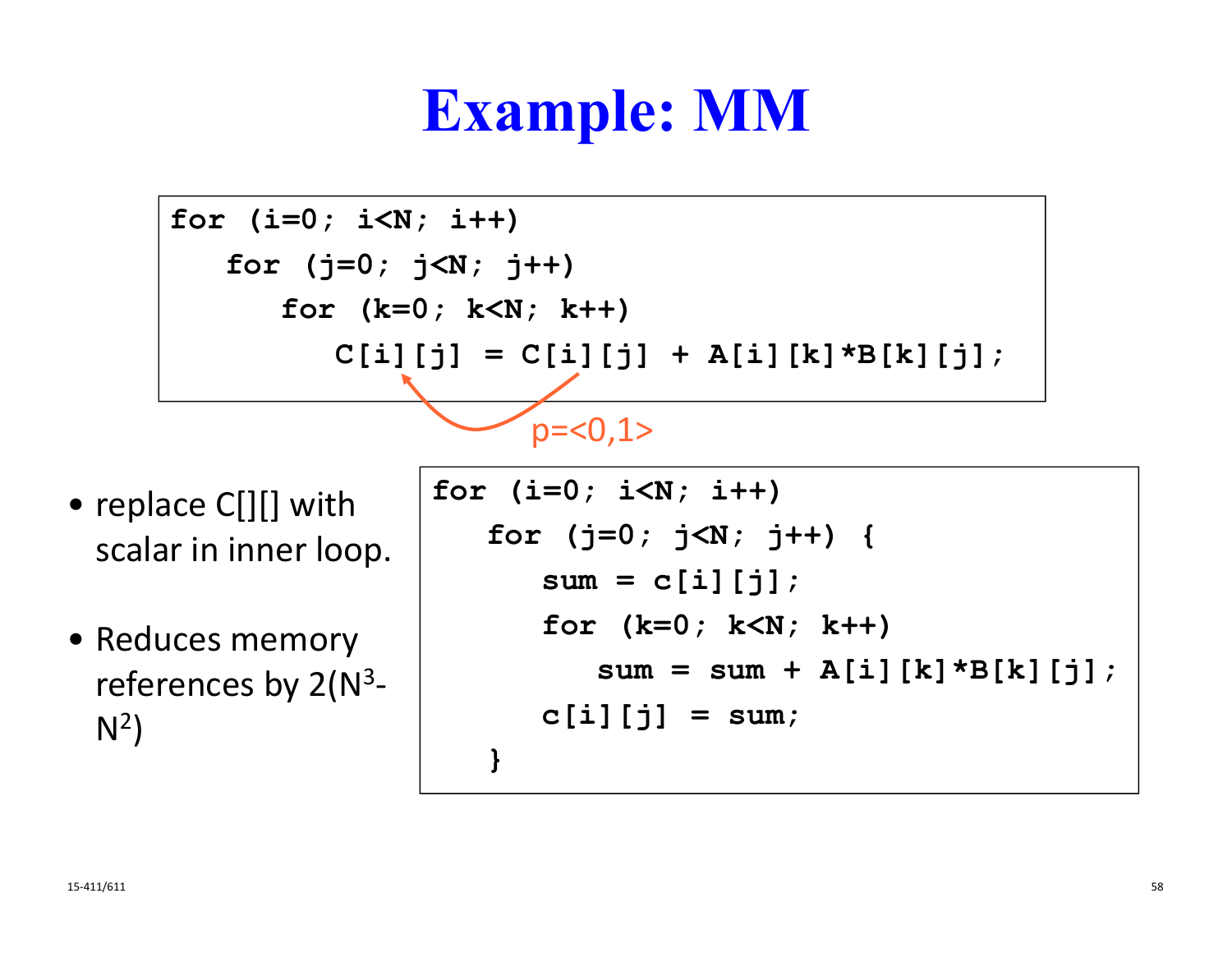#### **Scalar Replacement: Loop Body**



- We need two temporaries: t0, t1
- Replace b[i] with t0 and b[i+1] with t1
- Insert copies at bottom of loop

```
for (i=0; i<n; i++) {
   t1 = t0 + f
  b[i+1] = t1
   a[i] = 2 * t0 + c[i]t0 = t1}
```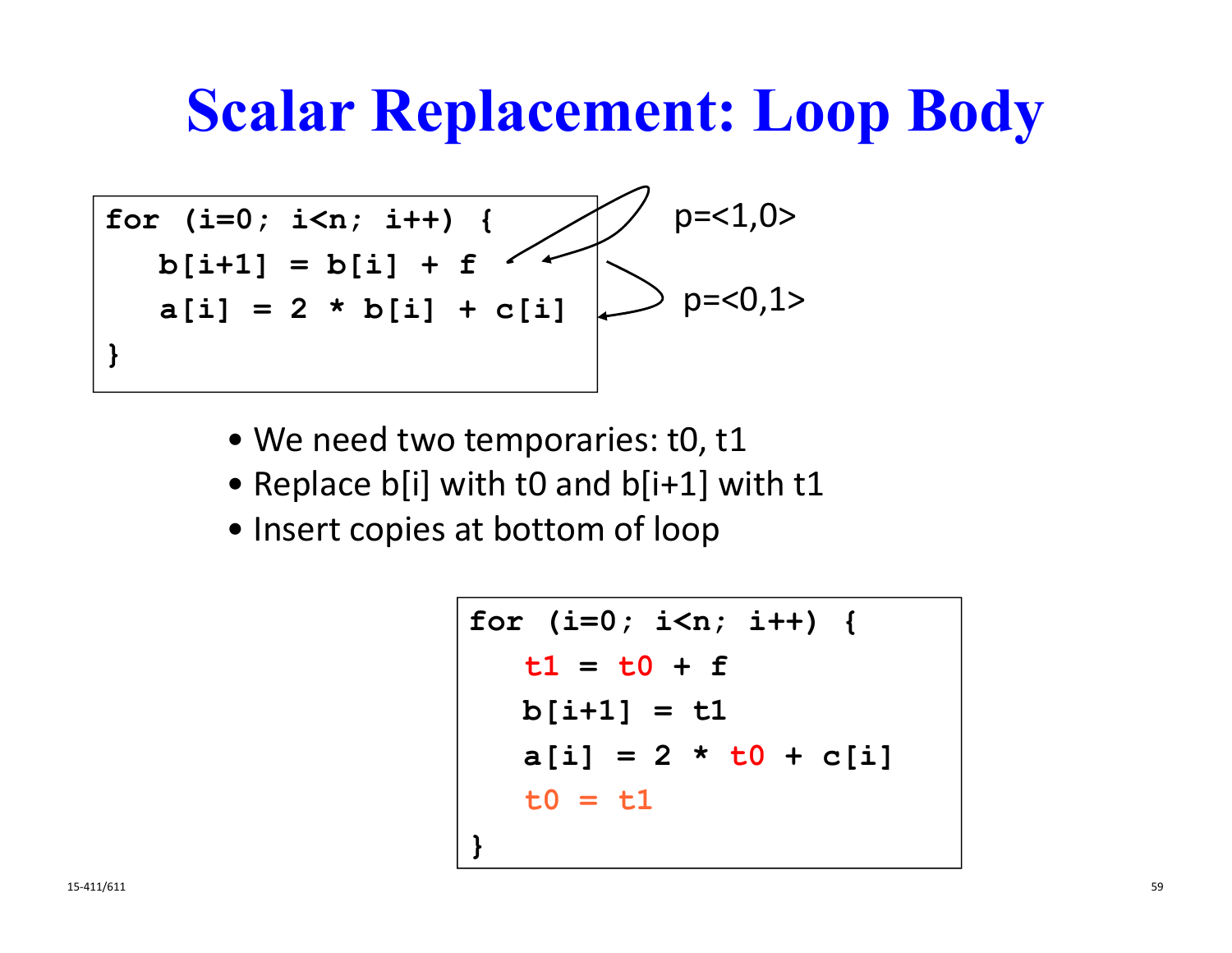#### **Scalar Replacement: Init**

```
for (i=0; i<n; i++) {
   t1 = t0 + f
  b[i+1] = t1
   a[i] = 2 * t0 + c[i]t0 = t1
}
```
2) after replacement

**t0 = b[0] t1 = t0 + fb[1] = t1 a[0] = 2 \* t0 + c[0]**

3) If we aren't sure of trip count

1) Peel of p(e) iterations of loop

**b[1] = b[0] + f a[0] = 2 \* b[0] + c[0]**

$$
\begin{array}{|cccc|}\n\text{if (n>=0) {}}\\
\text{t0 = b[0]}\\
\text{t1 = t0 + f}\\
\text{b[1] = t1}\\
\text{a[0] = 2 * t0 + c[0]}\\
\end{array}
$$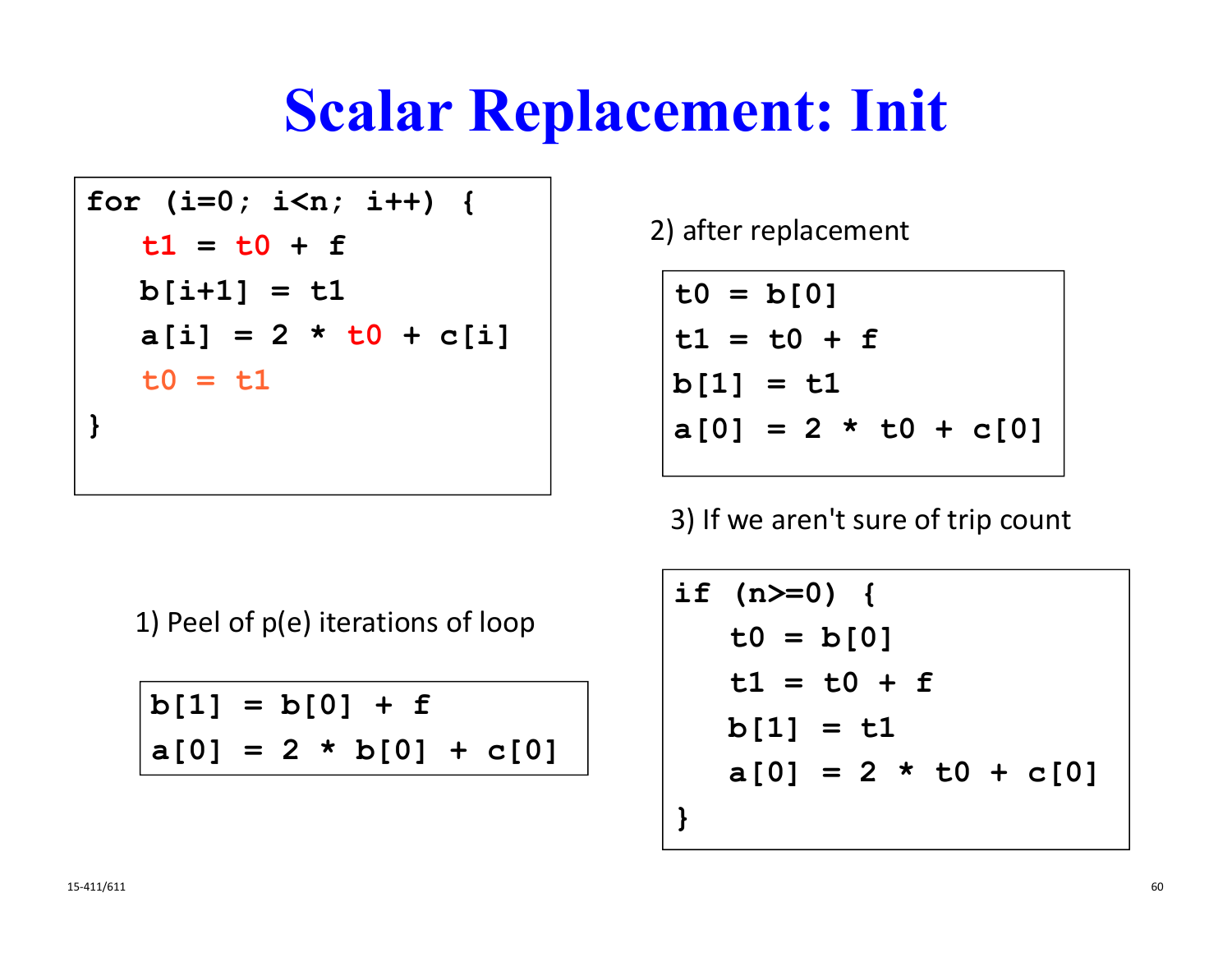#### **Finished**

**for (i=0; i<n; i++) { b[i+1] = b[i] + f a[i] = 2 \* b[i] + c[i] }**



```
if (n>=0) {
   t0 = b[0]
   t1 = t0 + f
  b[1] = t1
   a[0] = 2 * t0 + c[0]
}
for (i=1; i<n; i++) {
   t1 = t0 + f
  b[i+1] = t1
   a[i] = 2 * t0 + c[i]t0 = t1
}
```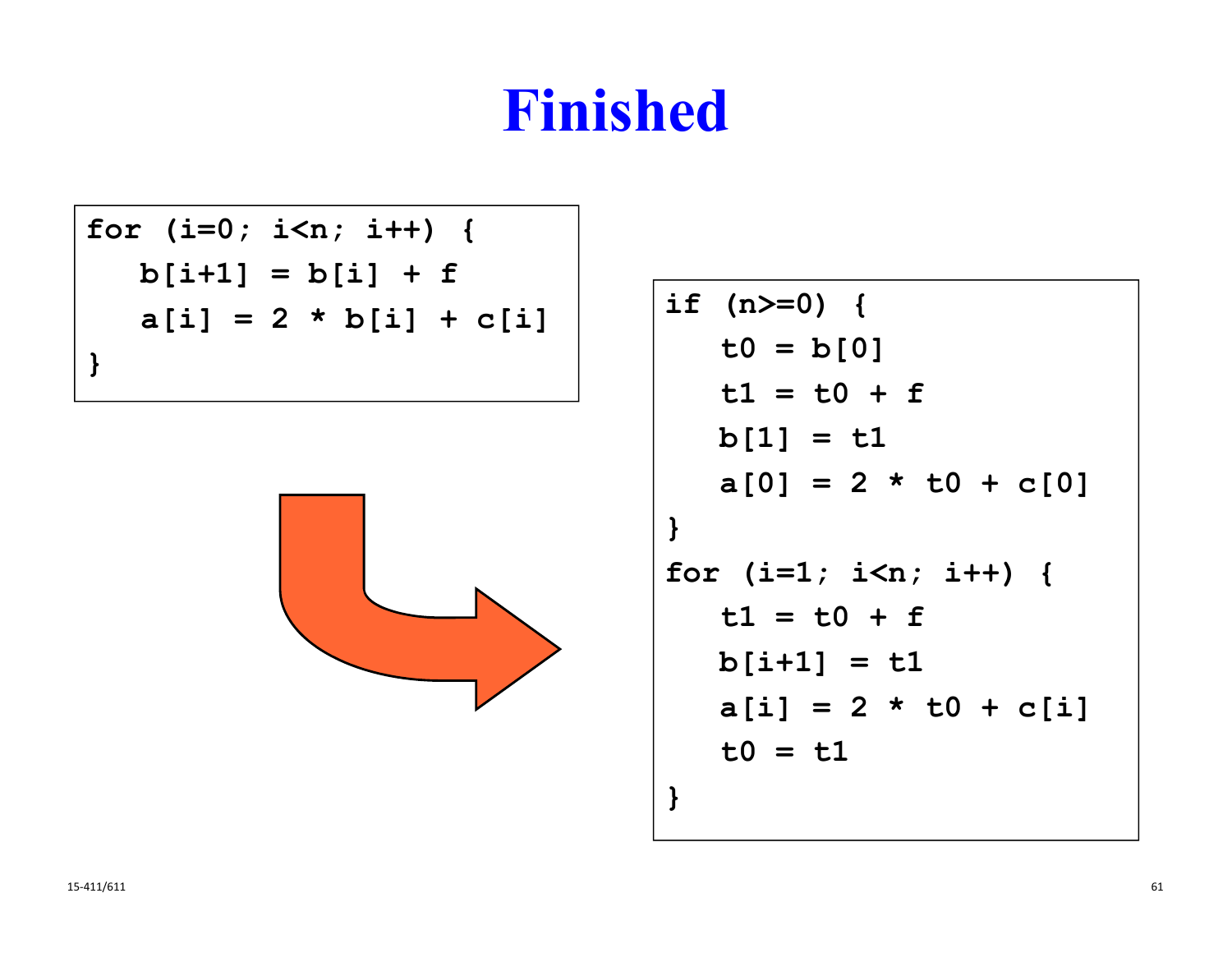#### **Back to SP**

- AN88 did not deal with resource constraints.
- Modulo Scheduling is <sup>a</sup> SP algorithm that does.
- It schedules the loop based on
	- resource constraints
	- precedence constraints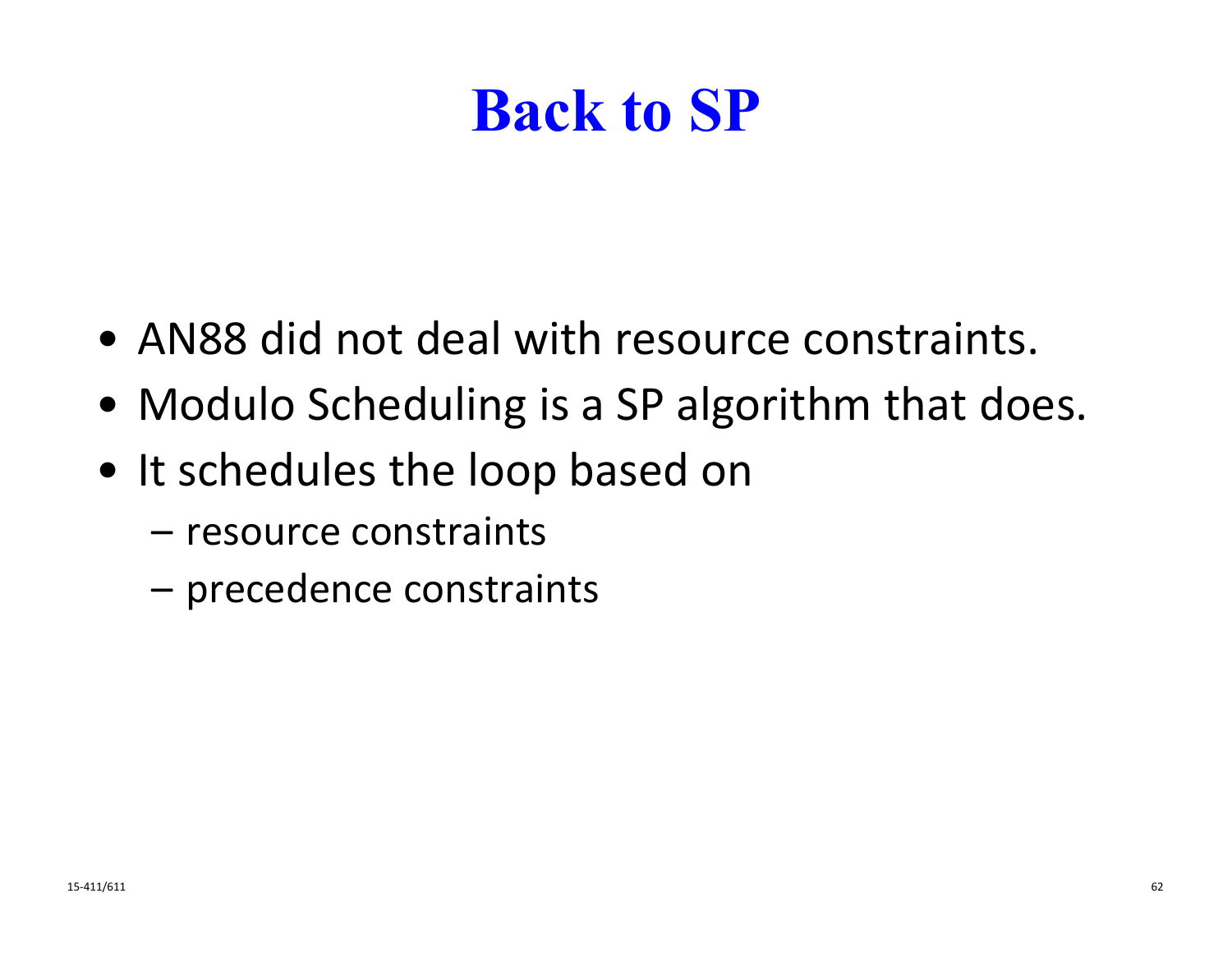#### **Resource Constraints**

- Minimally indivisible sequences, *i* and *j*, can execute together if combined resources in a step do not exceed available resources.
- R(i) is <sup>a</sup> resource configuration vector R(i) is the number of units of resource i
- r(i) is <sup>a</sup> resource usage vector s.t.  $0 \leq r(i) \leq R(i)$
- Each node in G has an associated r(i)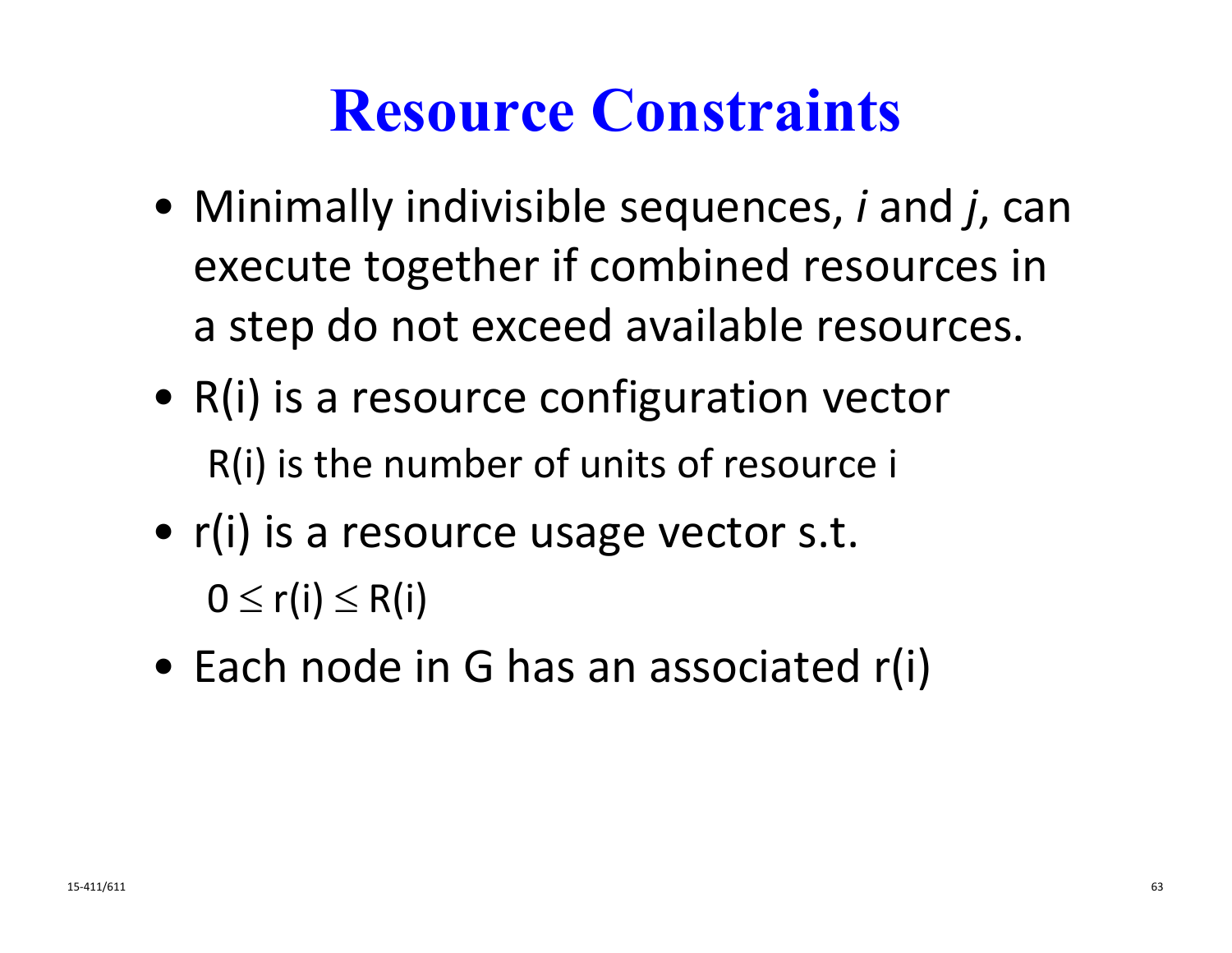#### **Precedence Constraints**

- Data Dependence <sup>+</sup> Latency of the functional unit being used
- The precedence constraint between two nodes, <sup>u</sup> and v, is the minimal delay between starting <sup>u</sup> and <sup>v</sup> in the schedule.



delay=j-i+d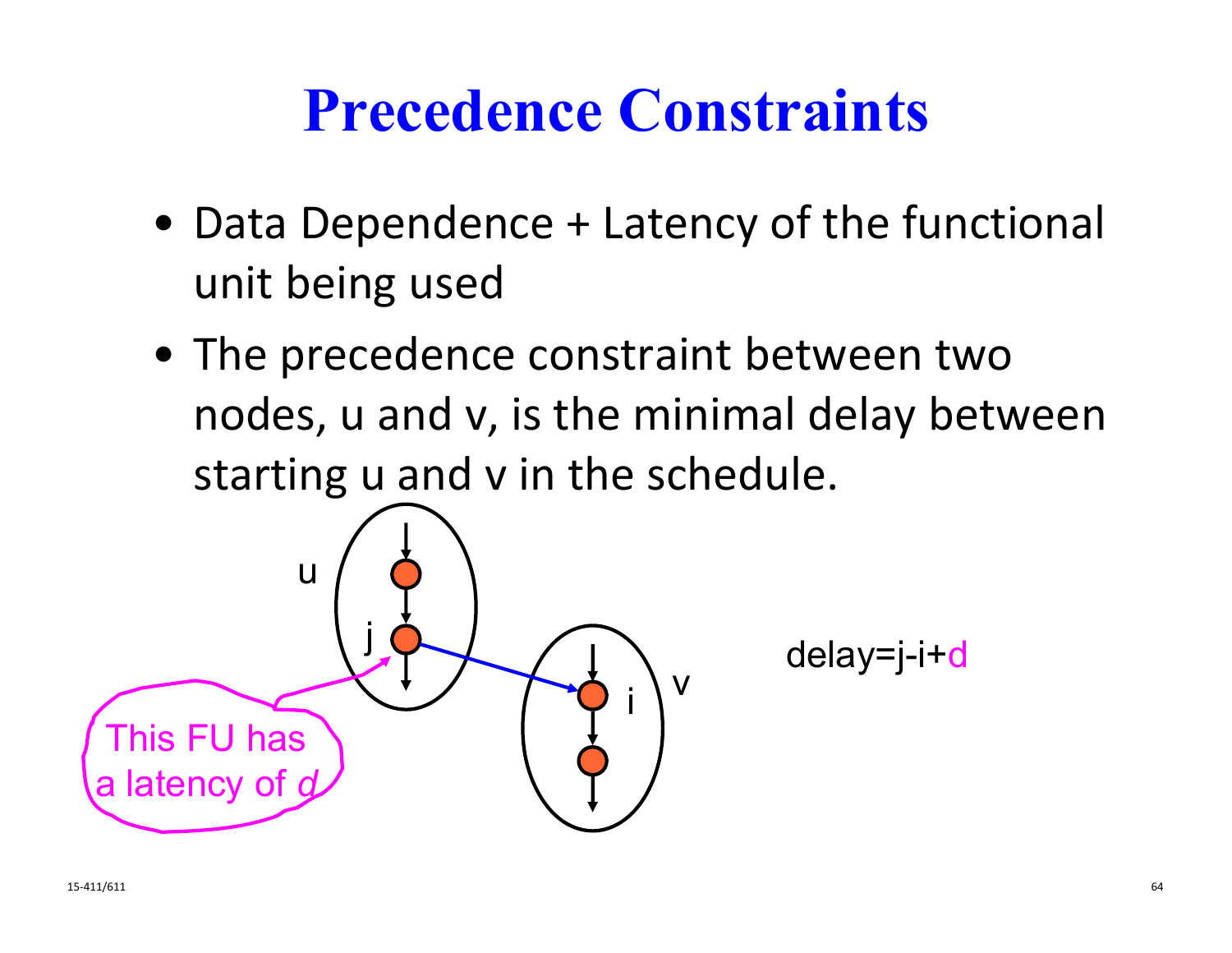# **Software Pipelining Goal**

- Find the same schedule for each iteration.
- Stagger by iteration initiation interval, *<sup>s</sup>*
- Goal: minimize *s.*

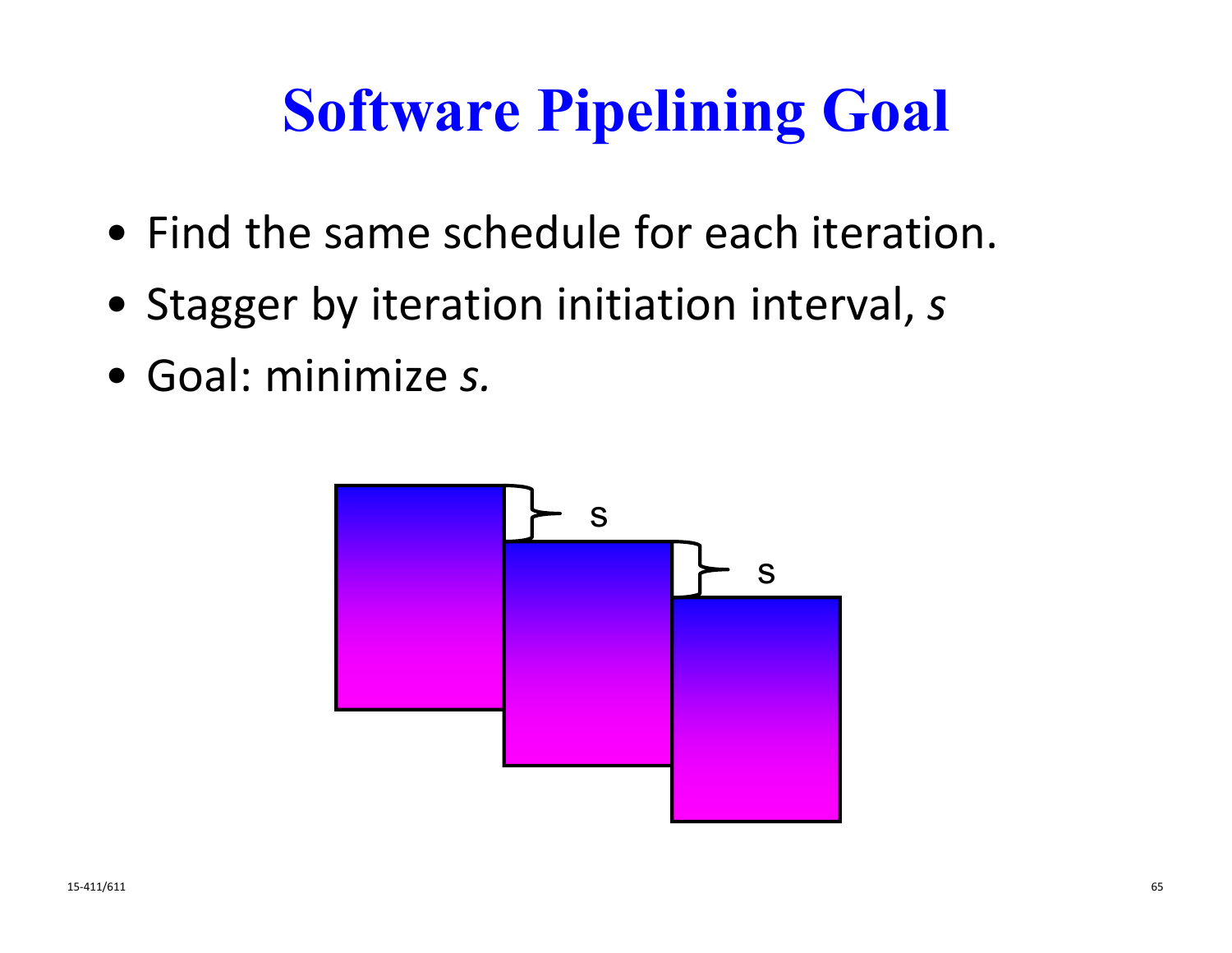#### **Modulo Resource Constraints**

• Combine the resource constraints of instructions at steps i,i+s,i+2s,i+3s, etc.

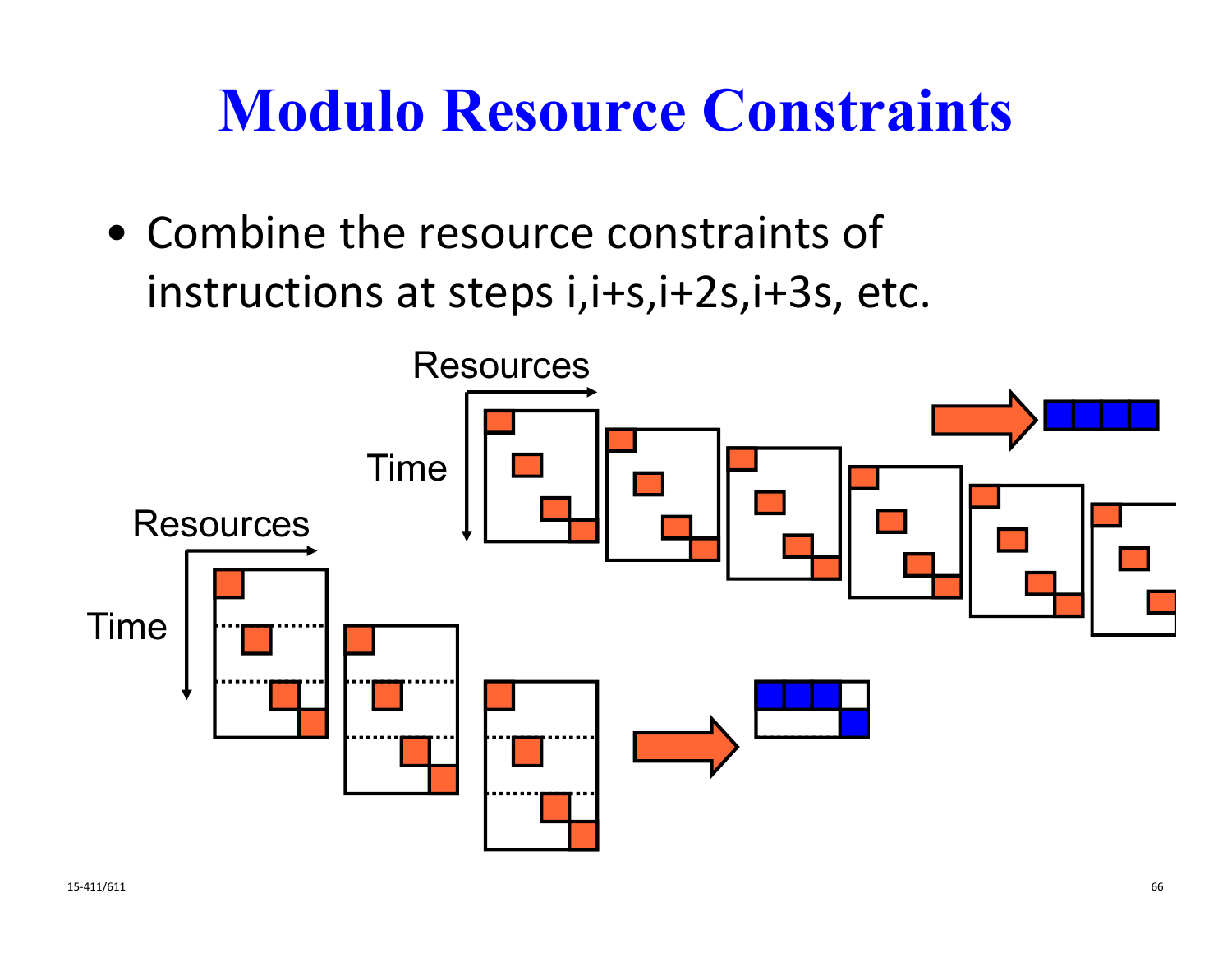#### **Precedence Constraints**

- Constraint becomes a tuple: <p,d>
	- – p is the minimum iteration delay (or the loop carried dependence distance)
	- d is the delay
- For an edge, u $\rightarrow$ v, we must have  $\sigma(v)$ - $\sigma(u) \geq d(u,v)$ -s\*p(u,v)
- $\bullet$  p  $\geq$   $0$
- If data dependence is loop
	- –independent p=0
	- –loop‐carried p>0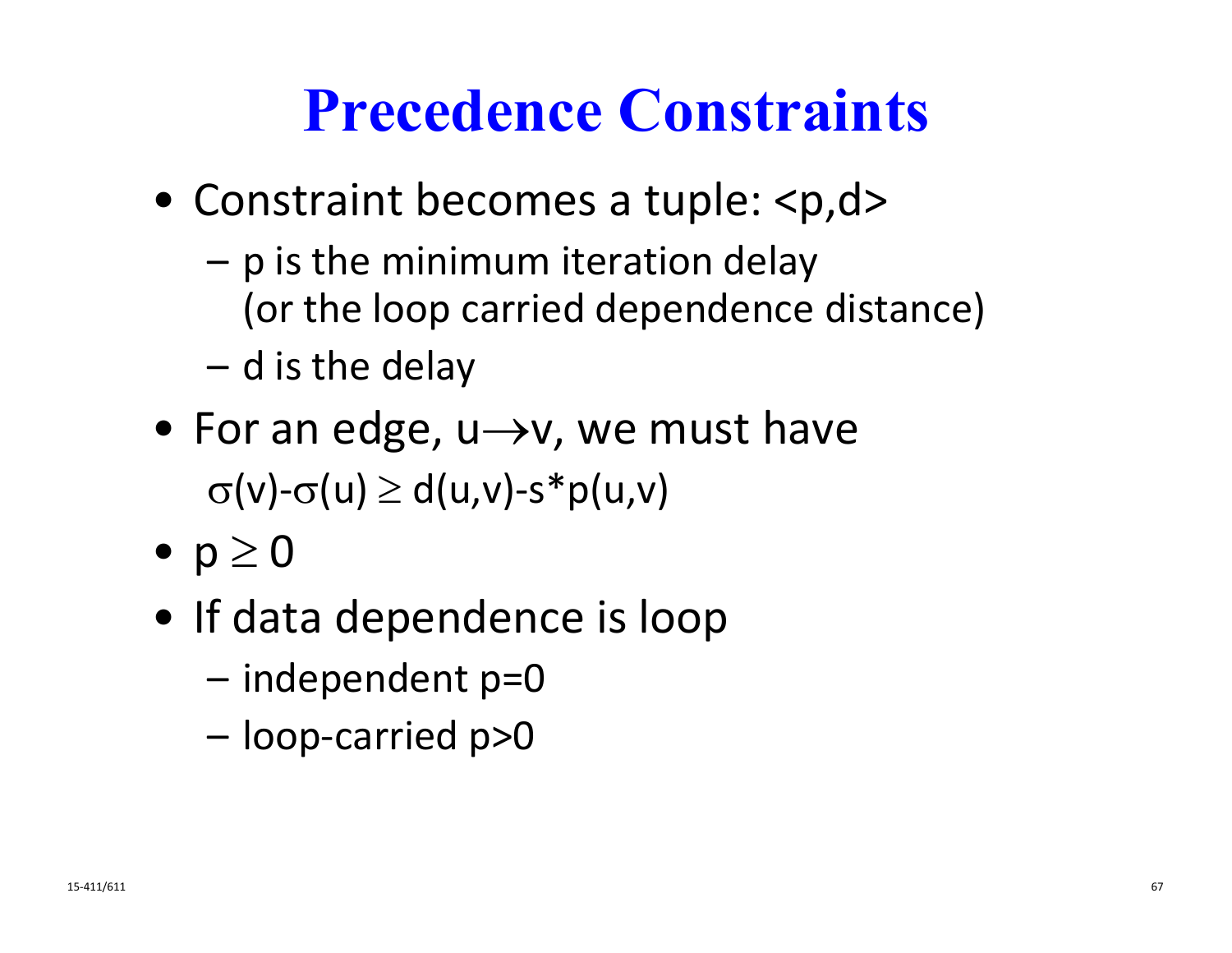## **Iterative Approach**

- minimum <sup>s</sup> that satisfies the constraints is NP‐Complete.
- Heuristic:
	- Find lower and upper bounds for S
	- foreach <sup>s</sup> from lower to upper bound
		- Schedule graph.
		- If succeed, done
		- Otherwise try again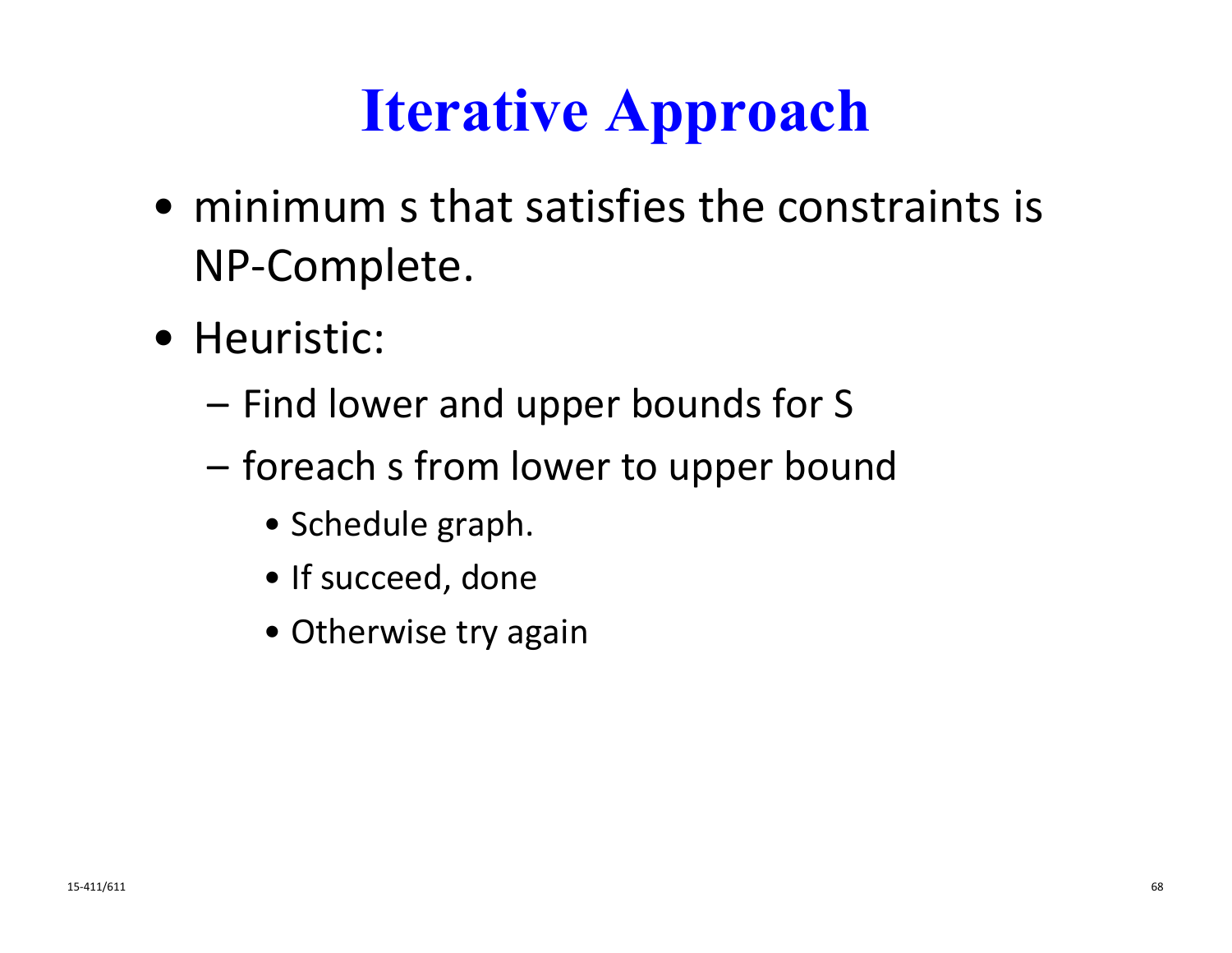#### **Lower Bounds**

• Resource Constraints:  $S_R$ maximum over all resources of # of uses divided by # available



What is lower bound. Is it tight?

 $\bullet\,$  Precedence Constraints:  $\mathsf{S}_{\mathsf{E}}$ max over all cycles: d(c)/p(c)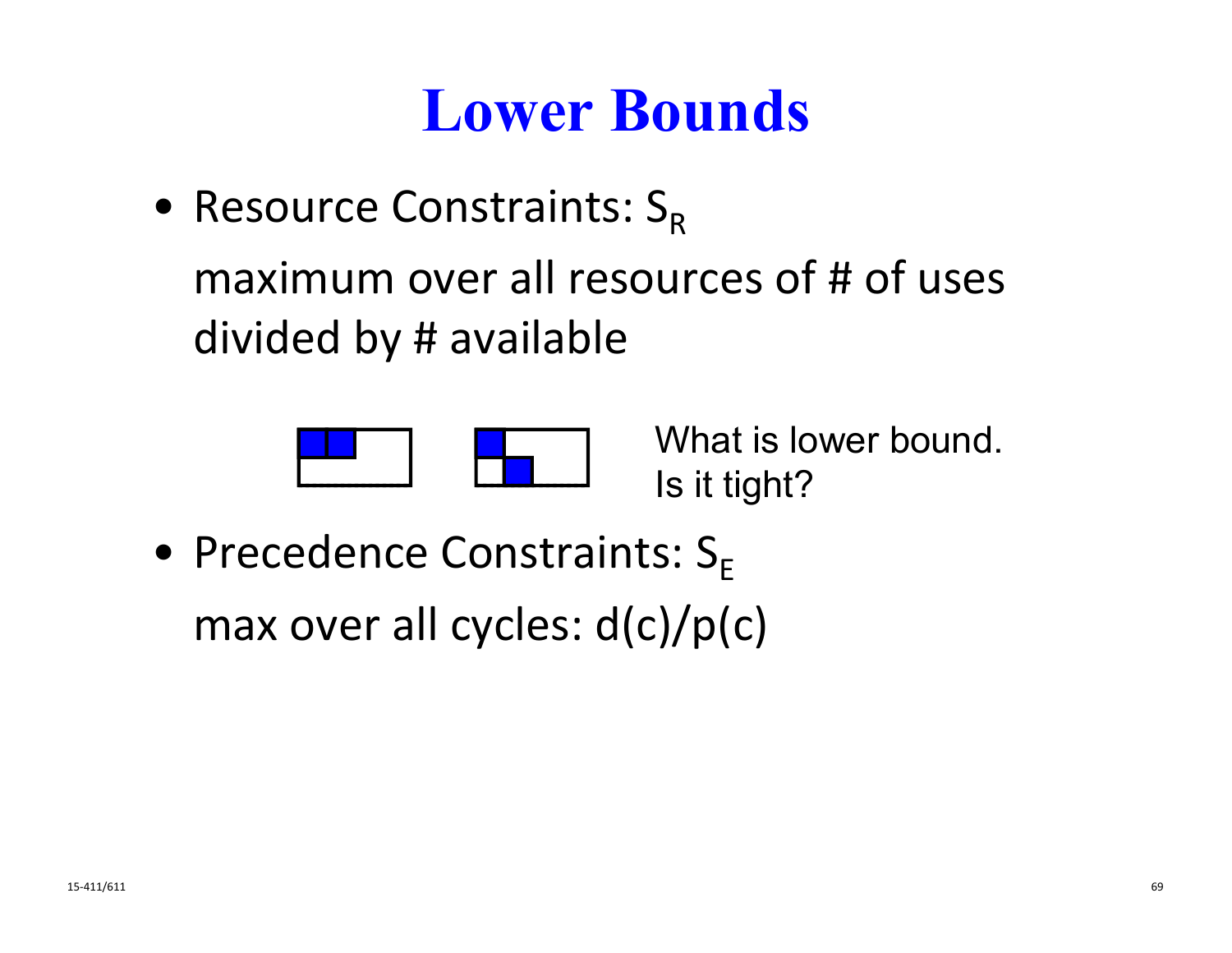#### **Acyclic Example**





Lower Bound:  $S_R = 2$ Upper Bound: 5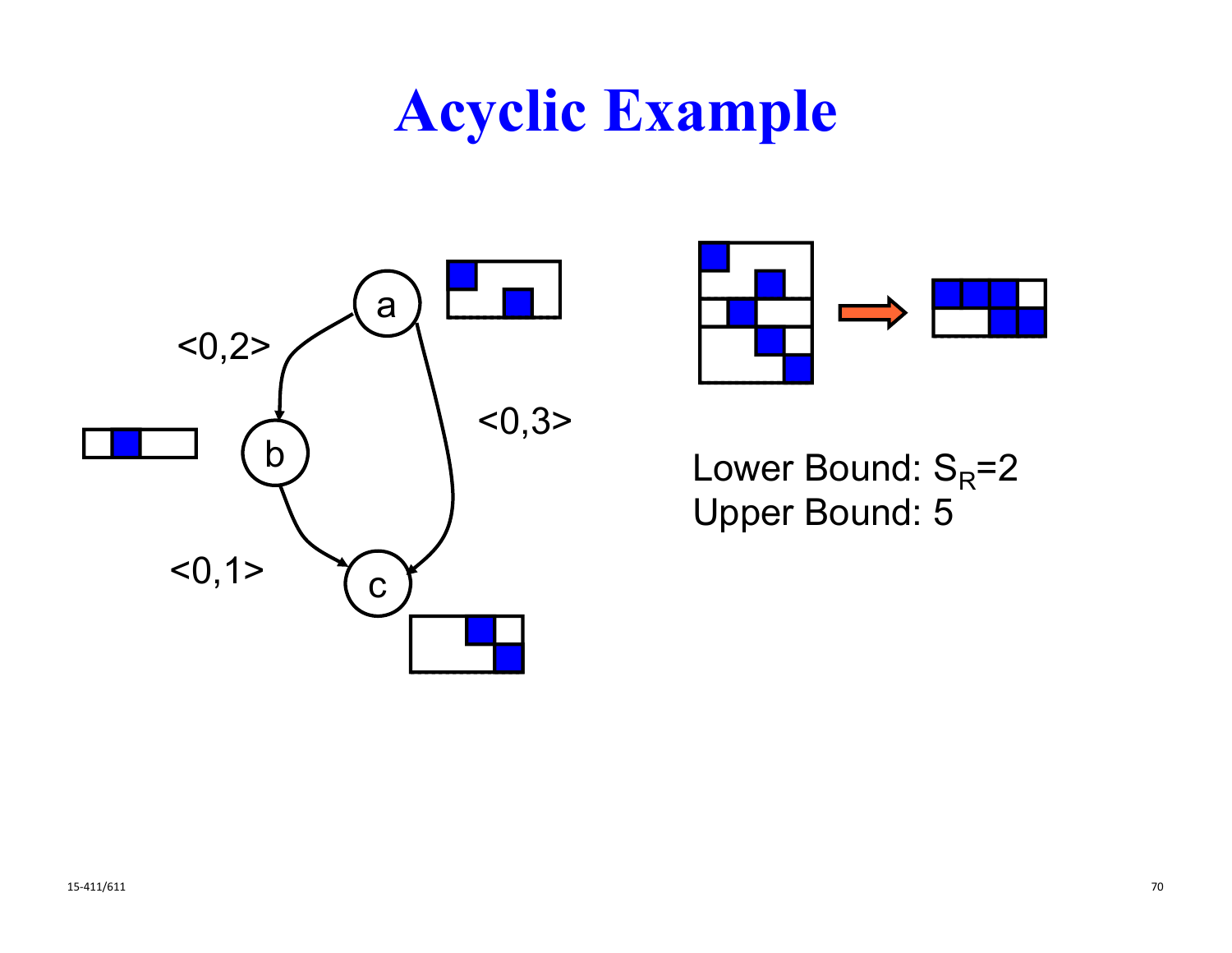#### **Lower Bound on s**

- Assume 1 ALU and 1 MU
- Assume latency Op or load is 1 cycle

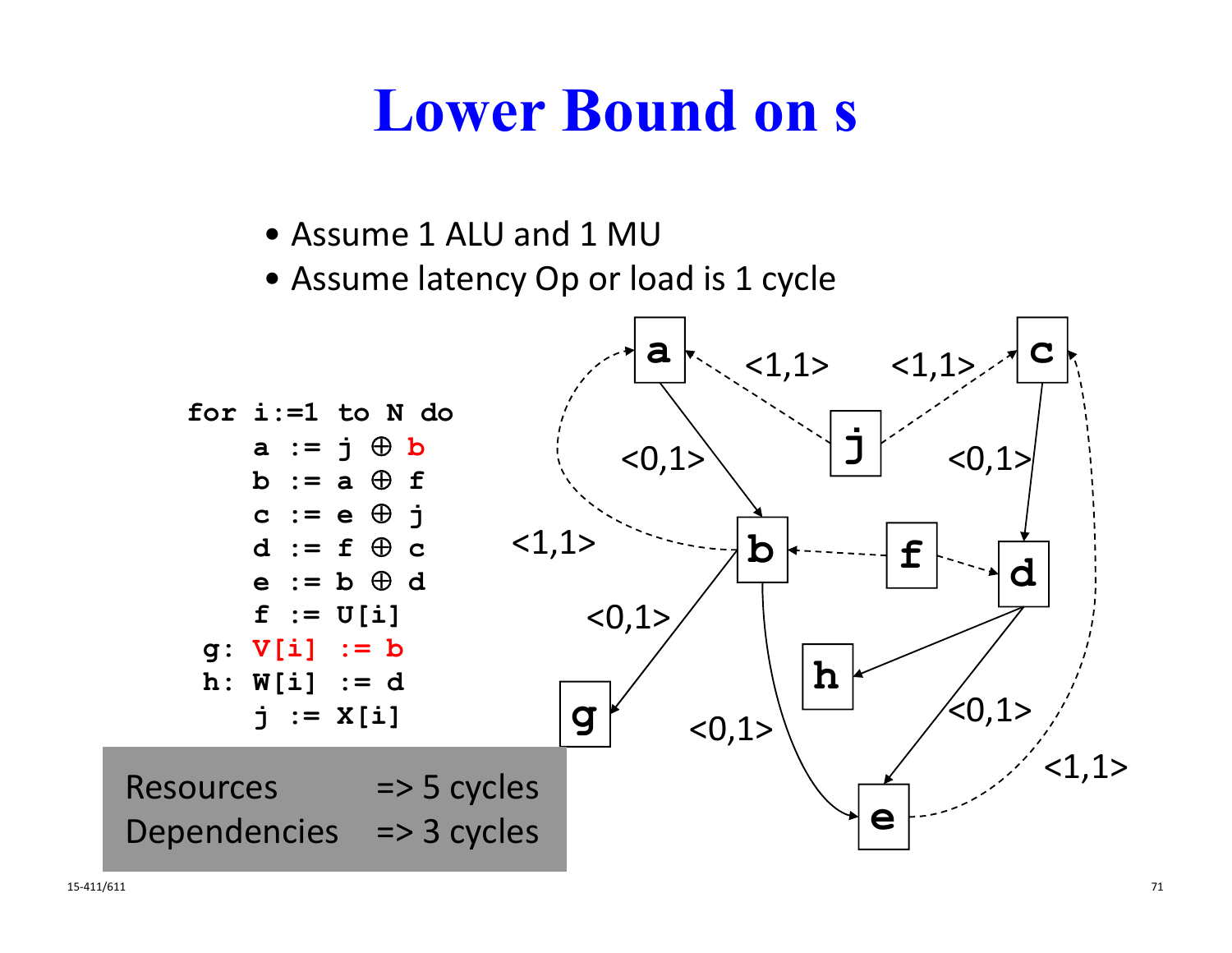#### **Scheduling data structures**

To schedule for initiation interval s:

- Create <sup>a</sup> resource table with <sup>s</sup> rows and Rcolumns
- Create a vector,  $\sigma$ , of length N for n instructions in the loop
	- – $\overline{\mathsf{p}}$   $\sigma$ [n] = the time at which n is scheduled or **NONE**
- Prioritize instructions by some heuristic
	- critical path
	- resource critical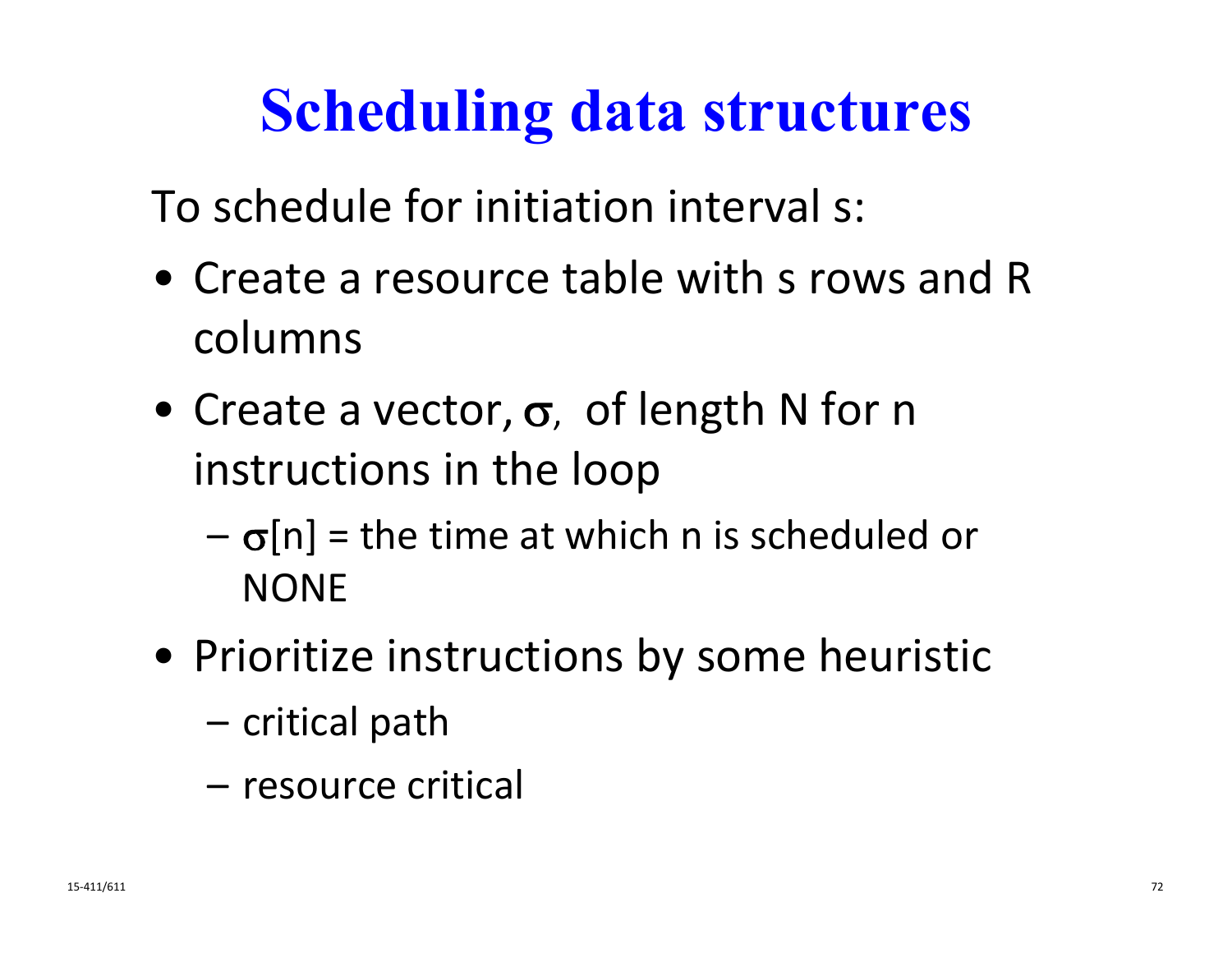# **Scheduling algorithm**

- pick an instruction, <sup>n</sup>
- Calculate earliest time due to dependence constraintsFor all x=pred(n),

earliest = max(earliest,  $\sigma$ (x)+d(x,n) $sp(x,n)$ 

- try and schedule <sup>n</sup> from earliest to earliest+s‐1 s.t. resource constraints are obeyed.
- If we fail, then this schedule is faulty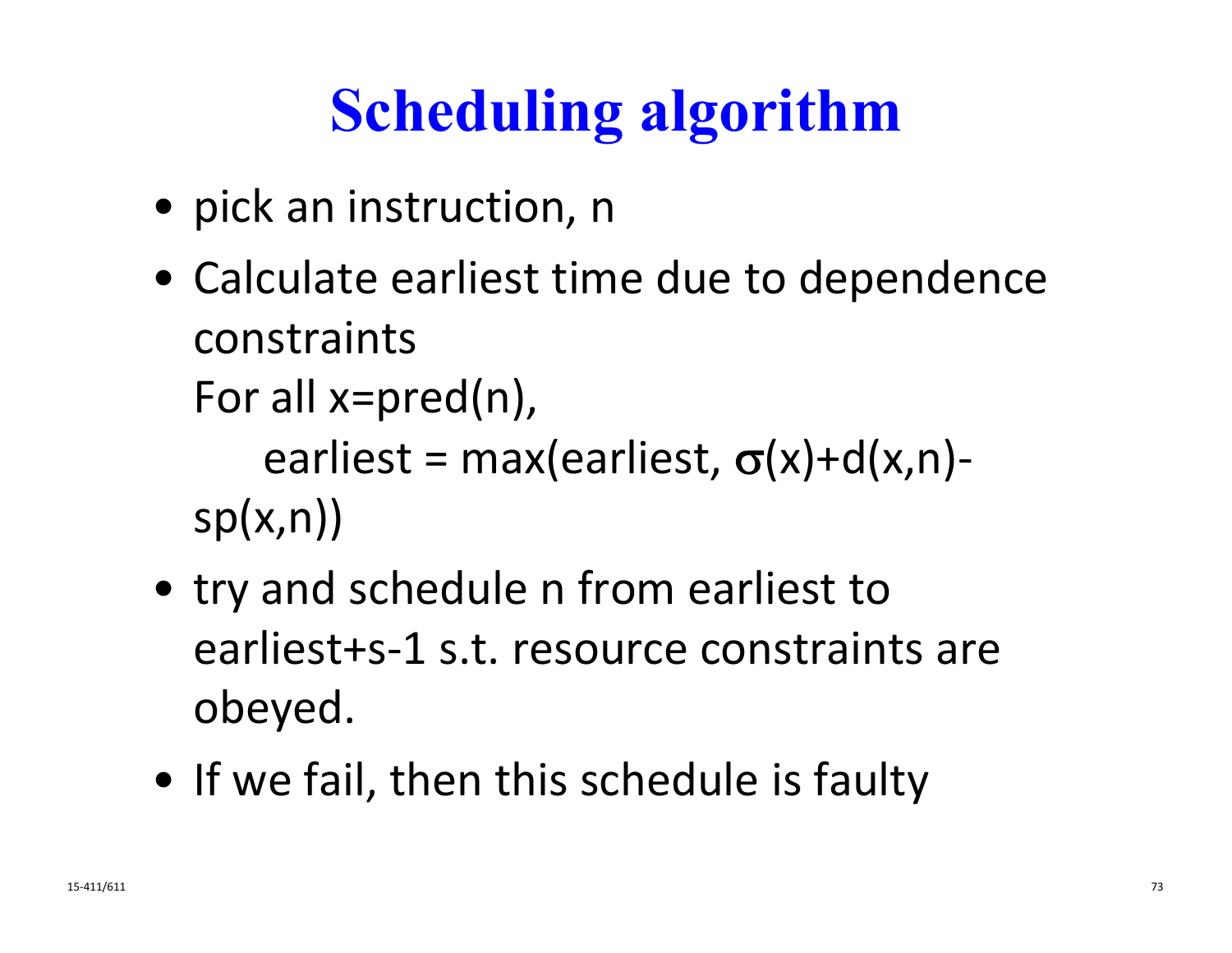## **Scheduling algorithm – cont.**

- We now schedule n at earliest, I.e.,  $\sigma$ (n) = earliest
- Fix up schedule
	- – Successors, x, of <sup>n</sup> must be scheduled s.t.  $\sigma(x)$  >=  $\sigma(n)+d(n,x)$ -sp(n,x), otherwise they are removed.
	- All schedule instructions (except n) that have data dependence conflicts are removed.
- repeat this some number of times until either
	- –succeed, then register allocate
	- –fail, then increase <sup>s</sup>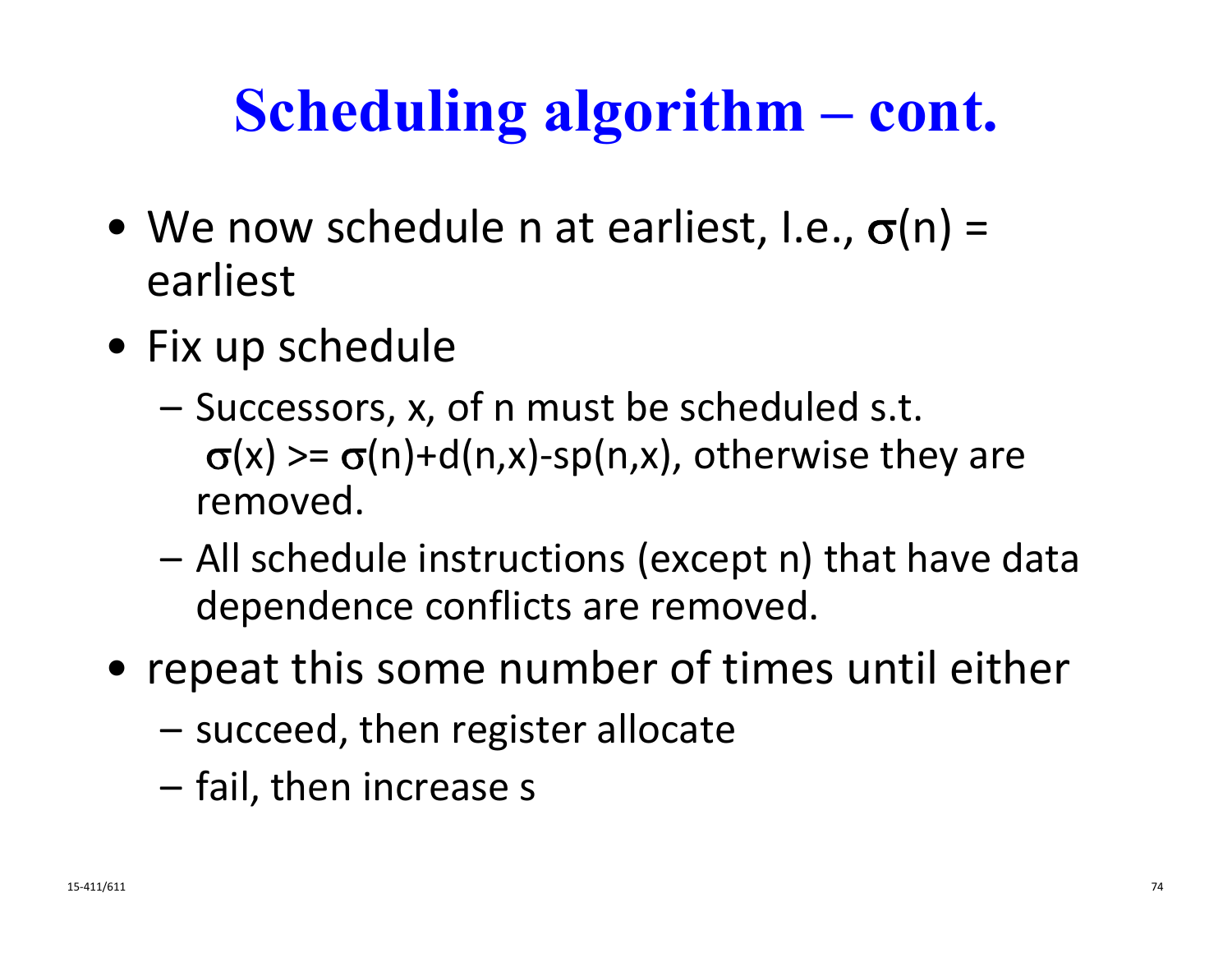## **Example**

**for i:=1 to N do**  $a := j \oplus b$ **b := a f c := e j d := f c e := b d f := U[i] g: V[i] := b h: W[i] := d j := X[i]**

Priorities: ?

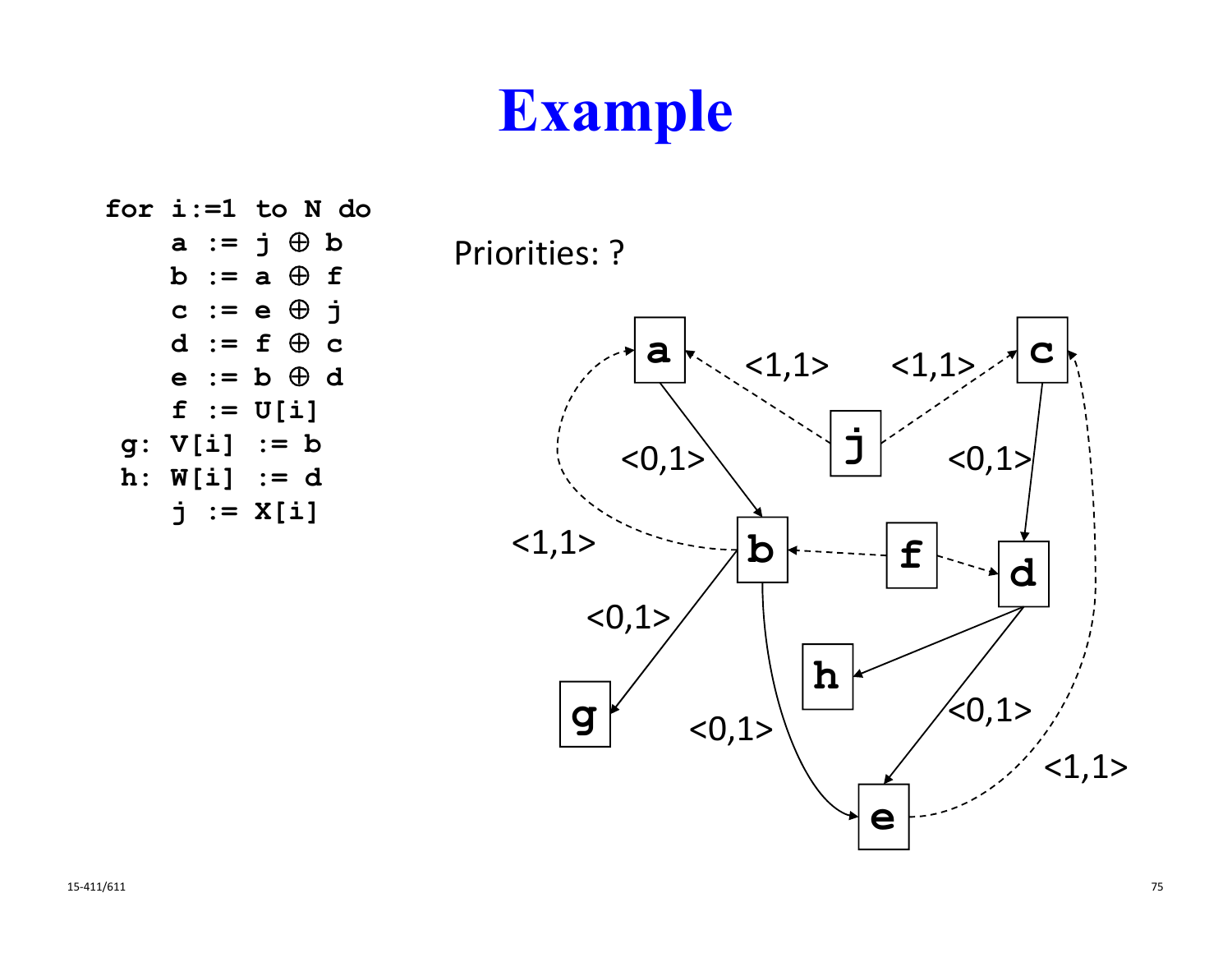## **Example**

```
for i:=1 to N do
   a := j \oplus bb := a  f
    c := e  j
    d := f  c
    e := b  d
   f := U[i]
g: V[i] := b
h: W[i] := d
   j := X[i]
```
Priorities: c,d,e,a,b,f,j,g,h

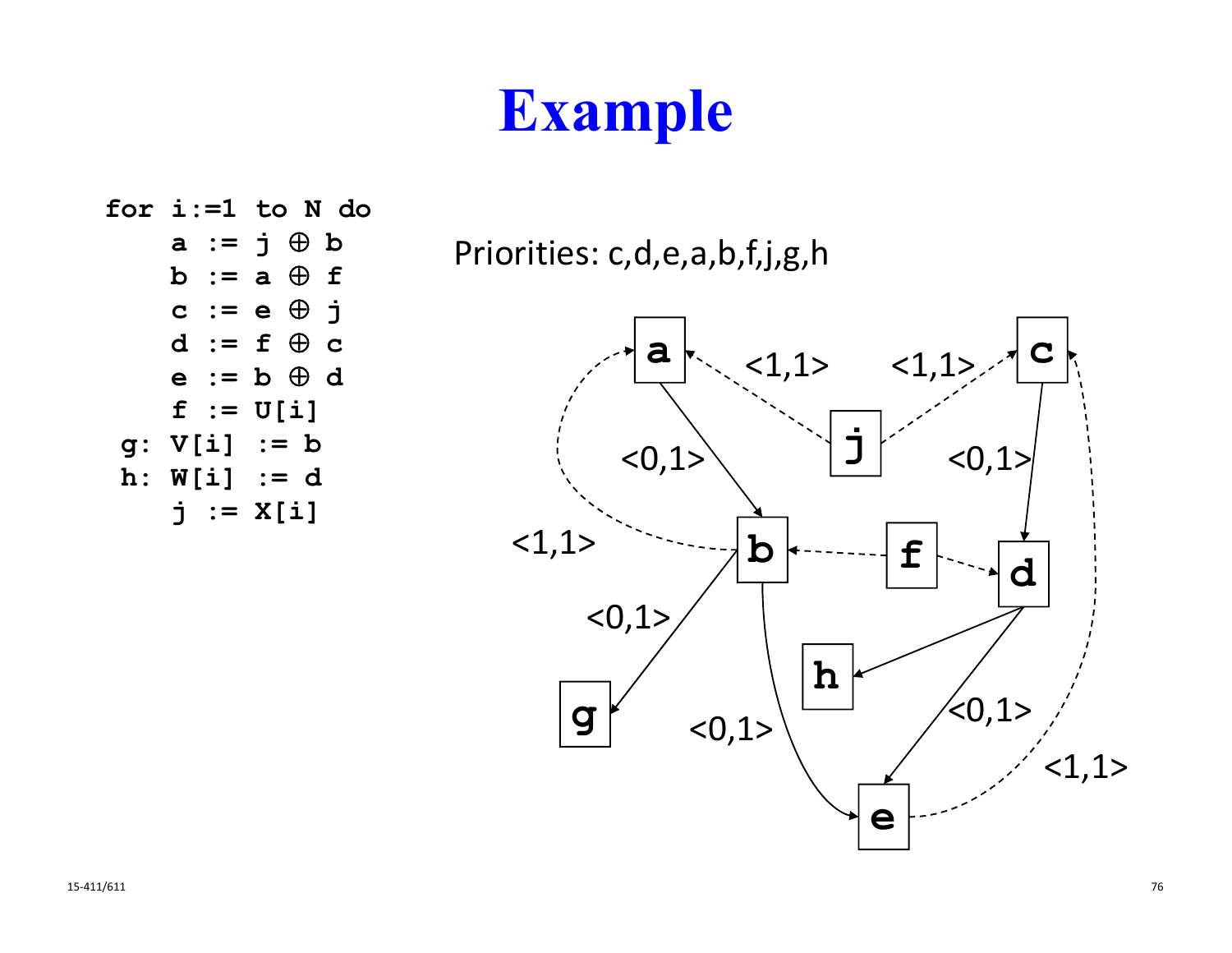### Priorities: c,d,e,a,b,f,j,g,h





| instr        | $\sigma$ |
|--------------|----------|
| a            |          |
| $\mathsf b$  |          |
| $\mathsf{C}$ |          |
| d            |          |
| e            |          |
| f            |          |
| g            |          |
| h            |          |
| j            |          |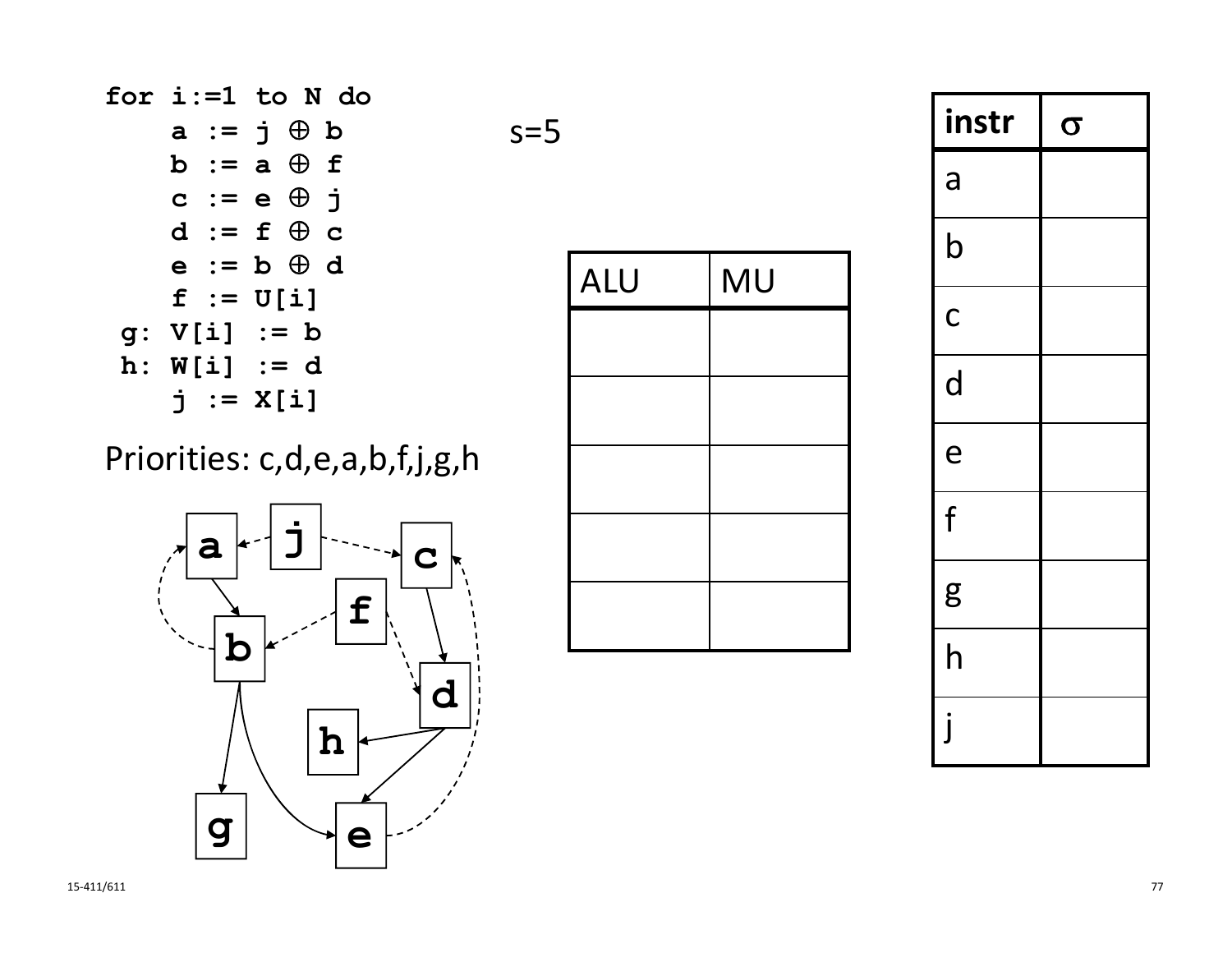### Priorities: a,b,f,j,g,h



| $s=5$ |                |           |
|-------|----------------|-----------|
|       | <b>ALU</b>     | <b>MU</b> |
|       | $\overline{C}$ |           |
|       | d              |           |
|       | e              |           |
|       |                |           |
|       |                |           |

| instr                   | $\sigma$       |
|-------------------------|----------------|
| a                       |                |
| $\overline{\mathsf{b}}$ |                |
| $\mathsf C$             | $\overline{0}$ |
| d                       | $\mathbf 1$    |
| e                       | $\overline{2}$ |
| f                       |                |
| g                       |                |
| h                       |                |
| j                       |                |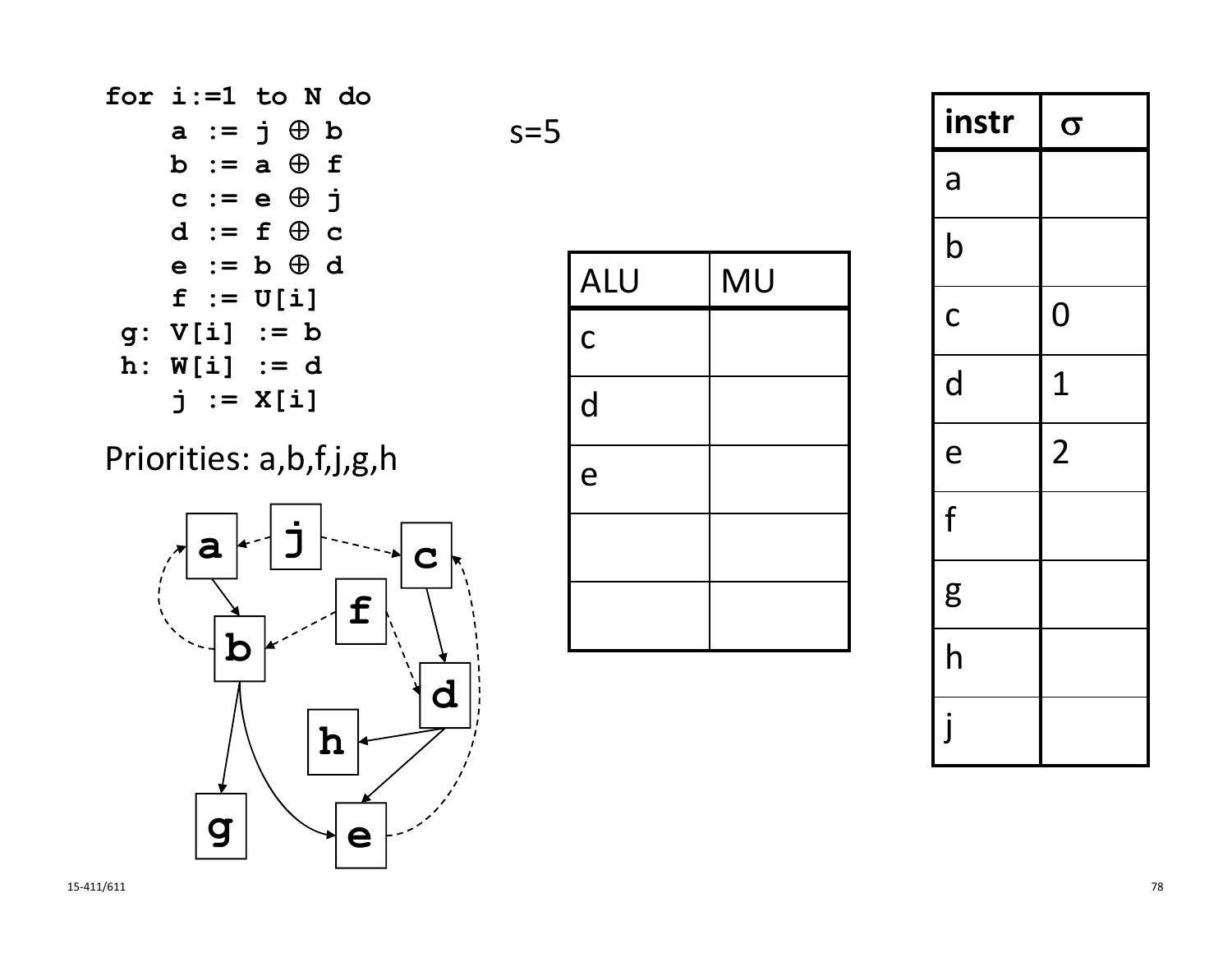#### Priorities: b,f,j,g,h



| $s=5$ |              |    |
|-------|--------------|----|
|       | ALU          | MU |
|       | $\mathsf{C}$ |    |
|       | d            |    |
|       | e            |    |
|       | a            |    |
|       |              |    |

| instr                   | $\sigma$       |
|-------------------------|----------------|
| a                       | 3              |
| $\overline{\mathsf{b}}$ |                |
| $\mathsf{C}$            | $\overline{0}$ |
| d                       | $\mathbf 1$    |
| e                       | $\overline{2}$ |
| $\mathsf{f}$            |                |
| g                       |                |
| h                       |                |
| j                       |                |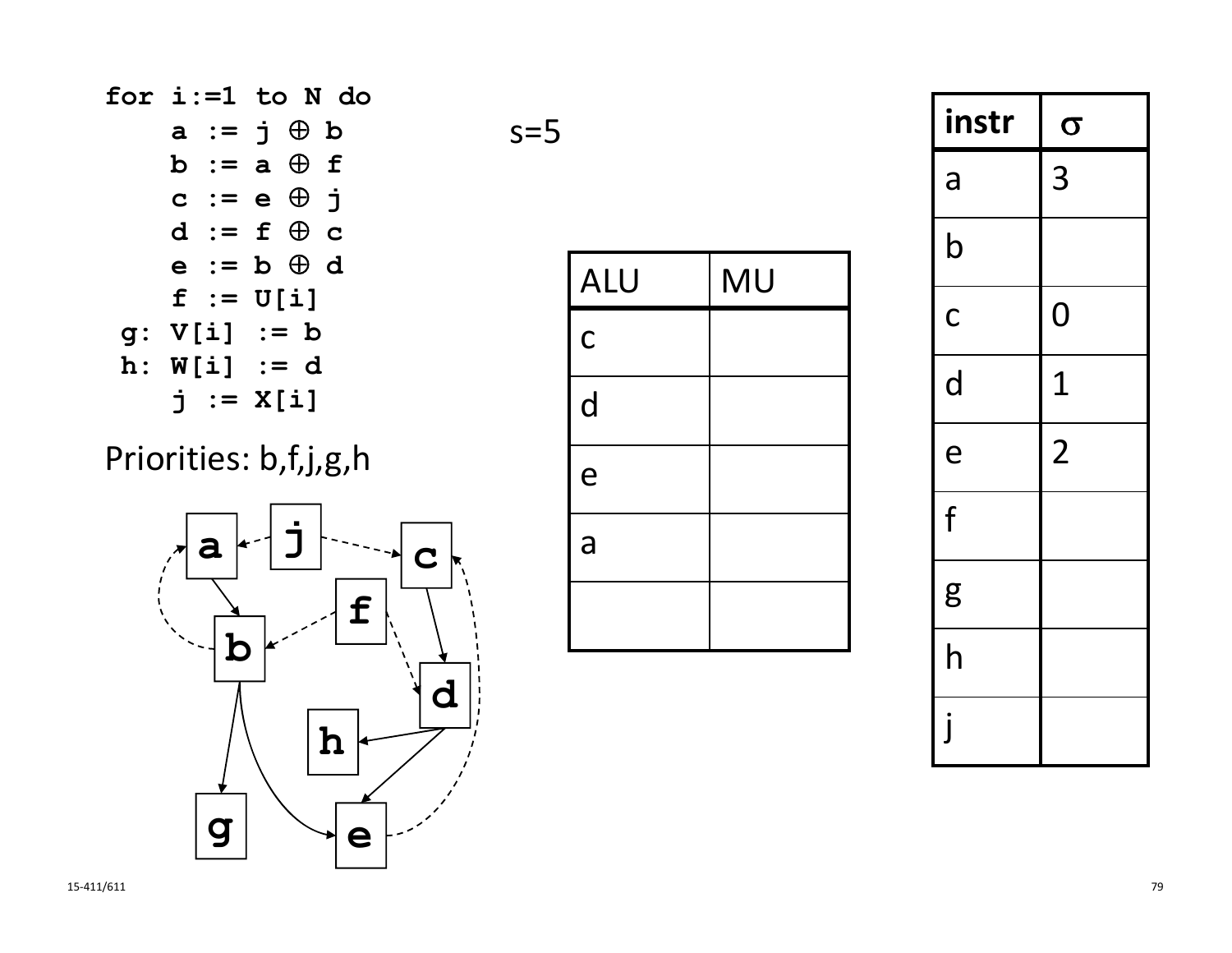#### Priorities: b,f,j,g,h



$$
s = 5
$$

| <b>ALU</b>                | <b>MU</b> |
|---------------------------|-----------|
| $\mathsf C$               |           |
| d                         |           |
| e                         |           |
| a                         |           |
| $\boldsymbol{\mathsf{b}}$ |           |

| instr                   | $\sigma$       |
|-------------------------|----------------|
| a                       | 3              |
| $\overline{\mathsf{b}}$ | 4              |
| $\mathsf{C}$            | $\overline{0}$ |
| d                       | $\mathbf 1$    |
| e                       | $\overline{2}$ |
| f                       |                |
| g                       |                |
| h                       |                |
| j                       |                |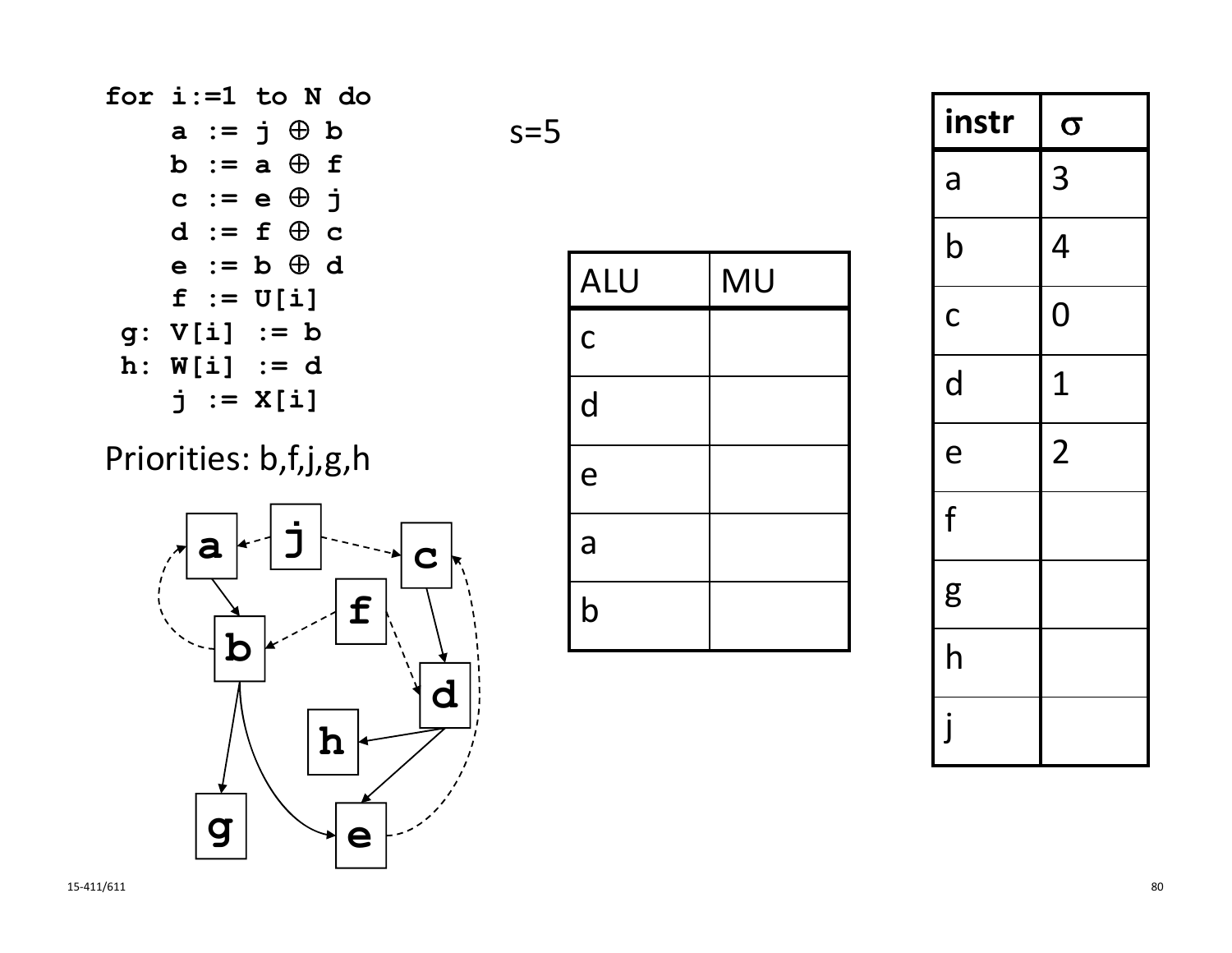

for  $i := 1$  to N do

 $a := j \oplus b$ 



$$
s = 5
$$





b causes b->e edge violation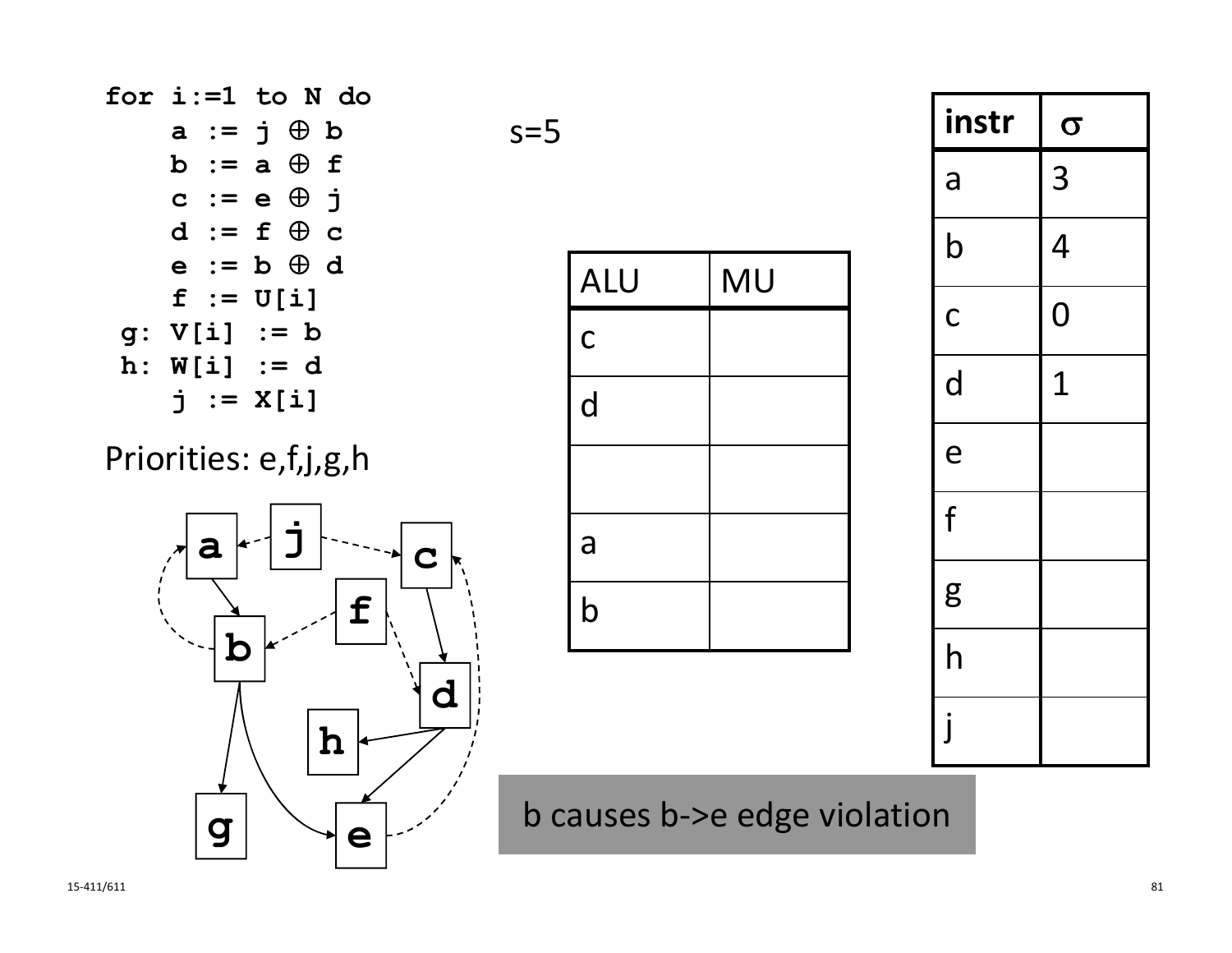

#### Priorities: e,f,j,g,h



$$
s = 5
$$





e causes e->c edge violation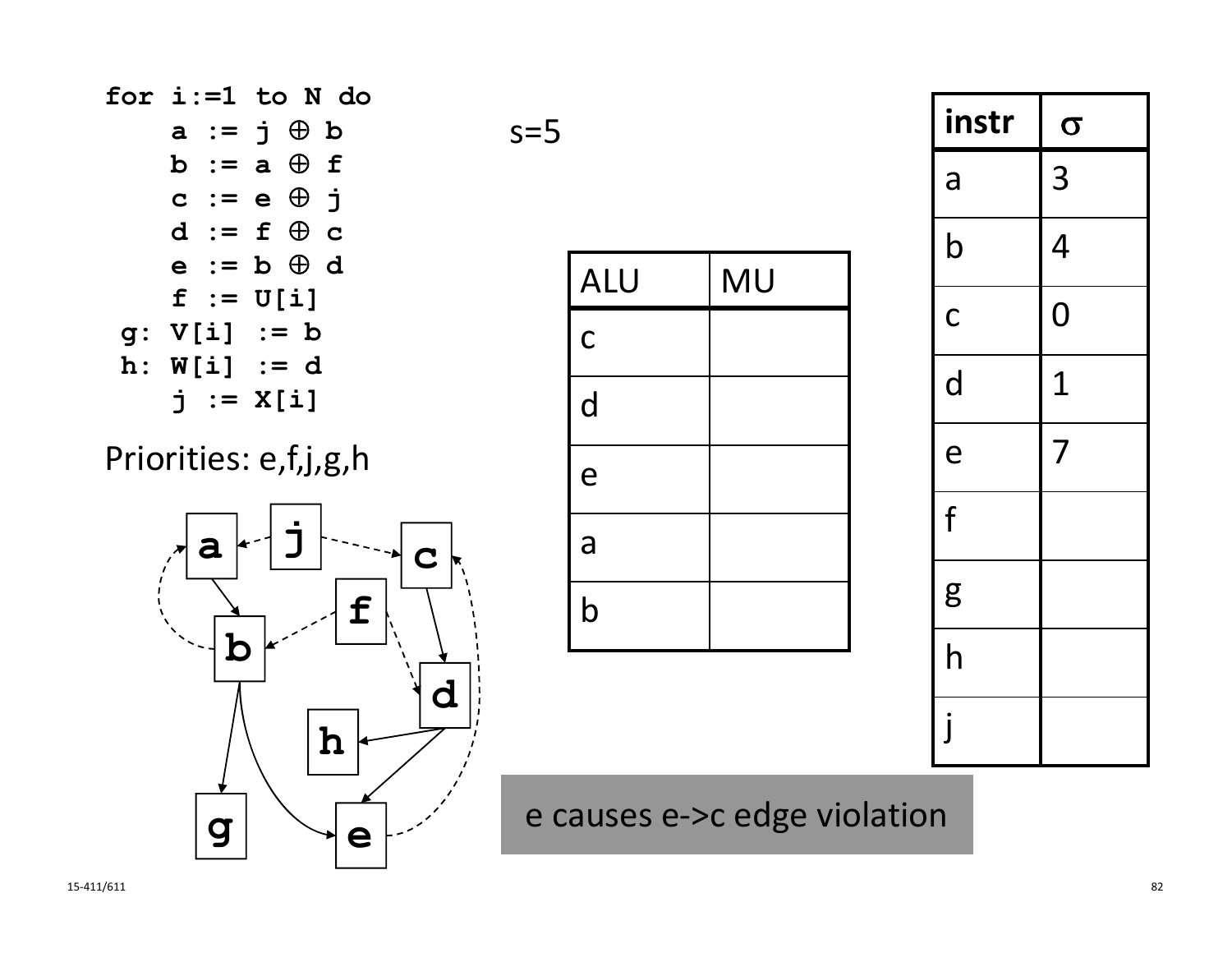

#### Priorities: f,j,g,h



 $s=5$ 

| <b>ALU</b>   | <b>MU</b> |
|--------------|-----------|
| $\mathsf{C}$ | f         |
| d            |           |
| e            |           |
| a            |           |
| $\mathsf b$  |           |

| instr                   | $\sigma$       |
|-------------------------|----------------|
| a                       | 3              |
| $\overline{\mathsf{b}}$ | $\overline{4}$ |
| $\overline{C}$          | 5              |
| d                       | 6              |
| e                       | $\overline{7}$ |
| f                       | $\overline{0}$ |
| g                       |                |
|                         |                |
| j                       |                |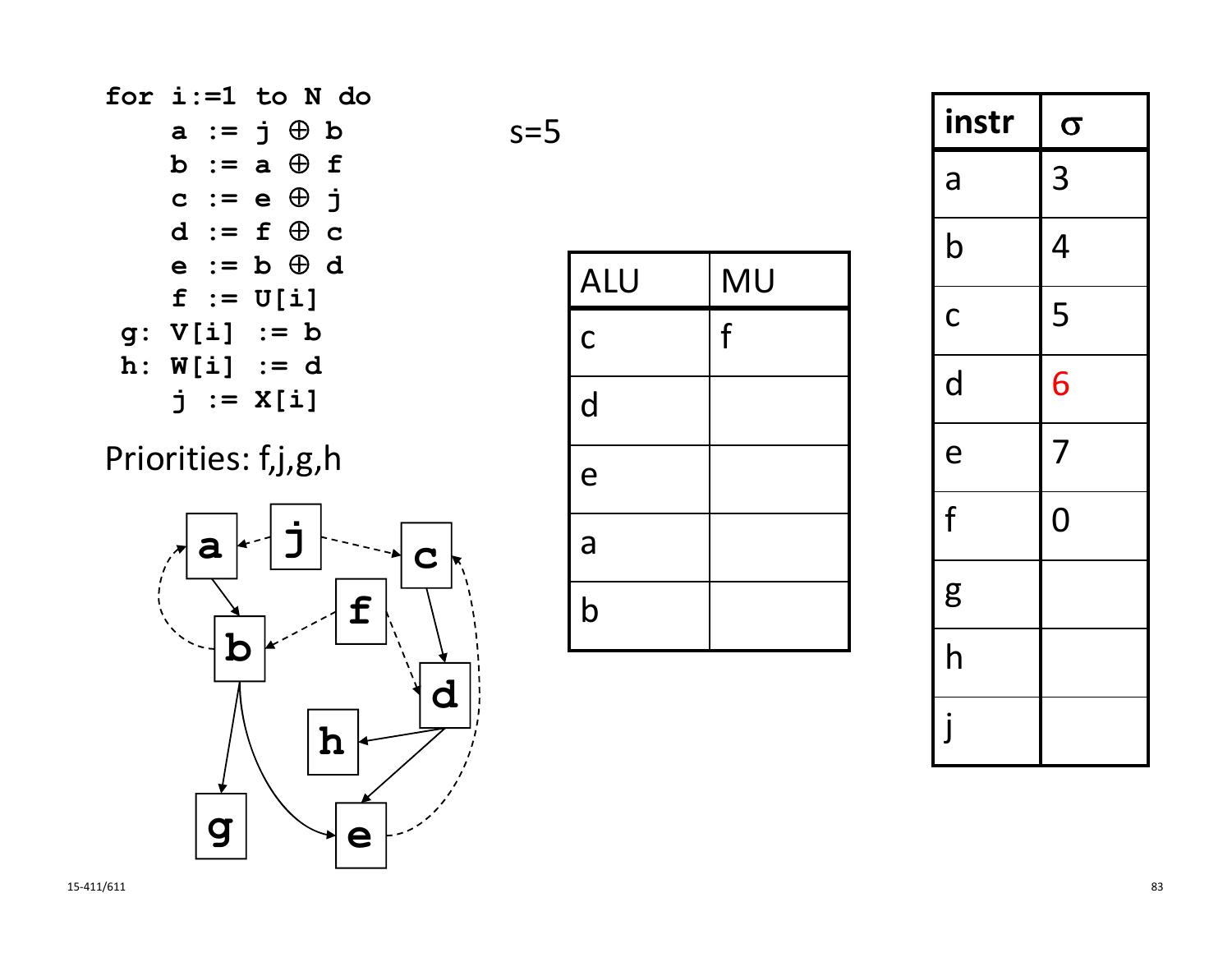

#### Priorities:j,g,h



| ×<br>× | I<br>and the control of |
|--------|-------------------------|
|--------|-------------------------|



| instr                   | $\sigma$       |
|-------------------------|----------------|
| a                       | 3              |
| $\overline{\mathsf{b}}$ | $\overline{4}$ |
| $\mathsf{C}$            | 5              |
| d                       | 6              |
| e                       | $\overline{7}$ |
| f                       | $\overline{0}$ |
| g                       |                |
| h                       |                |
| j                       | $\overline{1}$ |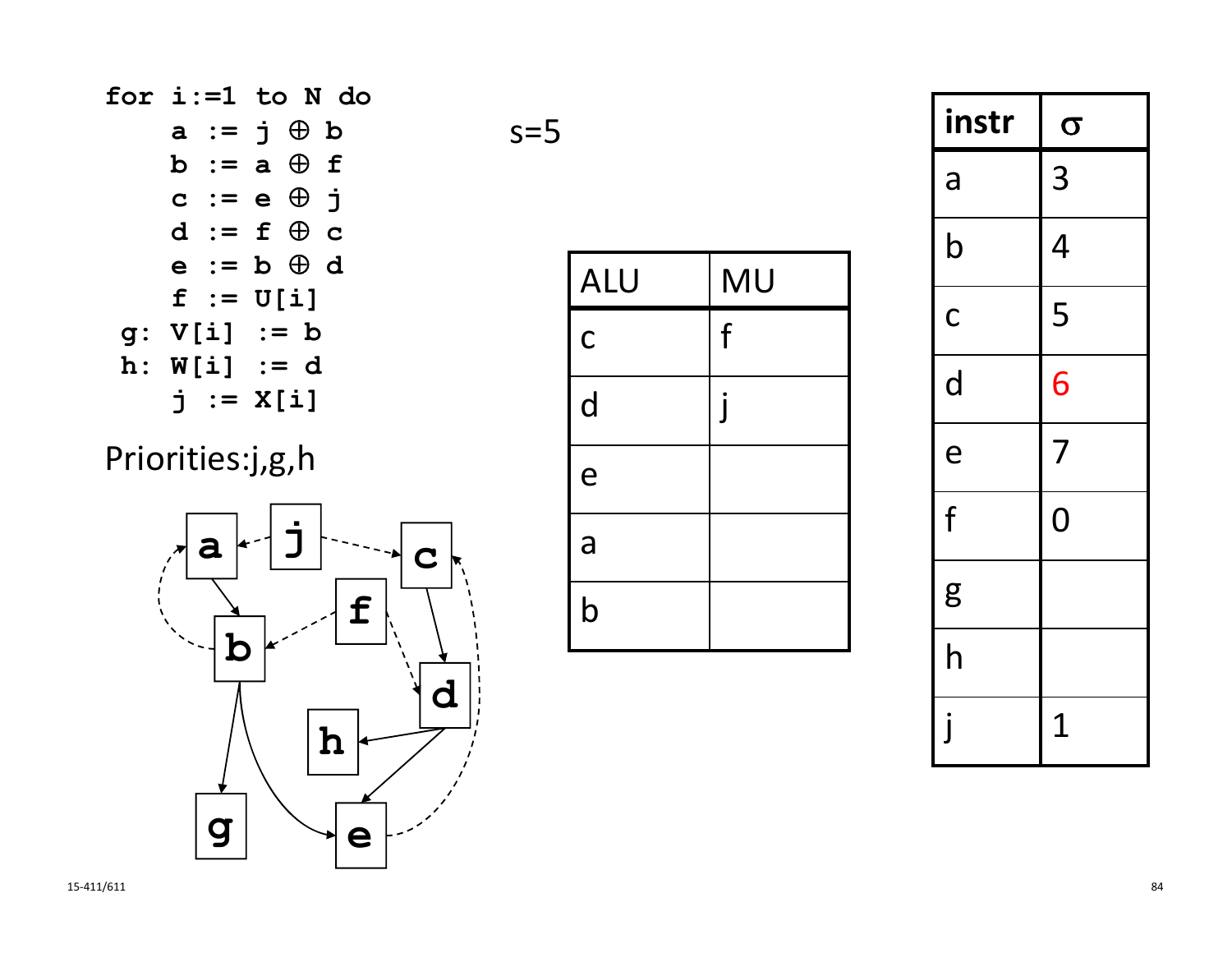

#### Priorities:g,h



|  | and the control of |
|--|--------------------|
|  |                    |



| instr                   | $\sigma$       |
|-------------------------|----------------|
| a                       | 3              |
| $\overline{\mathsf{b}}$ | 4              |
| $\overline{\mathsf{C}}$ | 5              |
| d                       | 6              |
| e                       | $\overline{7}$ |
| f                       | $\overline{0}$ |
| g                       | $\overline{7}$ |
| h                       | 8              |
| $\mathbf{j}$            | $\overline{1}$ |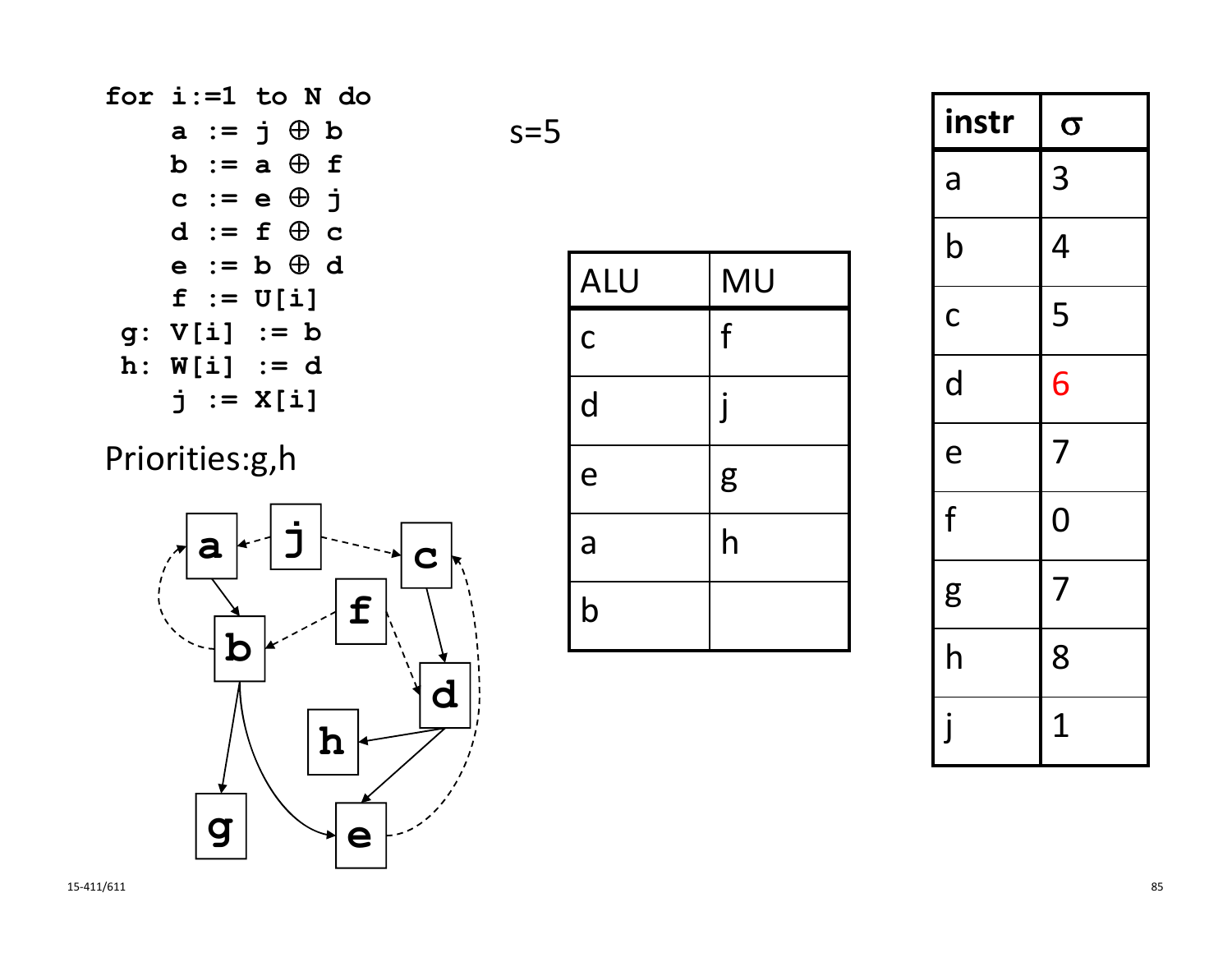# **Creating the Loop**

- Create the body from the schedule.
- $\bullet$  Determine which iteration an instruction falls into
	- Mark its sources and dest as belonging to that iteration.
	- Add Moves to update registers
- Prolog fills in gaps at beginning
	- For each move we will have an instruction in prolog, and we fill in dependent instructions
- Epilog fills in gaps at end

| instr          | $\sigma$       |
|----------------|----------------|
| a              | $\overline{3}$ |
| $\overline{b}$ | $\overline{4}$ |
| $\overline{C}$ | 5              |
| d              | 6              |
| e              | $\overline{7}$ |
| f              | $\overline{0}$ |
| g              | $\overline{7}$ |
| h              | 8              |
| j              | $\overline{1}$ |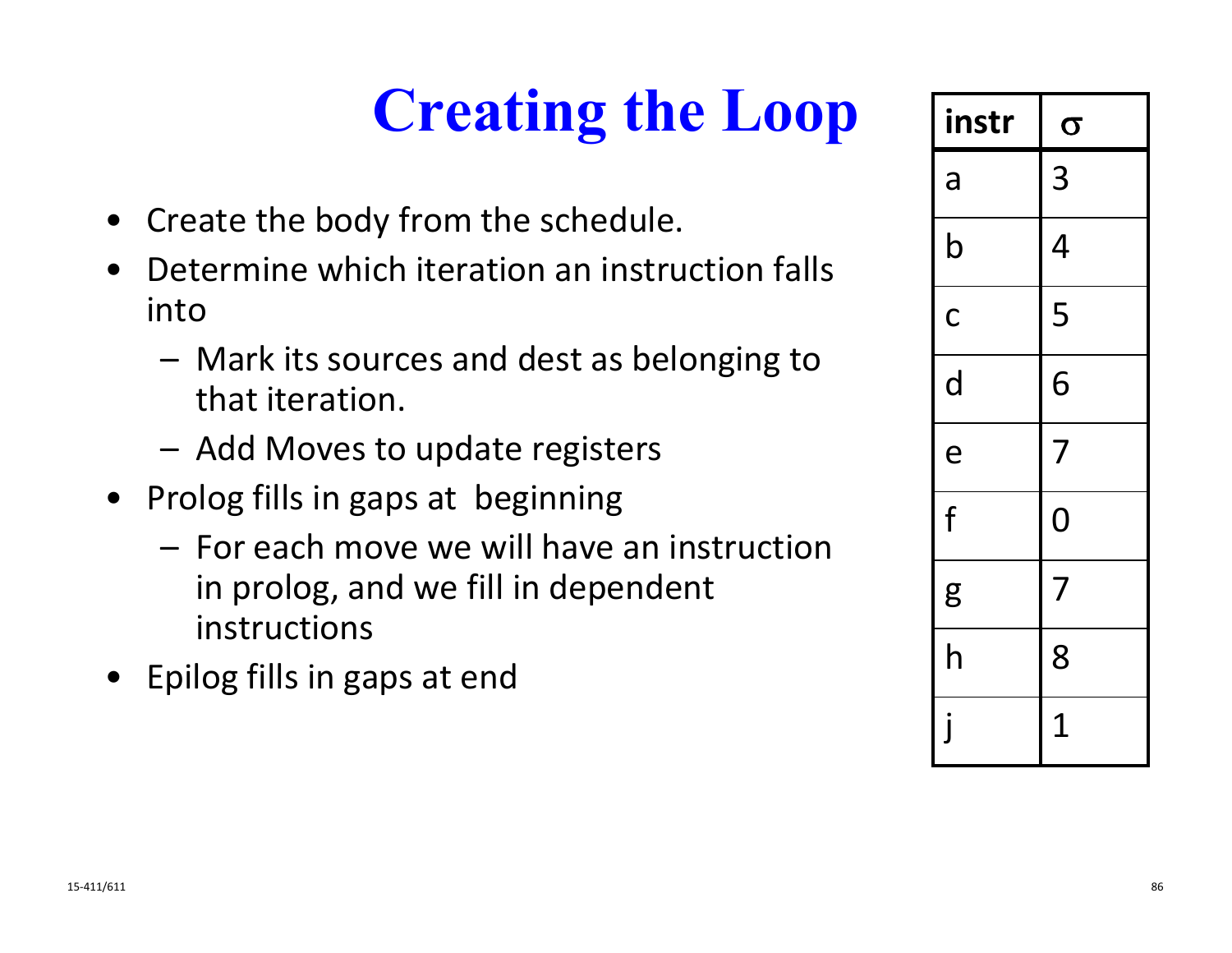## **Conditionals**

- What about internal control structure, I.e., conditionals
- Three approaches
	- Schedule both sides and use conditional moves
	- Schedule each side, then make the body of the conditional a macro op with appropriate resource vector
	- Trace schedule the loop